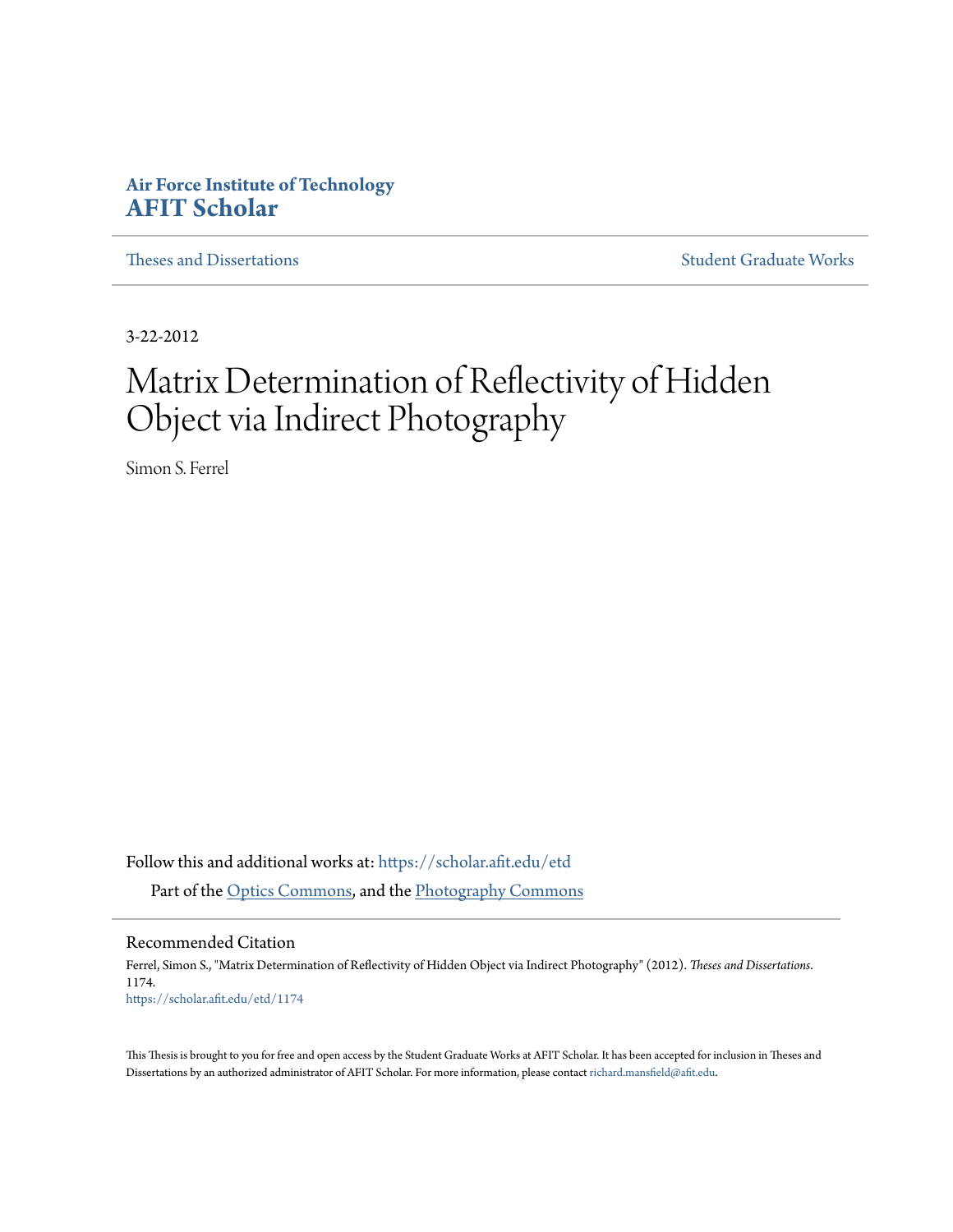

## **MATRIX DETERMINATION OF REFLECTANCE**

## **OF HIDDEN OBJECT BY INDIRECT PHOTOGRAPHY**

THESIS

Simon S. Ferrel, 2<sup>nd</sup> Lieutenant, USAF

AFIT/APPLPHY/ENP/12-M05

**DEPARTMENT OF THE AIR FORCE AIR UNIVERSITY**

## AIR FORCE INSTITUTE OF TECHNOLOGY

## **Wright-Patterson Air Force Base, Ohio**

DISTRIBUTION STATEMENT A APPROVED FOR PUBLIC RELEASE; DISTRIBUTION UNLIMITED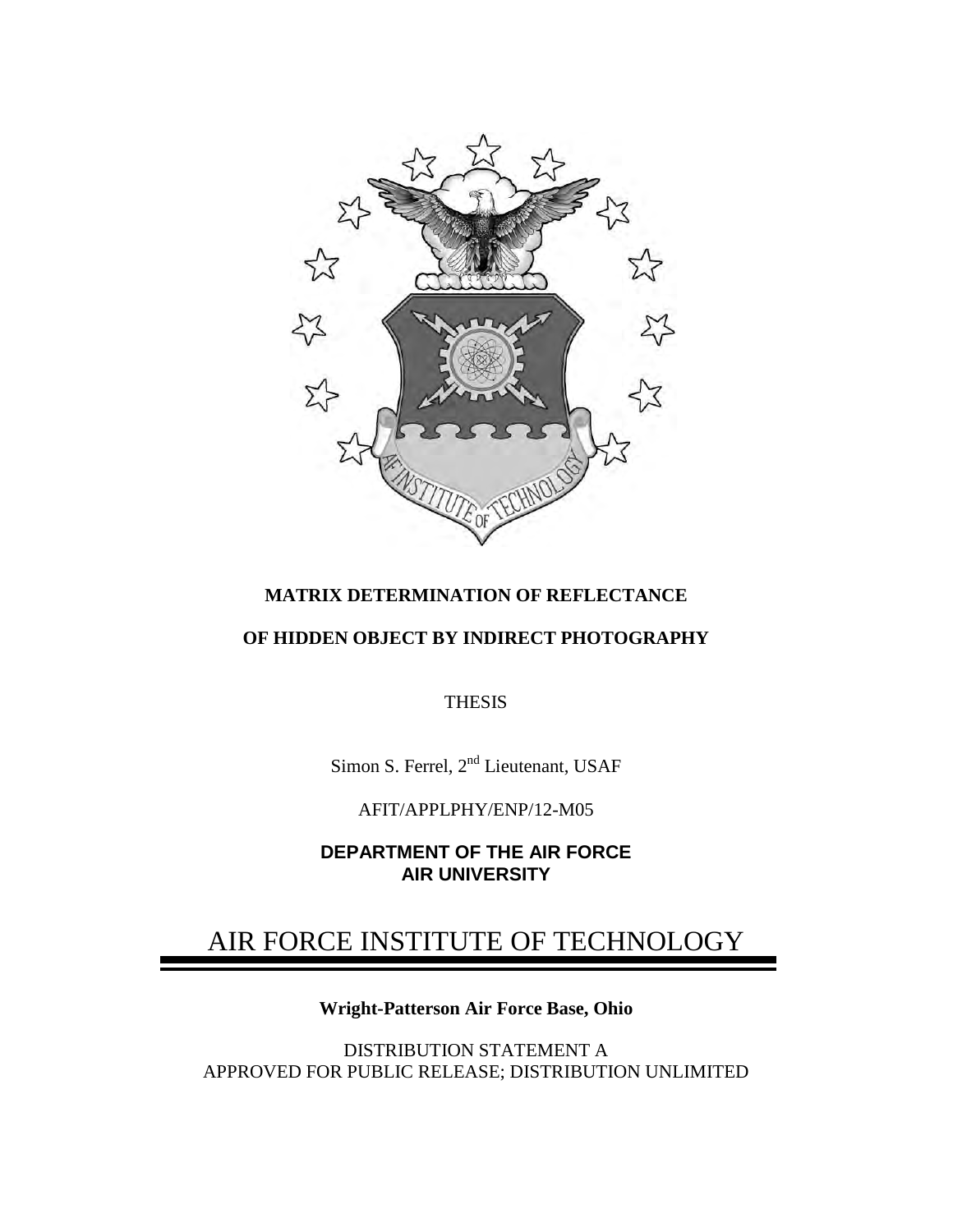The views expressed in this thesis are those of the author and do not reflect the official policy or position of the United States Air Force, Department of Defense, or the United States Government. This material is declared a work of the U.S. Government and is not subject to copyright protection in the United States.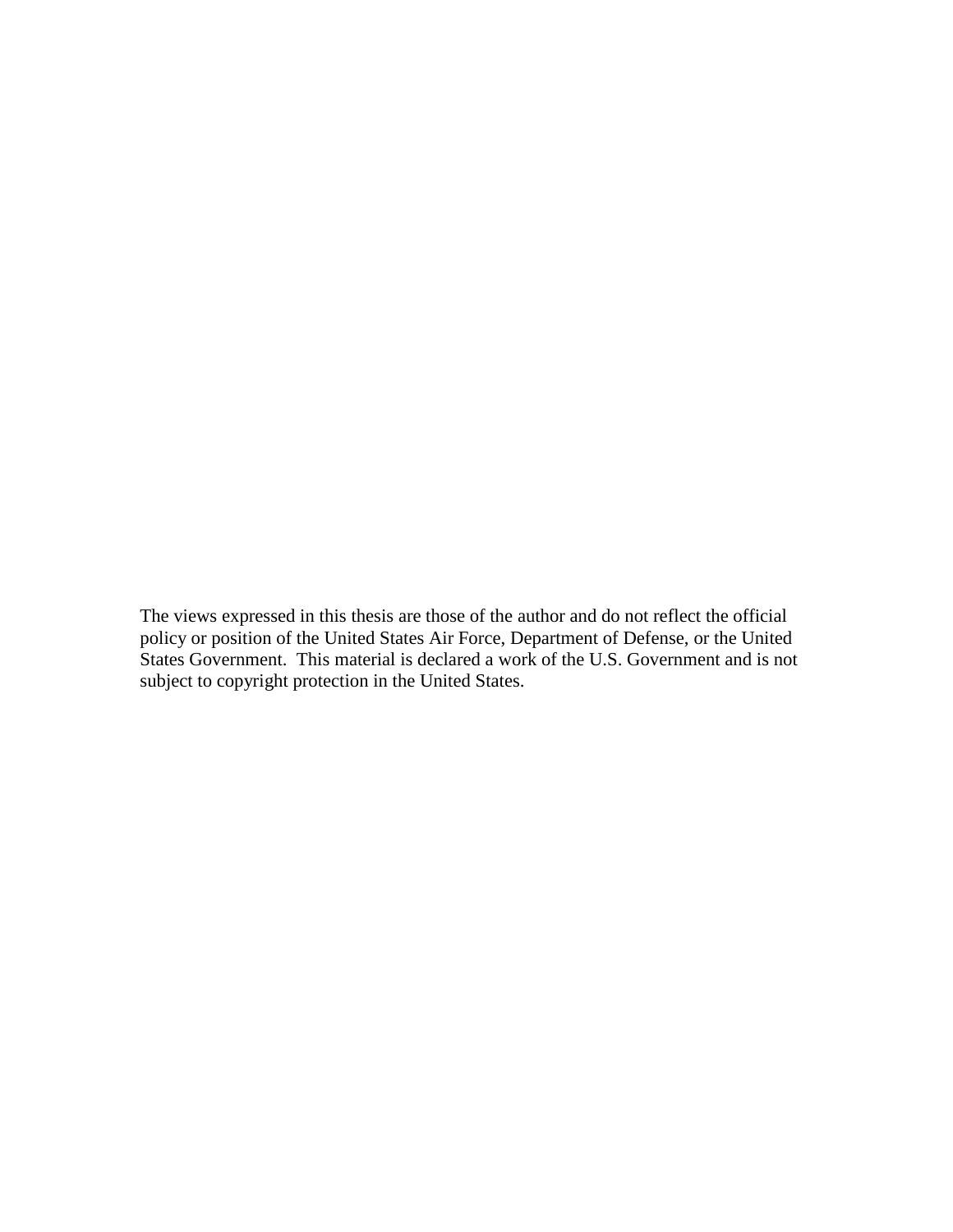#### AFIT/APPLPHY/ENP/12-M05

## MATRIX DETERMINATION OF REFLECTANCE OF HIDDEN OBJECT BY INDIRECT PHOTOGRAPHY

### **THESIS**

Presented to the Faculty

Department of Engineering Physics

Graduate School of Engineering and Management

Air Force Institute of Technology

Air University

Air Education and Training Command

In Partial Fulfillment of the Requirements for the

Degree of Master of Science in Applied Physics

Simon S. Ferrel, BS

2<sup>nd</sup> Lieutenant, USAF

March 2012

### DISTRIBUTION STATEMENT A APPROVED FOR PUBLIC RELEASE; DISTRIBUTION UNLIMITED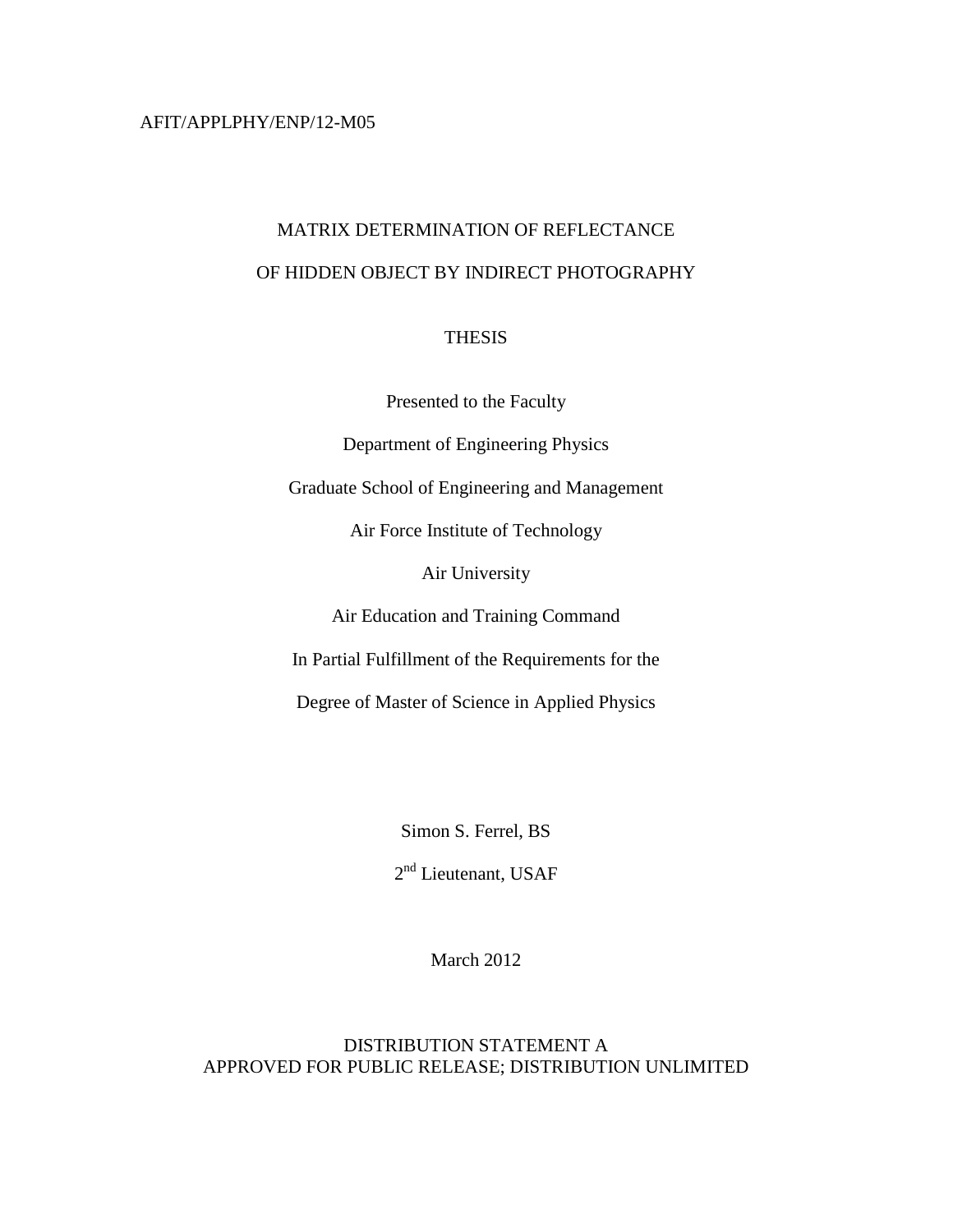AFIT/APPLPHY/ENP/12-M05

## MATRIX DETERMINATION OF REFLECTANCE OF HIDDEN OBJECT BY INDIRECT PHOTOGRAPHY

Simon S. Ferrel, BS

2nd Lieutenant, USAF

Approved:

 $\frac{1}{|S|}$  //SIGNED// Michael A. Marciniak, PhD (Chairman) Date \_\_\_\_\_\_\_\_\_\_\_\_\_\_\_ \_\_\_\_\_\_\_\_\_\_\_\_\_\_\_\_\_

 $\frac{1}{\sqrt{S}}$  //SIGNED// Mark E. Oxley, PhD (Member) Date \_\_\_\_\_\_\_\_\_\_\_\_\_\_\_ \_\_\_\_\_\_\_\_\_\_\_\_\_\_\_\_\_

 $\angle$ //SIGNED// $\angle$ David E. Weeks, PhD (Member) Date \_\_\_\_\_\_\_\_\_\_\_\_\_\_\_ \_\_\_\_\_\_\_\_\_\_\_\_\_\_\_\_\_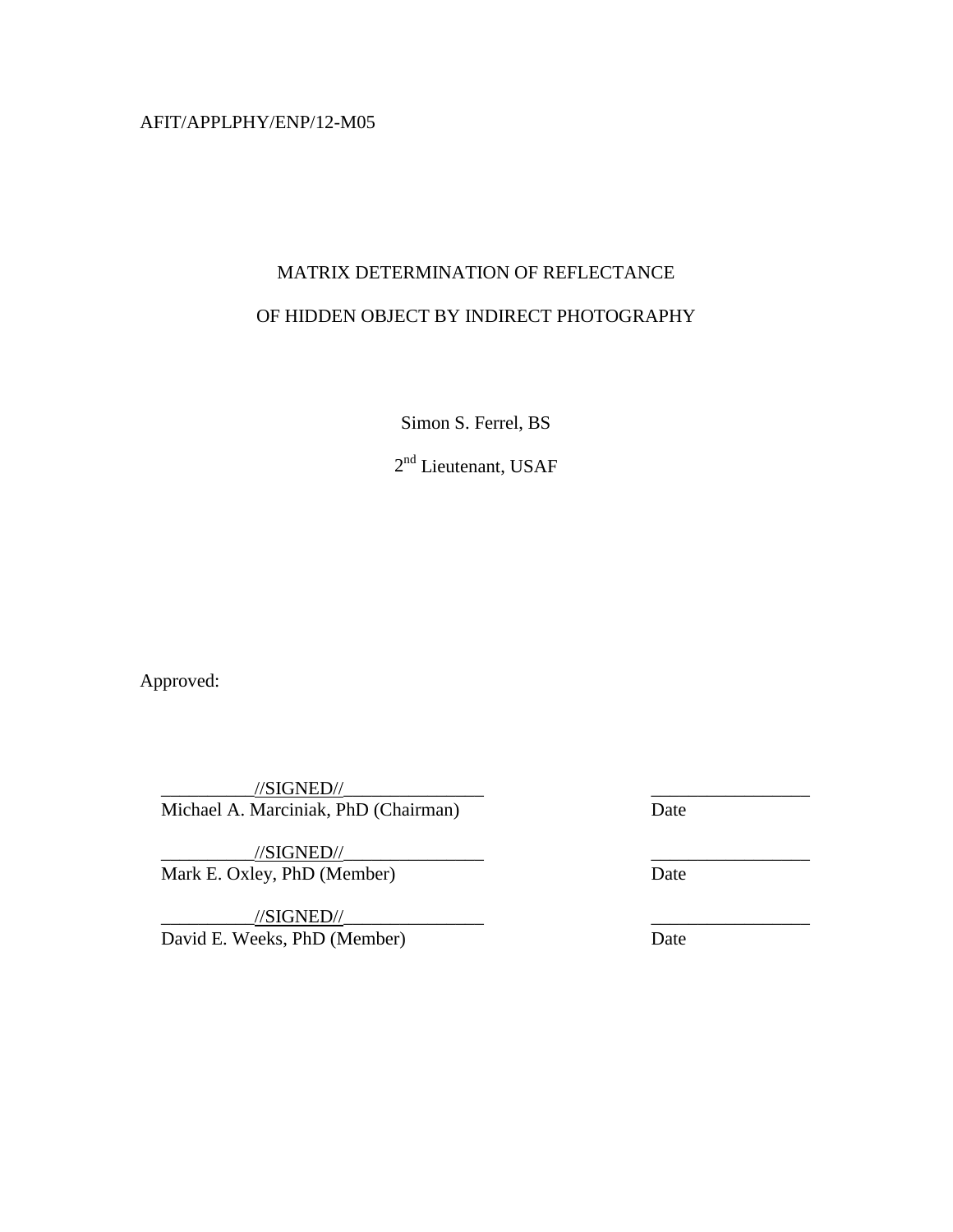#### **Abstract**

Indirect photography is a recently demonstrated technique which expands on the principles of dual photography and allows for the imaging of hidden objects. A camera and light source are collocated with neither having line-of-sight access to the hidden object. Light from the source, a laser, is reflected off a visible non-specular surface onto the hidden object, where it is reflected back to the initial non-specular surface and collected by the camera. This process may be repeated numerous times for various laser spot positions to yield slightly different camera images due to a variation in the illumination of the object. These images can then be used to construct an "indirect" image of the hidden object. This thesis provides an alternative method of processing the camera images by modeling the system as a set of transport and reflectance matrices. This approach reduces the required size of the visible scattering surface. Matrix formulation and those parameters shown in simulation to improve indirect image quality as measured by a modified MTF, including the method of matrix inversion, and number and pattern of laser spots, are discussed.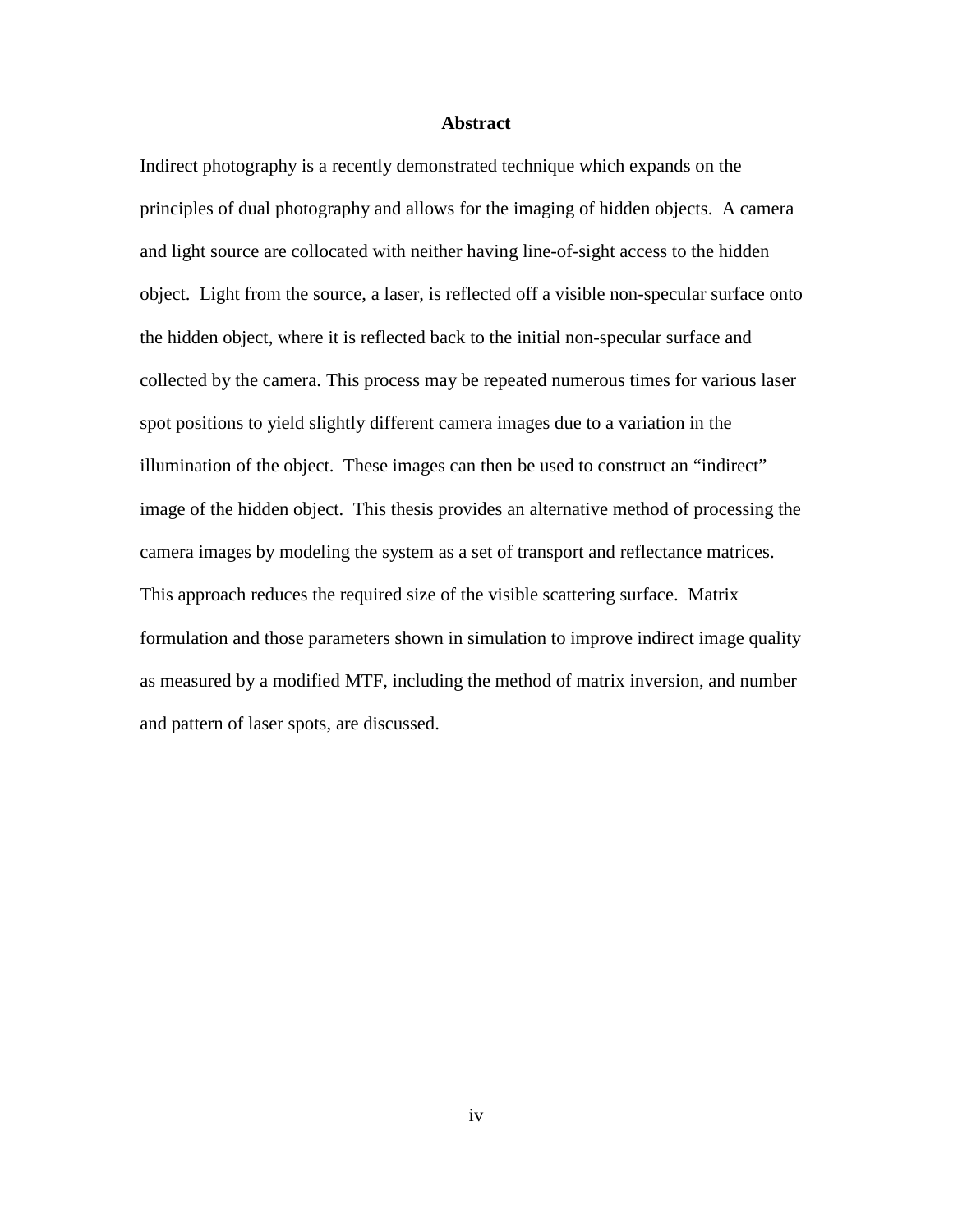#### **Acknowledgments**

I would like to express my appreciation and gratitude for a number of people. First and foremost I would like to thank my faculty advisor, Dr. Michael Marciniak, for his time, support and expertise. Additionally, I would like to thank several members of the Department of Mathematics and Statistics at AFIT for their assistance, particularly Dr. Oxley and Dr. Fickus. Nathan Powell, Greg Smith and particularly 2<sup>nd</sup> Lieutenant Jessica Shafer were also of great assistance during the experimental work leading up to this research, and I am grateful to them for the assistance and knowledge.

Simon S. Ferrel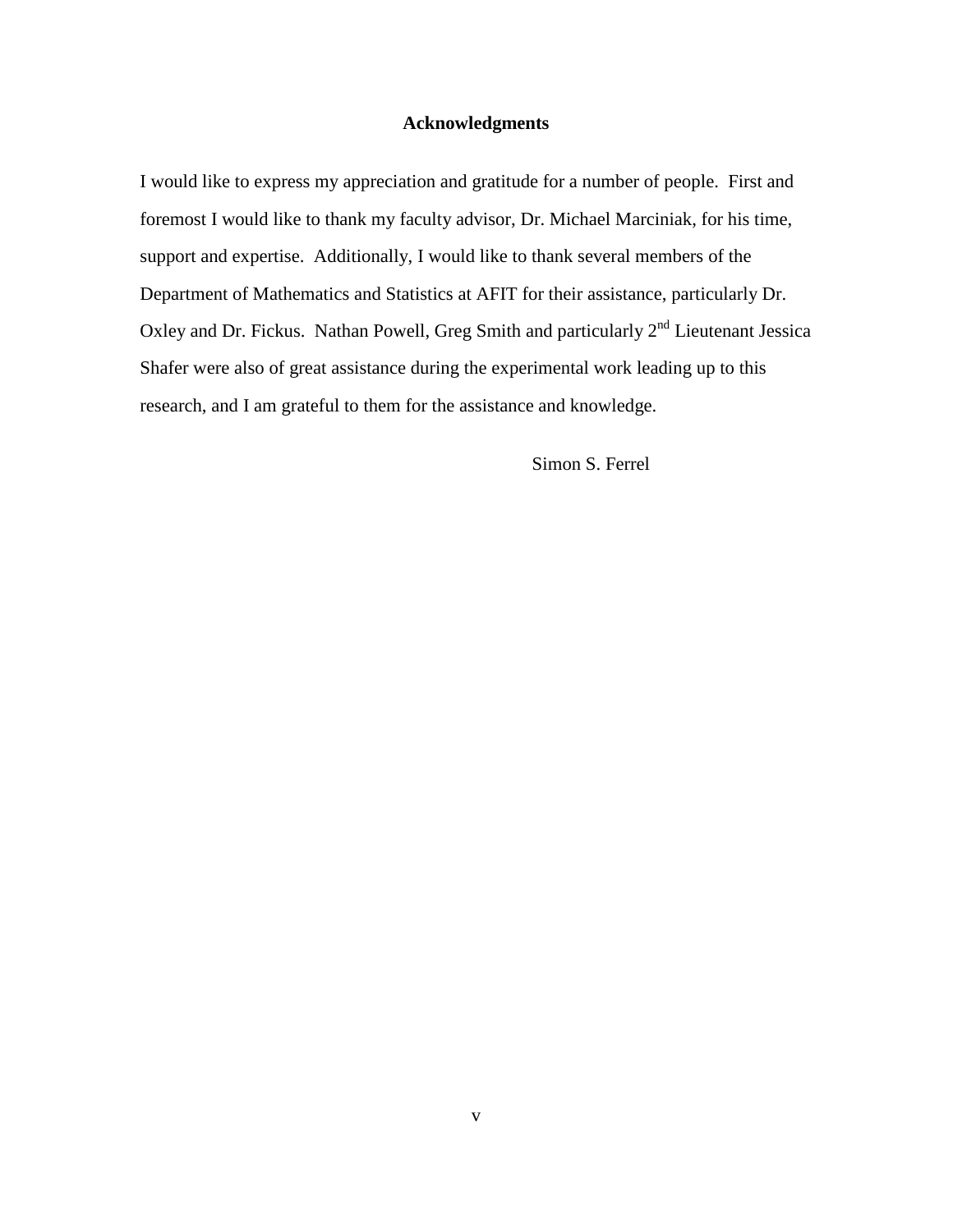## **Table of Contents**

| $\mathbf{1}$ |     |  |  |  |  |  |  |
|--------------|-----|--|--|--|--|--|--|
|              | 1.1 |  |  |  |  |  |  |
|              | 1.2 |  |  |  |  |  |  |
|              | 1.3 |  |  |  |  |  |  |
|              | 1.4 |  |  |  |  |  |  |
|              | 1.5 |  |  |  |  |  |  |
|              | 1.6 |  |  |  |  |  |  |
| 2            |     |  |  |  |  |  |  |
|              | 2.1 |  |  |  |  |  |  |
|              | 2.2 |  |  |  |  |  |  |
|              | 2.3 |  |  |  |  |  |  |
| 3            |     |  |  |  |  |  |  |
|              |     |  |  |  |  |  |  |
|              | 3.1 |  |  |  |  |  |  |
|              | 3.2 |  |  |  |  |  |  |
|              | 3.3 |  |  |  |  |  |  |
|              | 3.4 |  |  |  |  |  |  |
| 4            |     |  |  |  |  |  |  |
|              | 4.1 |  |  |  |  |  |  |
|              | 4.2 |  |  |  |  |  |  |
|              | 4.3 |  |  |  |  |  |  |
|              | 4.4 |  |  |  |  |  |  |
| 5            |     |  |  |  |  |  |  |
| 5.1          |     |  |  |  |  |  |  |
|              | 5.2 |  |  |  |  |  |  |
|              | 5.3 |  |  |  |  |  |  |
|              |     |  |  |  |  |  |  |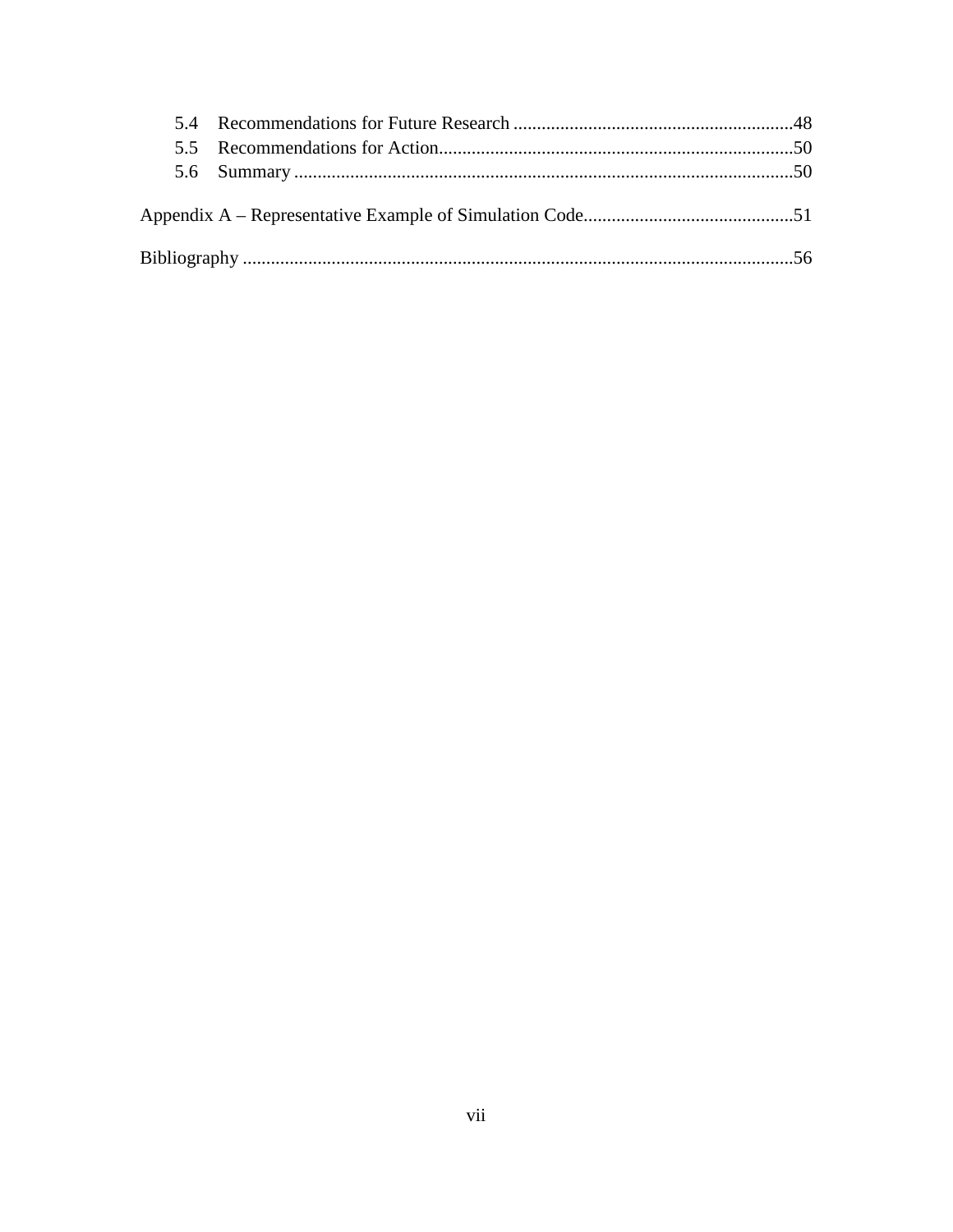## **List of Figures**

| Figure | Page                                                                               |
|--------|------------------------------------------------------------------------------------|
| 1.     | Indirect photography with camera field of view dictated by point of illumination 2 |
| 2.     |                                                                                    |
| 3.     |                                                                                    |
| 4.     | 5 of clubs indirect images at various resolutions (Hoelscher, 2011)10              |
| 5.     |                                                                                    |
| 6.     |                                                                                    |
| 7.     |                                                                                    |
| 8.     | Difference between ideal and recovered image                                       |
| 9.     | Spatial coordinate system with respect to the three reflecting surfaces17          |
|        |                                                                                    |
|        | 11. Comparison of indirect images returned via Moore-Penrose                       |
|        | 12. Modified MTF as a function of number of laser spots for                        |
|        | 13. Modified MTF as a function of number of laser spots for                        |
|        | 14. Modified MTF as a function of number of laser spots for                        |
|        |                                                                                    |
|        |                                                                                    |
|        |                                                                                    |
|        |                                                                                    |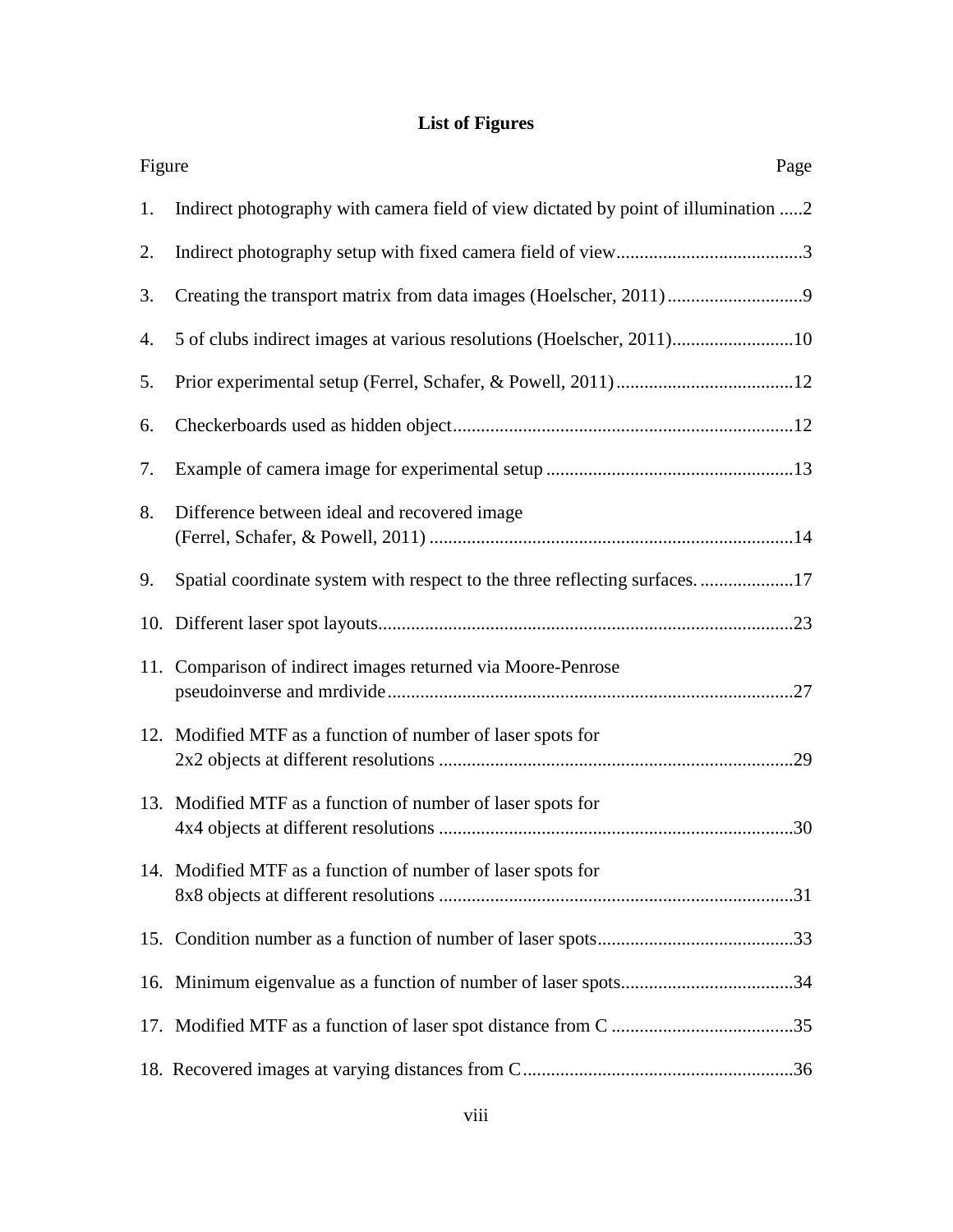| 20. (Left) Modified MTF as a function of distance from C for two<br>different patterns of laser spots; (Right) Laser spot patterns used 40 |  |
|--------------------------------------------------------------------------------------------------------------------------------------------|--|
| 21. (Top) Contour map of matrix $G12$ and (bottom) resulting images                                                                        |  |
|                                                                                                                                            |  |
| 23. Recovered indirect images for 2x2 object at 4x4 resolution with                                                                        |  |
| 24. Recovered indirect images for 2x2 object at 8x8 resolution with                                                                        |  |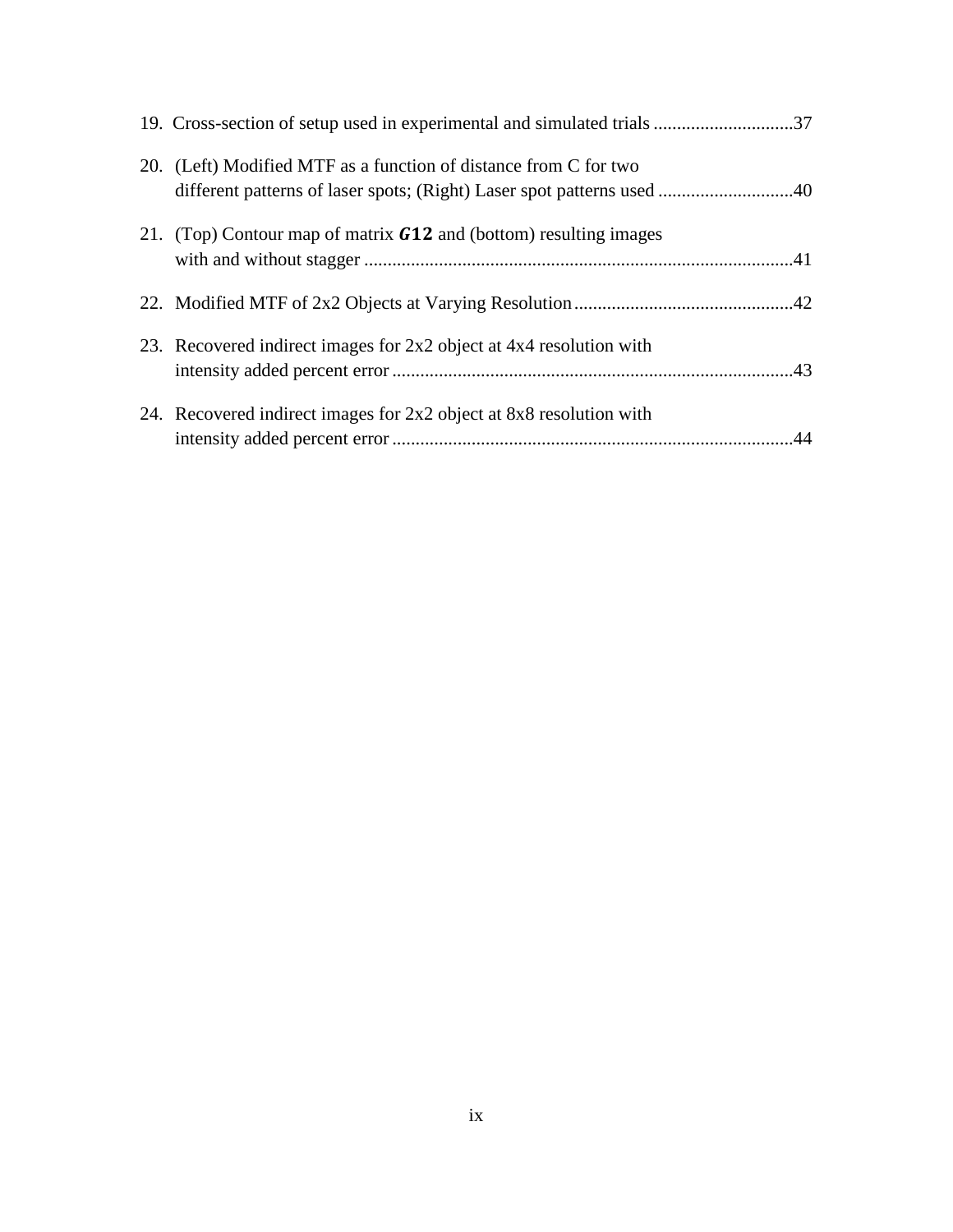## **List of Tables**

| Table                                                                        | Page |
|------------------------------------------------------------------------------|------|
| 1. Modified MTF of 2x2 checkerboard with 64 resolution elements by method 26 |      |
|                                                                              |      |
|                                                                              |      |
|                                                                              |      |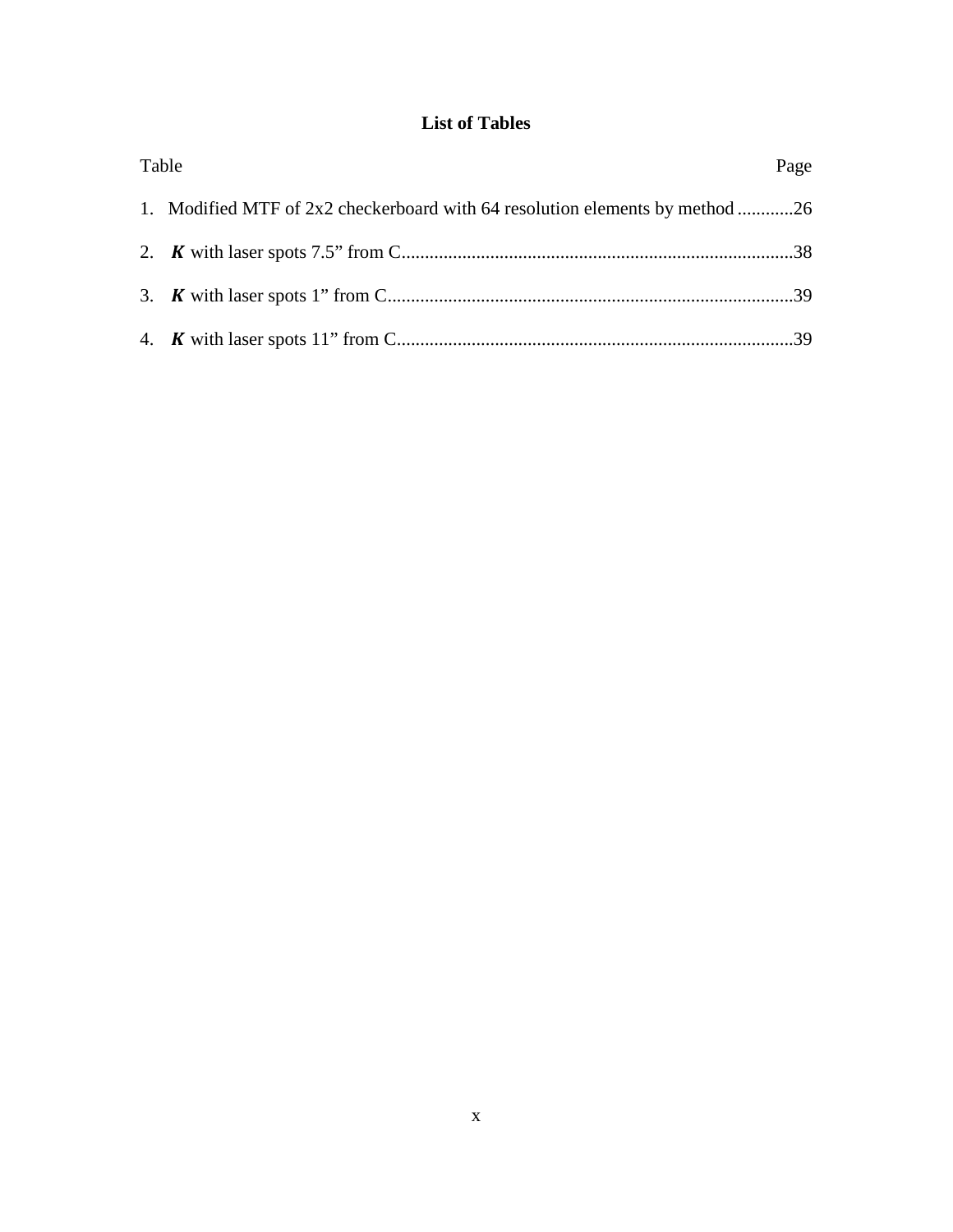## **MATRIX DETERMINATION OF REFLECTIVITY OF HIDDEN OBJECT VIA INDIRECT PHOTOGRAPHY**

#### **1. Introduction**

#### **1.1 Problem Statement**

The United States Air Force and other branches of the United States military constantly gather intelligence on unknown areas, both as a means to identify potential targets as well as to conduct reconnaissance before entering an area. While numerous methods currently exist to accomplish this, an adversary wishing to prevent friendly personnel from acquiring an image of an area merely needs to block the line of sight, thereby limiting the amount of intelligence available to the military. An ability to gather images from areas without a direct line of sight would be a great improvement. This paper discusses the possibilities and limits of using indirect photography, particularly in using a matrix formulation, as a technique to accomplish this goal.

#### **1.2 General Issue**

Dual photography is a relatively recent photographic technique which takes advantage of Helmholtz reciprocity to allow the positions of camera and illuminating light source to be interchanged (Sen *et al.*, 2005). Dual photography takes advantage of this to allow information which is available (or visible) to the light source, but not the camera, to be restored and captured by the camera. While an interesting advance with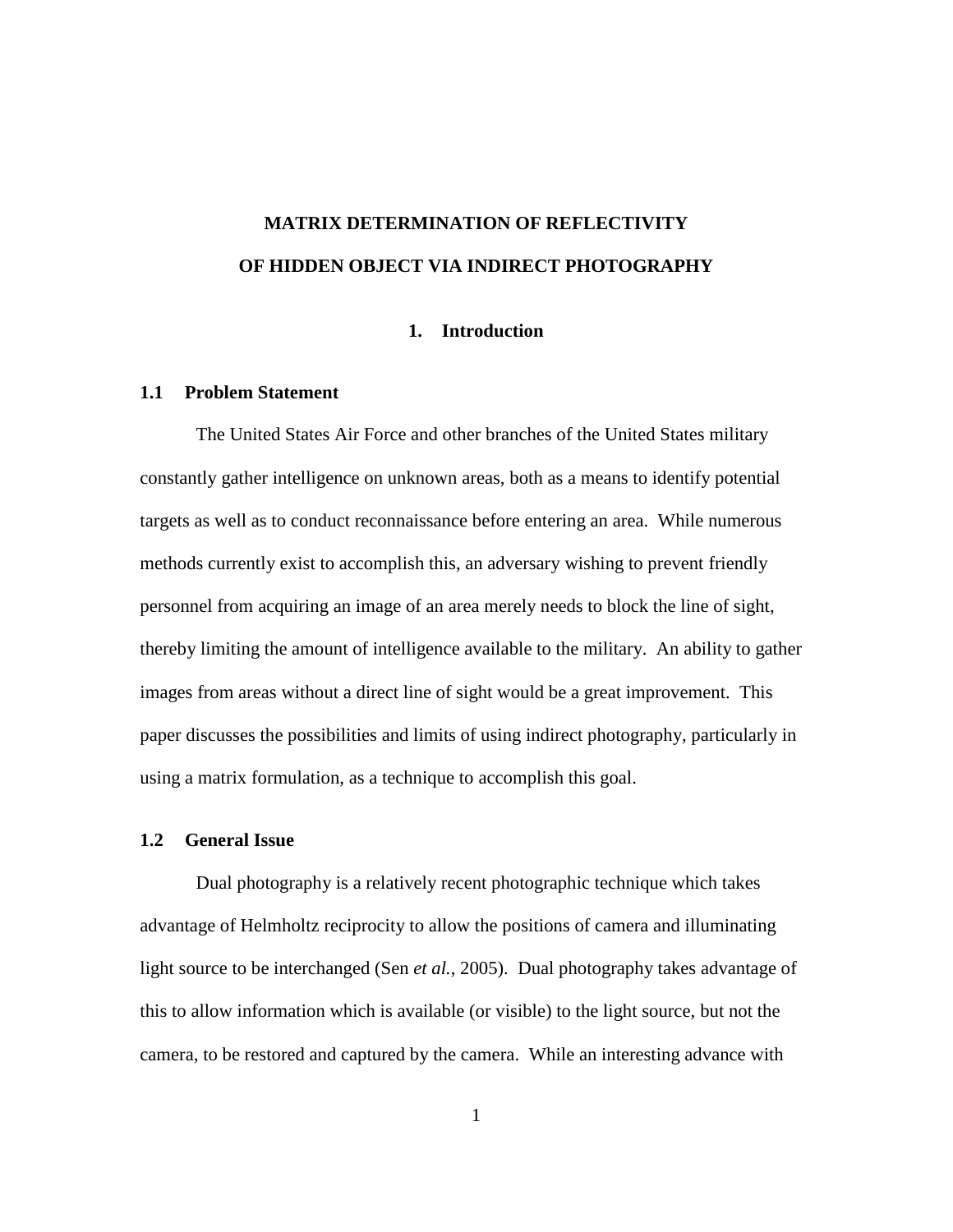great application in computer generated graphics, dual photography requires that the light source, in this case a pixilated projector, be placed in a position with a clear view of the object of which an image is desired. As a result, dual photography cannot be used to obtain imagery which is otherwise unavailable to either the light source or the camera. Indirect photography takes this one step further. As demonstrated by Lieutenant Colonel Mark Hoelscher, USAF, using multiple non-specular surfaces, it is possible to co-locate the camera and light source (in this case a laser), neither of which has a direct line of sight to the object in question, and still obtain recognizable visuals of that object, though not as clearly as can be accomplished via dual photography (Hoelscher, 2011). In indirect photography, one point on a surface (hereafter referred to as surface 1) is illuminated, causing non-specularly reflected light to be cast upon the object (also referred to here as surface 2) and then back to either the initial or some other surface (referred to here as surface 3). This, however, was accomplished by moving the field of view (FOV) of the camera and the light source as one unit on surfaces 1/3, which required a relatively large surface with an unchanging Bidirectional Reflectance Distribution Function (BRDF).



**Figure 1. Indirect photography with camera field of view dictated by point of illumination.**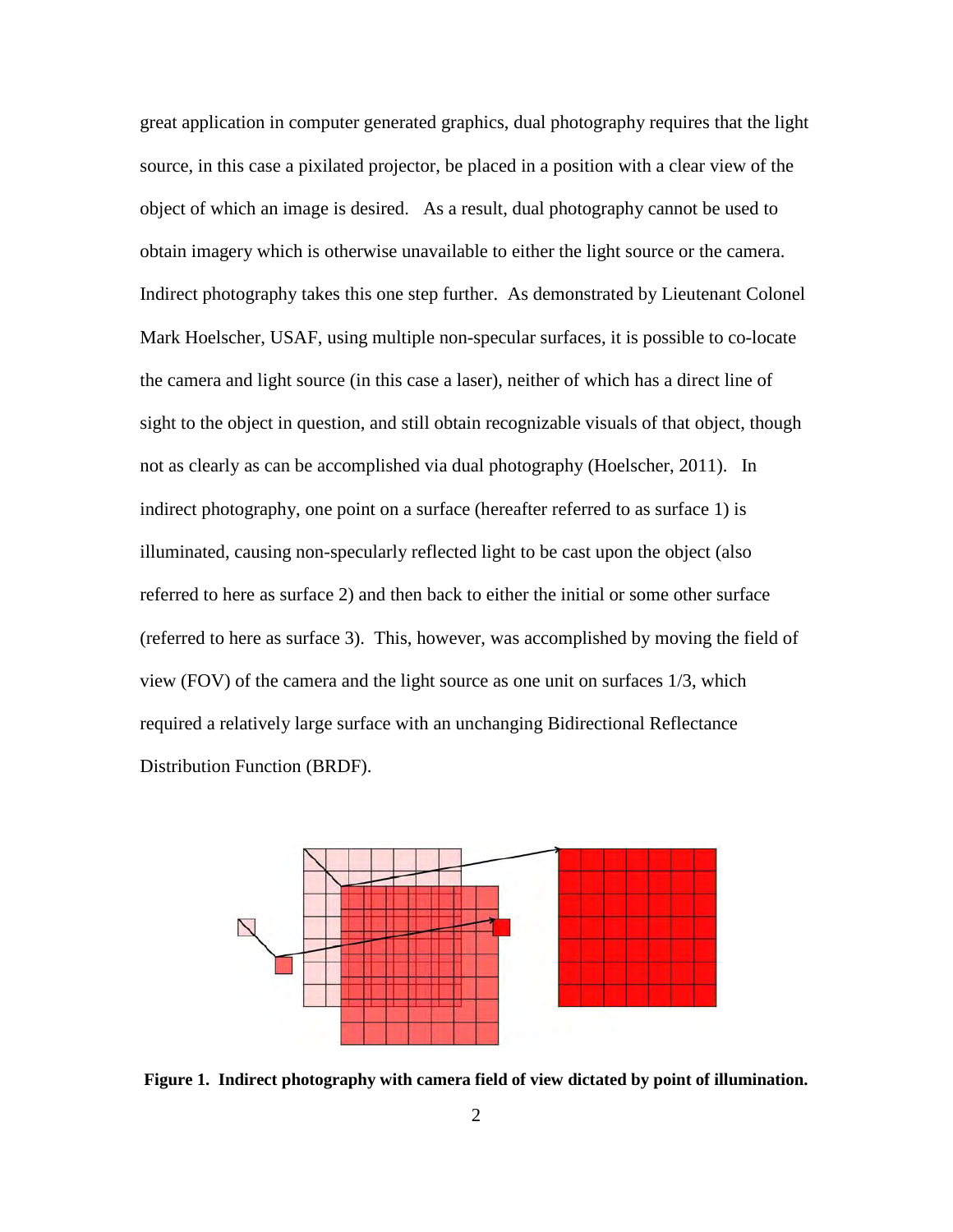#### **1.3 Research Focus**

In an effort to increase the practical application of indirect photography, this research focuses on the possibility of moving the light source, while keeping the camera FOV immobile. This results in a configuration, shown in Figure 2, where the laser spots are located around the camera field of view, thus reducing both the area needed, as well as the chances that the reflective properties differ at various locations of surface 1/3.

In this case, the large center grid again represents the pixilated field of view of the camera. Using this setup, this is constant for all trials and the laser spots, represented by the outer ring of smaller squares, are the only thing which changes between different trials.



**Figure 2. Indirect photography setup with fixed camera field of view.** 

 This research also focuses on the matrix formulations of light transport in an effort to discover the general form of geometrical relationships between surfaces 1, 2 and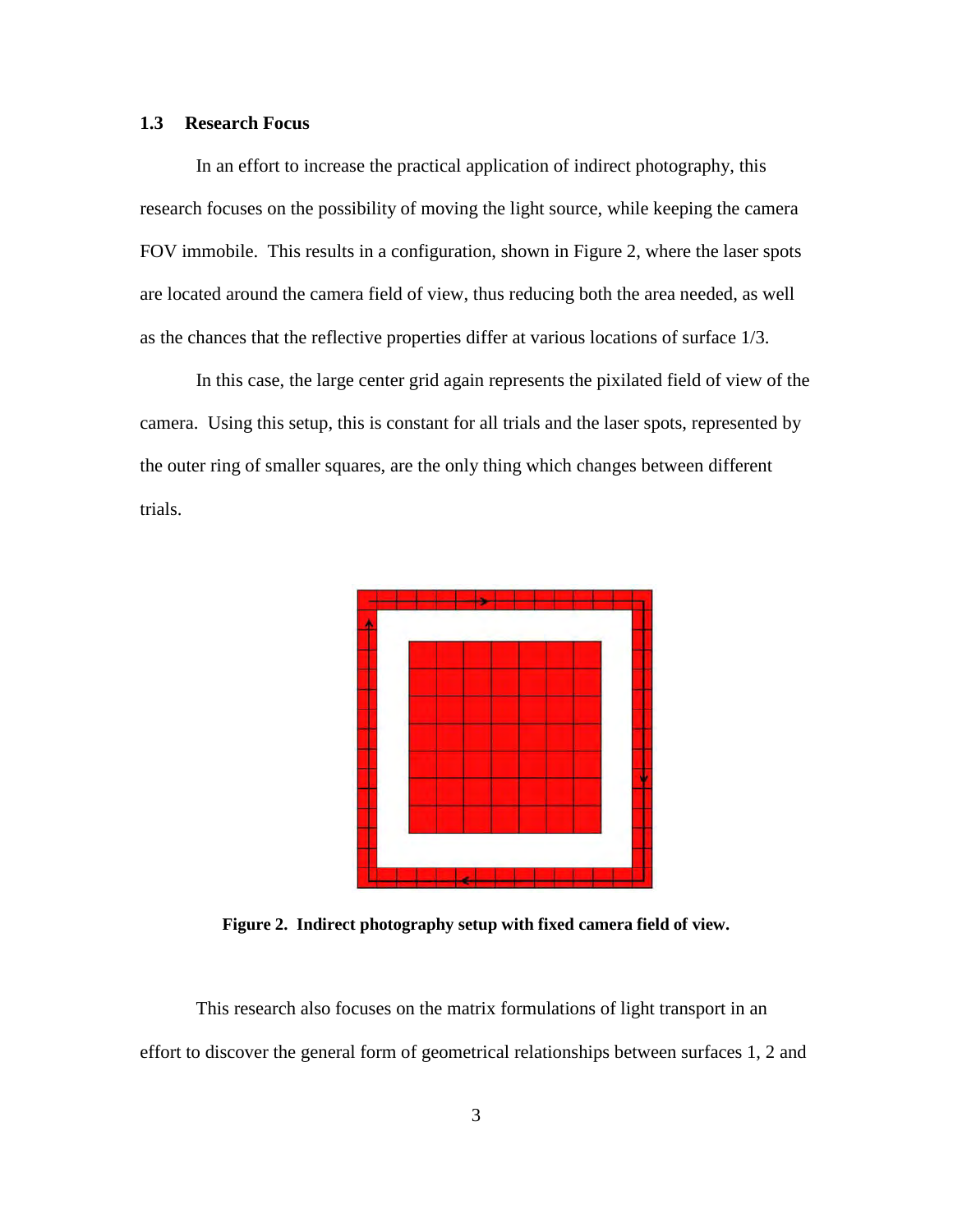3, ideally leading to future work which will then be able to generalize appropriate approximations of these matrices for unknown geometries.

#### **1.4 Investigative Questions**

This research aims to answer several questions. The highest priority is to determine if it is possible to resolve an image of an object indirectly by using matrices as a means of representing the radiometric equations which have previously been developed (Hoelscher, 2011). This is more difficult than might be anticipated due to the nature of the matrices involved in this process. Because the dimensions of the matrices correspond to the number of laser spots used, the desired resolution of the object and the number of pixels in the camera, in most cases these matrices will not be square, making them noninvertible by simple means.

As a result, it is also important to determine which method of inverting nonsquare matrices should be used. Some possibilities include using the Moore-Penrose pseudoinverse or matrix right divide as defined in Matlab. If neither of these is effective, it will also necessitate more research to determine if other code will need to be written to perform the desired function.

Even after the preferred mathematical method is determined, many variables still remain which can affect how accurately an image can be resolved. These include the number of laser spots used to illuminate surface 1, as well as the general location and layout of these laser spots. Since the ideal number, location, and layout of laser spots will likely vary as a result of changing distances, angles and desired resolution, the first question in this area which needs to be answered is if there is a general trend in these

4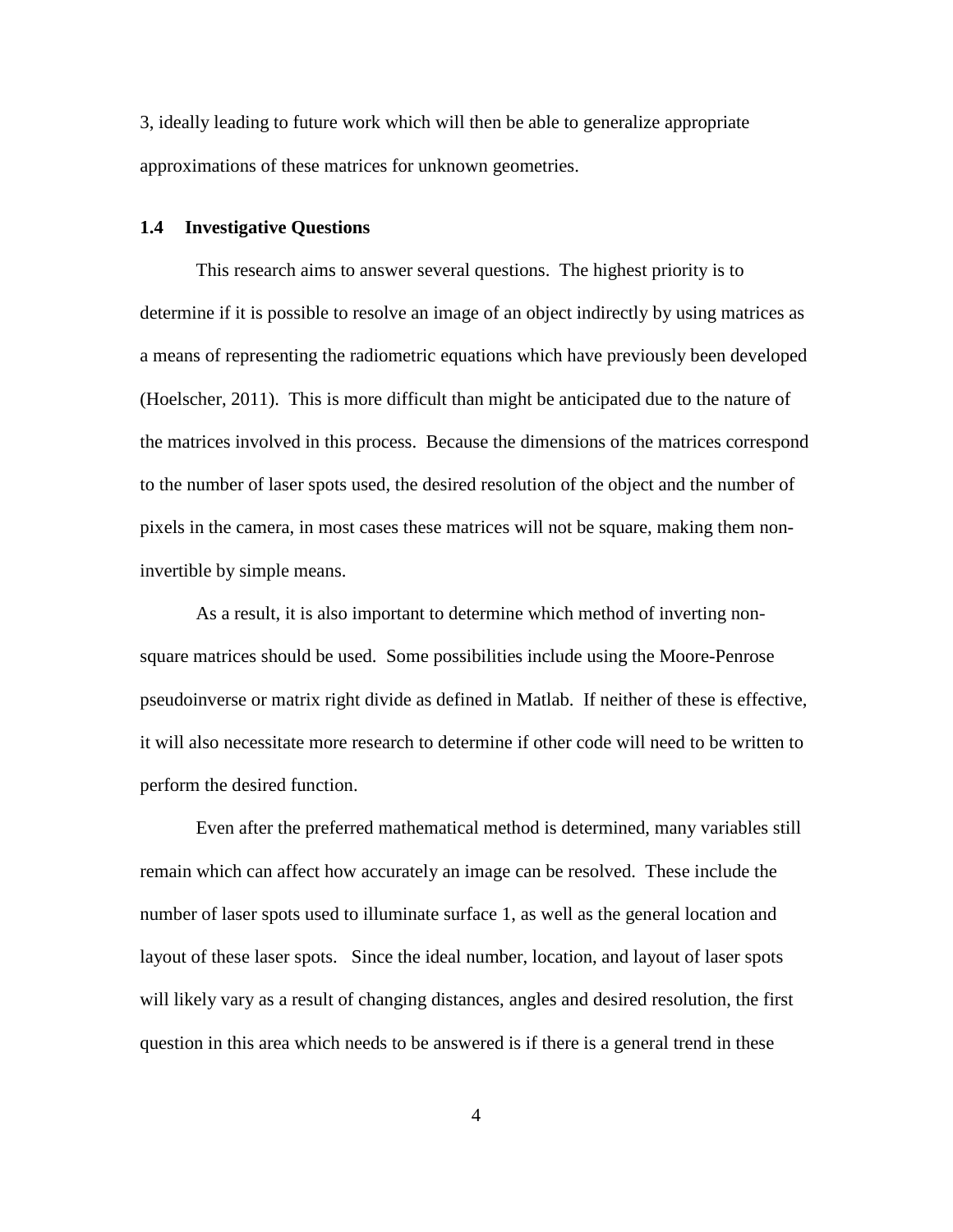matters. Another important question is whether there is some sort of indicator which could be used to quickly find the ideal setup of laser spots, rather than having to repeatedly simulate any given situation to find the best setup.

All of this research is initially accomplished with a known geometry in order to best compare the resulting image with the original. However, as knowing the exact location and geometry of a hidden object is not realistic in most cases, another point of emphasis will be to understand the basic form which various matrices take in order to apply these to unknown geometries. This process was also intended to determine the importance of knowing an accurate geometry and the degradation of the image which occurs when the geometric relationship between surfaces is approximated, rather than known. This would also include an understanding of which values were important to know exactly and which can be estimated, as well as the effect when the geometry is incorrect or the data from the camera is flawed.

#### **1.5 Implications**

Research into indirect photography is still in its relative infancy. As a result, most practical applications will not be seen for quite some time. However, once enough research is completed, indirect photography will have major implications in a variety of fields, particularly to the military professional. With the current state of mobile computing, it is unlikely that this technique could be used regularly for immediate results. The delay involved in computing makes this more suitable to larger scale reconnaissance without immediate consequences (such as identifying if a particular vehicle is present in a covered hanger or not). Later, as computing power increases, indirect photography could

5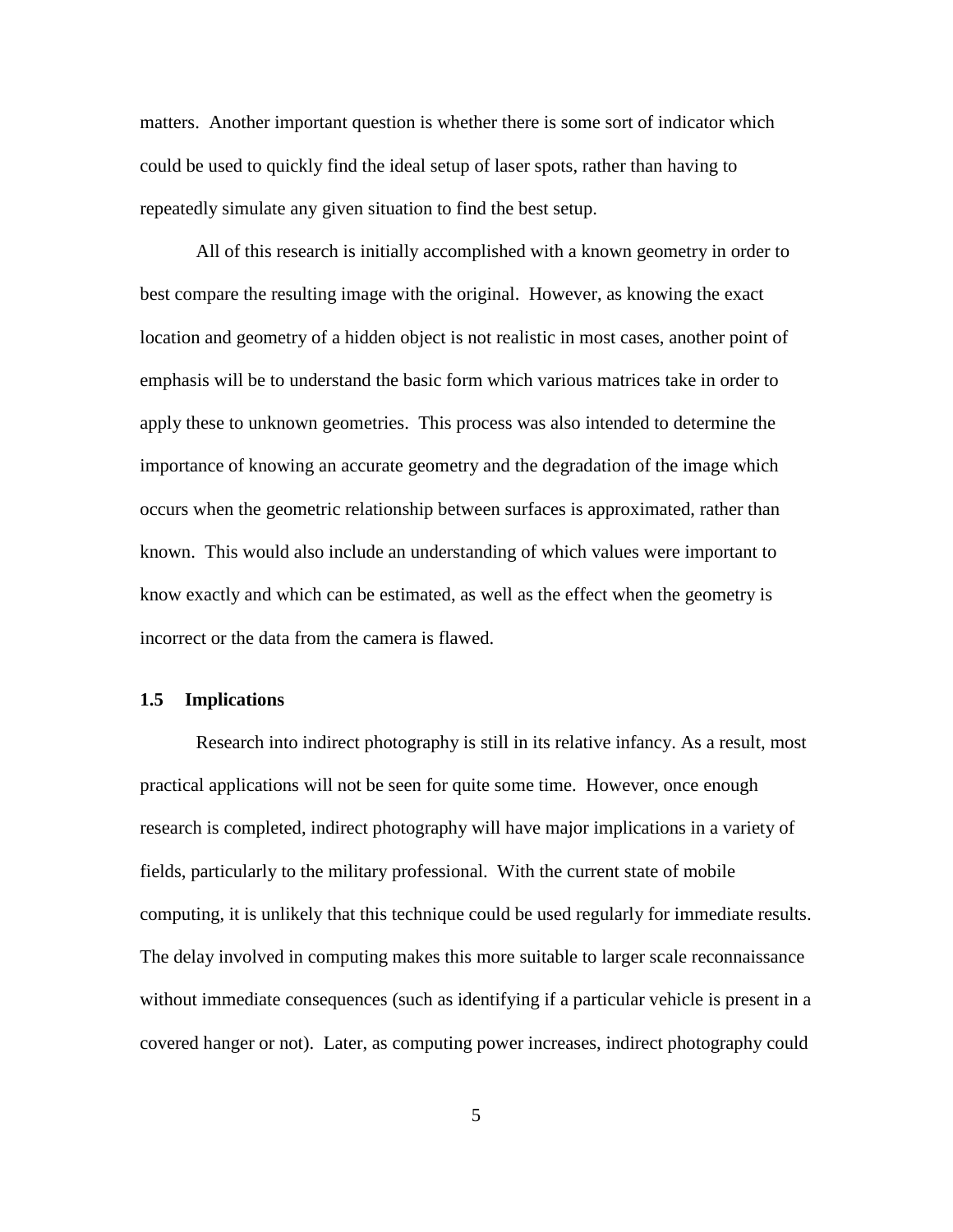also be used on a personal level, enabling soldiers to see what awaits them around a corner. The techniques researched here could also be applied in similar situations by police officers, as well as by firefighters or other rescue workers in order to determine the locations of unconscious or otherwise incapacitated individuals.

#### **1.6 Document Overview**

This document contains a short summary of previous work in the field of indirect photography, as well as the principles upon which this work is based. Also included is a discussion of the research performed, both through experiment and simulation, including the specific geometries used for these. The data gathered from the experiment and multiple simulations is then analyzed to search for trends which may be used to determine the feasibility of using a matrix-based technique to determine the reflectance of a hidden object. This includes determining the effects of changing the number and position of these laser spots and surface 1, and the method of matrix inversion, as well as a brief discussion of the effect of incorrect measurements. This information is then used to draw conclusions about the feasibility of matrix-based determination techniques in indirect photography.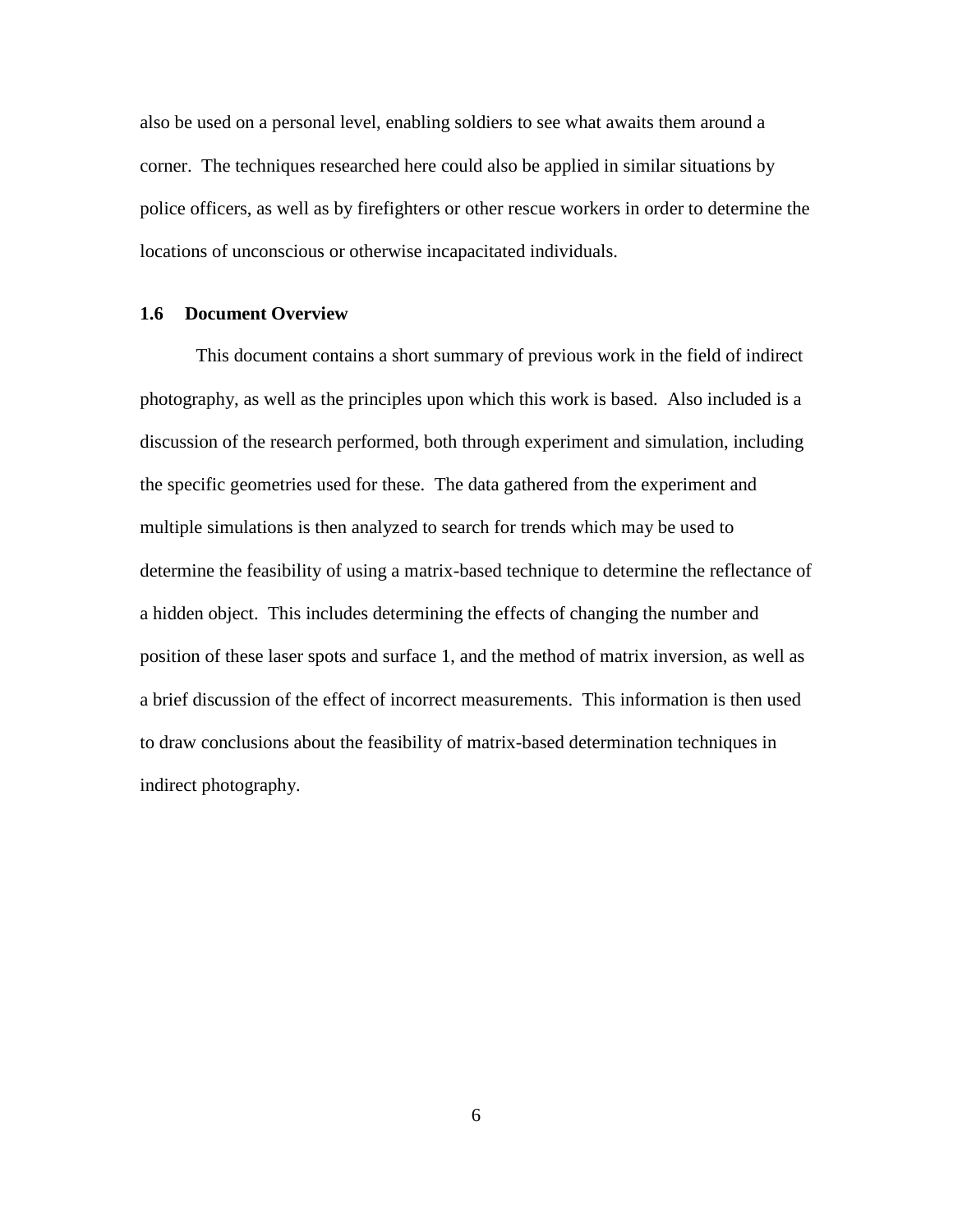#### **2. Literature Review**

#### **2.1 Chapter Overview**

The purpose of this chapter is to give a brief insight into past research in the field of indirect photography and other relevant topics. Because indirect photography is relatively new, there has not yet been a great deal of research on this topic. While a brief overview of related research is included here, the dissertation "*Restoration of scene information reflected from non-specular media*" by Lieutenant Colonel Mark Hoelscher (Hoelscher, 2011) is recommended for a more in-depth treatment of the historical background leading up to indirect imaging.

Indirect photography is an adaptation of dual photography which relies on principles of Helmholtz reciprocity. As a result, the prior research considered here deals first very briefly with Helmholtz reciprocity, then transitions to dual photography, before touching briefly on the prior work in indirect photography accomplished by LtCol Hoelscher. In addition, because of the matrix nature of this research, a large amount of linear algebra is required, particularly relating to matrix inversion. For this reason, a brief discussion of matrix inversion will be included at the conclusion of this chapter.

#### **2.2 Relevant Research**

Helmholtz reciprocity states that light (or any electromagnetic radiation) can be reversed without changing the physics involved in its transportation. Initially Helmholtz only determined this to be the case for specular (mirrored) surfaces (von Helmholtz  $\&$ Southall, 1862). However, Raleigh later expanded this to include non-specular media. (Rayleigh, 1900). He showed that given a single surface with an energy source situated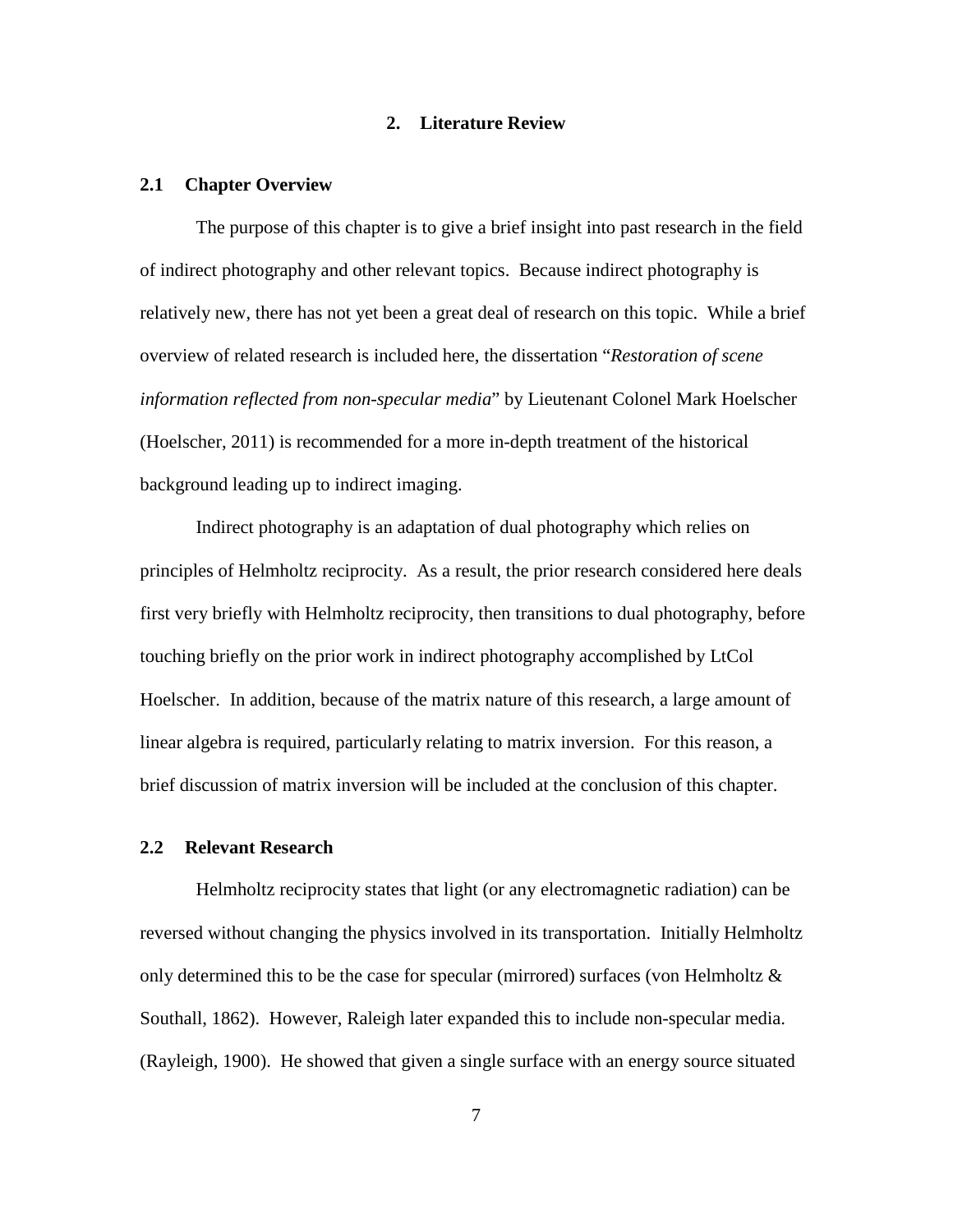at any distance and at any angle from this surface, and a sensor also set at any distance and any angle (not necessarily the same distance and/or angle) from this surface, the source and the sensor can be interchanged and the sensor will still record the same measurement. This remained the case even if the light underwent reflection, refraction, or any other changes in path, so long as the polarization remained unchanged. This ability to mathematically change the locations of source and sensor led to the development of a technique referred to as dual photography (Sen *et al.*, 2005).

#### **2.2.1 Dual Photography**

Dual photography was initially pioneered in 2005 by Sen *et al*. with the intent of aiding in the creation of computer generated graphics. Though Helmholtz reciprocity was well understood previous to this time, these authors were able to apply this principle to allow images to be viewed from the locations of pixilated light sources. For a full understanding of dual photography, the reader is recommended *Dual Photography* by Sen *et al*. (Sen *et al.*, 2005).

The principles used in developing a transport matrix will receive a fuller treatment here, however, as these were applied in the current research as well. Given a projector with *p*x*q* pixel elements shining onto some surface and being photographed or otherwise viewed by a camera or sensor with *m*x*n* pixel elements, each element of the projector is lit up individually. This yields *p*x*q* trials, each of which are captured by every one of the camera's *m*x*n* pixel elements. The information collected by the camera from every trial is then combined as shown in Figure 3 to yield a matrix with *p*x*q* columns and *m*x*n* rows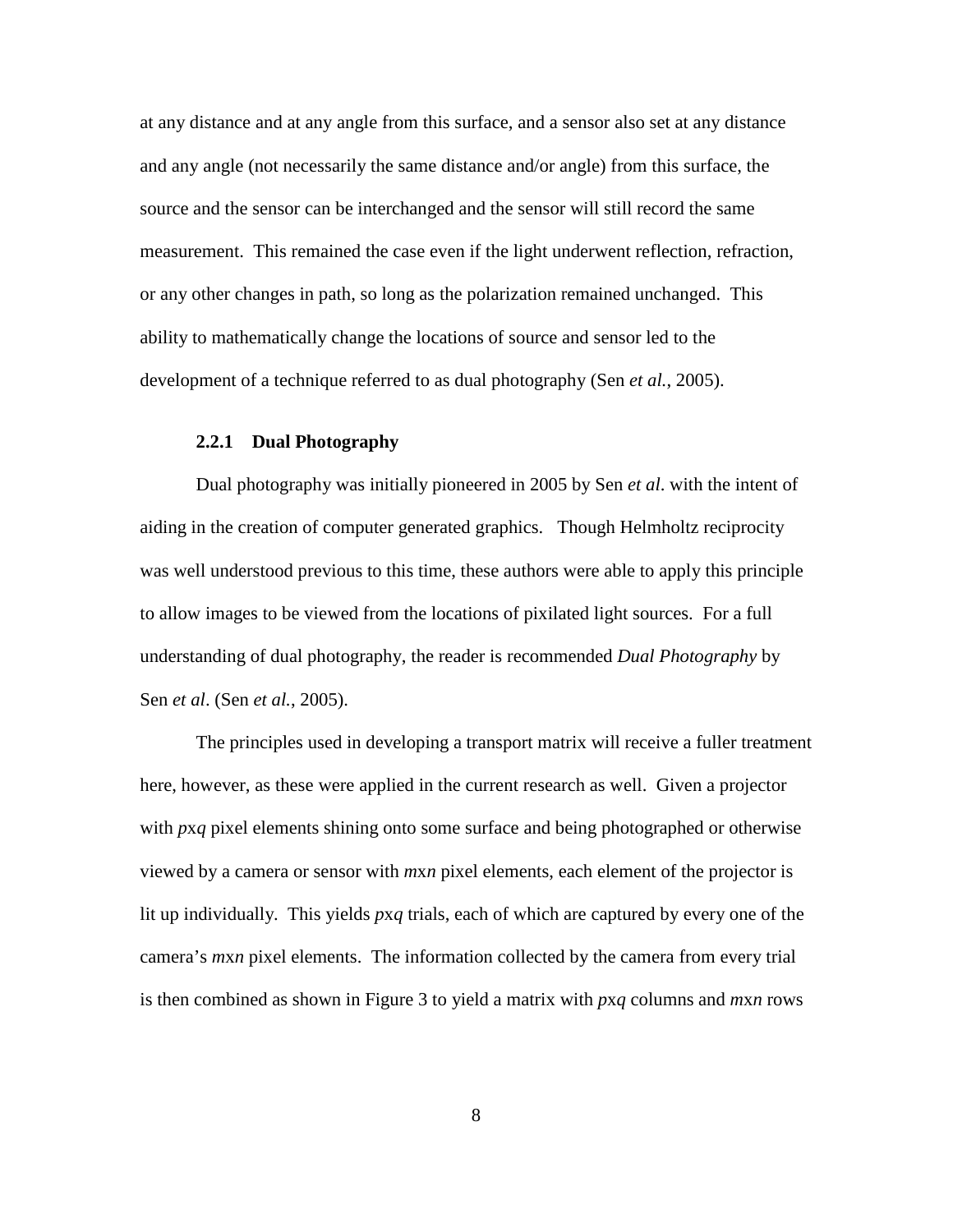representing a mapping of the flux from each of the *p*x*q* projector pixels to each of the *m*x*n* camera pixels.



**Figure 3. Creating the transport matrix from data images (Hoelscher, 2011).** 

The projected pattern is defined as a row vector with *p*x*q* columns and the camera images are defined as a column vector with *m*x*n* rows. Thus, the matrix representation is

$$
c' = T p'
$$
 (2.1)

where *c'* is the row vector of the camera images, *p'* is the row vector of the projected pattern and *T* is the transport matrix. The authors in the original paper formed a dual image simply by transposing *T* such that *p''* would be a virtual image formed at the projector given the camera projected a pattern *c*''. Note, however, that  $TT^T \neq 1$ . In this thesis, the inverse of *T*,  $T^{-1}$  will be required.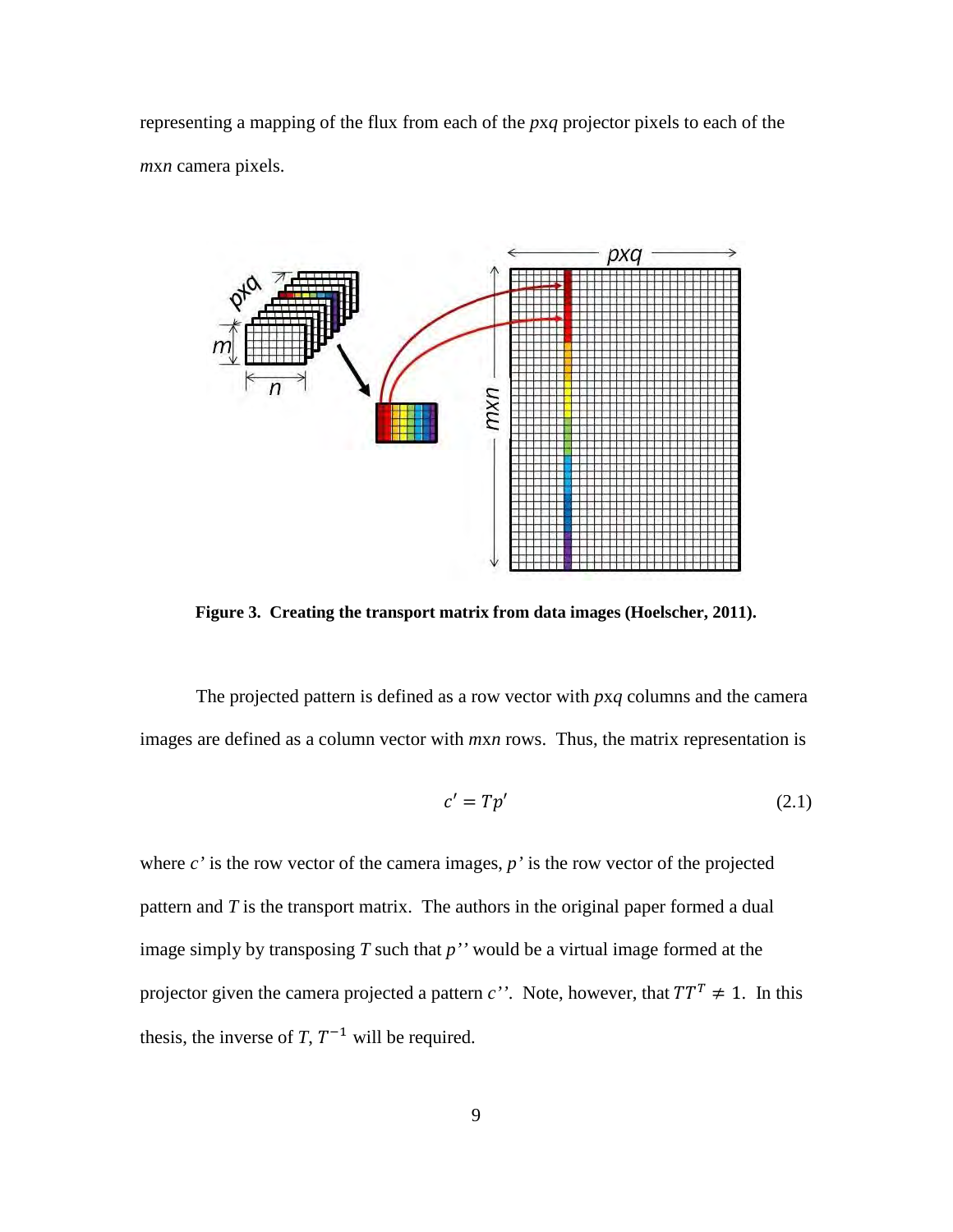### **2.2.2 Indirect Photography**

Indirect photography was introduced by LtCol Mark Hoelscher in 2011 in an effort to be able to gain access to information which is accessible by neither the camera nor the light source (Hoelscher, 2011). Here the idea of using a laser rather than a pixilated projector as the source of illumination was first introduced. These efforts met with considerable success, as evidenced in Figure 4.



**Figure 4. 5 of clubs indirect images at various resolutions (a) 95x63, (b) 47x31, (c) 23x15, (d) 11x7, (e) 5x3 and (f) 5x3 dual image (Hoelscher, 2011).**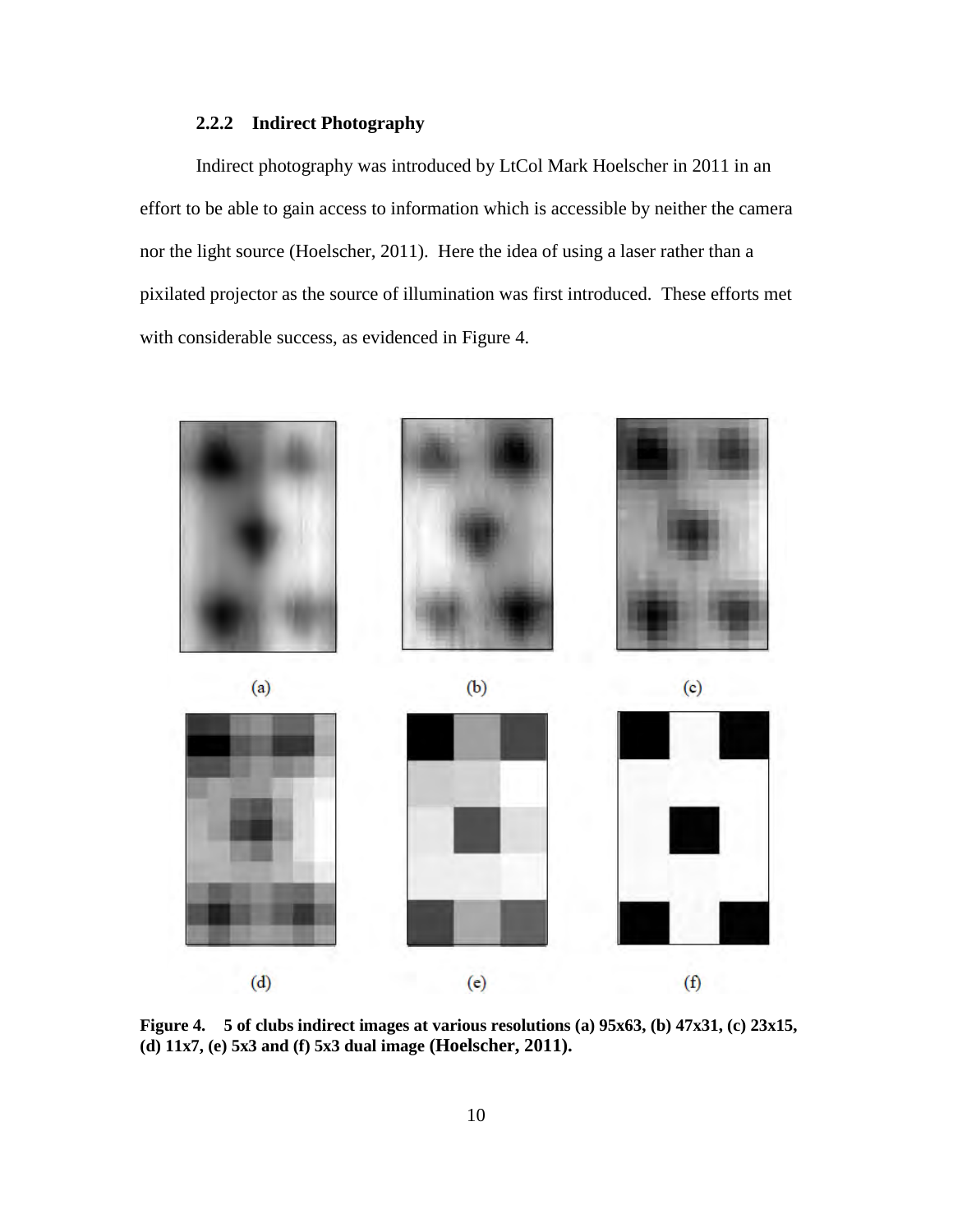This research made the decision to collocate the laser and the camera so that the laser spot and the camera FOV would move together on surfaces 1/3. As it was no longer possible to simply determine  $T$  by observation, this would need to be modeled using radiometric principles. A large amount of the improvement in this process was due to the use of a blind deconvolution, which was only possible due to the fixed relationship between laser spot and camera FOV and the resulting form of the radiometric equations used. (Hoelscher, 2011).

In addition, this paper suggested using a matrix formulation as a means of revealing symmetries which might exist and aid in the deconvolution process. While this idea is not pursued in depth in his work, a matrix equation is suggested in equation (98) of the dissertation "*Restoration of scene information reflected from non-specular media*" (Hoelscher, 2011). Since a substantially different matrix formulation is applied here, the form suggested by LtCol Hoelscher is not included here, and those wishing to compare the two are suggested to review his work.

Additional work with an emphasis on a fixed camera FOV on surfaces 1/3 was also completed using data collected by Nathan Powell and analyzed by Lieutenants Simon Ferrel and Jessica Shafer (Ferrel, Schafer, & Powell, 2011). The experimental setup included a helium neon laser, two adjustable mirrors, two non-specular reflecting surfaces, and a digital camera, arranged as shown in Figure 5. The laser was designed to be incident upon various locations on the surface marked as surface 1, and was controlled by changing the angle of the mirrors in the system. The hidden object was placed facedown on surface 2, and the camera was situated to take a photograph of surface 3.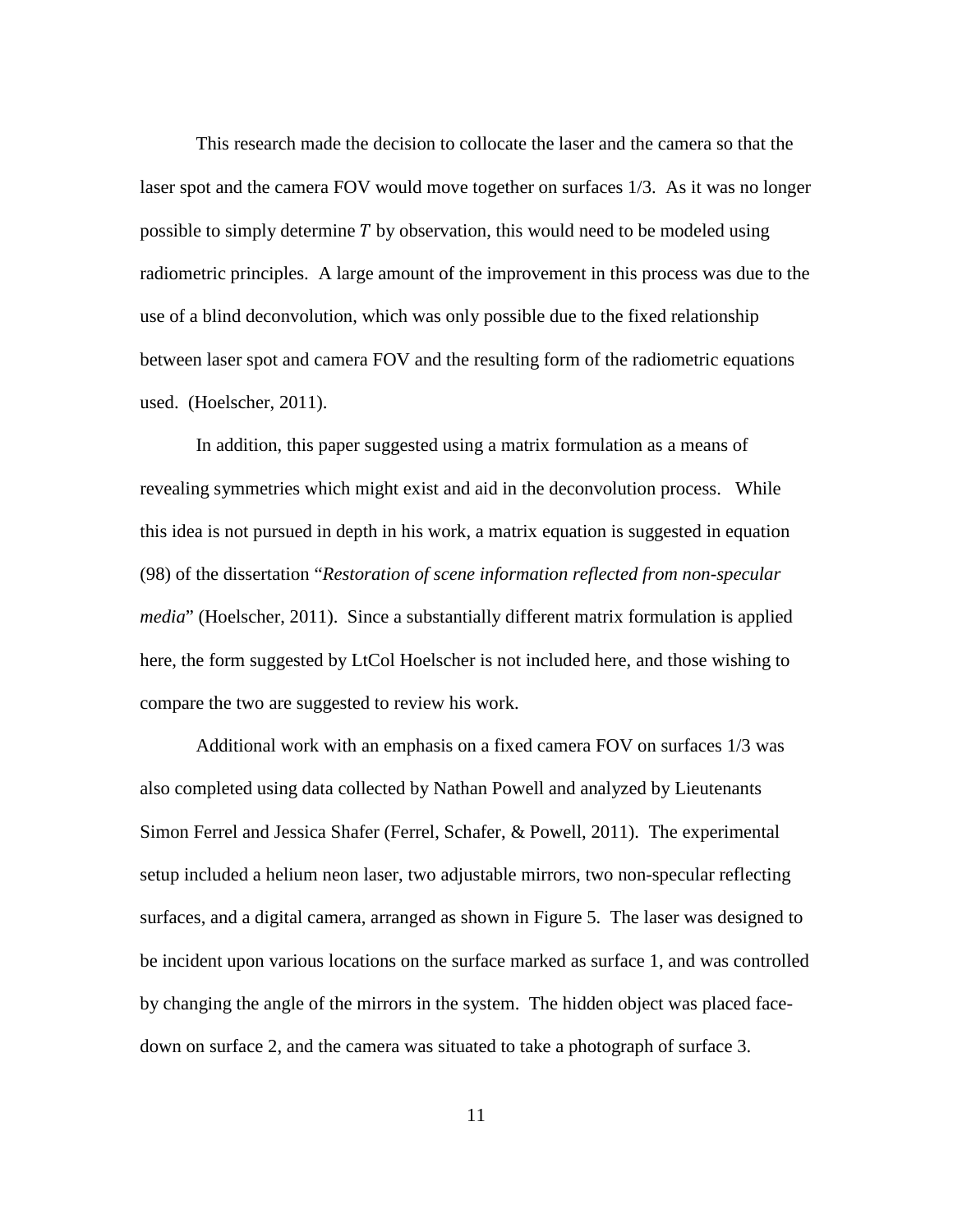Though surface 1 and surface 3 were collocated in this case, the location of the incident laser spots was kept out of the field of view by approximately 2".



**Figure 5. Prior experimental setup (Ferrel, Schafer, & Powell, 2011).** 

The laser light was reflected first off the two mirrors before hitting the first surface, then was reflected off of the second surface containing an object hidden from the camera. In an effort to determine the resolving power of indirect photography techniques for this setup, the hidden objects which were used were four black and white checkerboards of increasing spatial frequency as shown in Figure 6.



**Figure 6. Checkerboards used as hidden object.**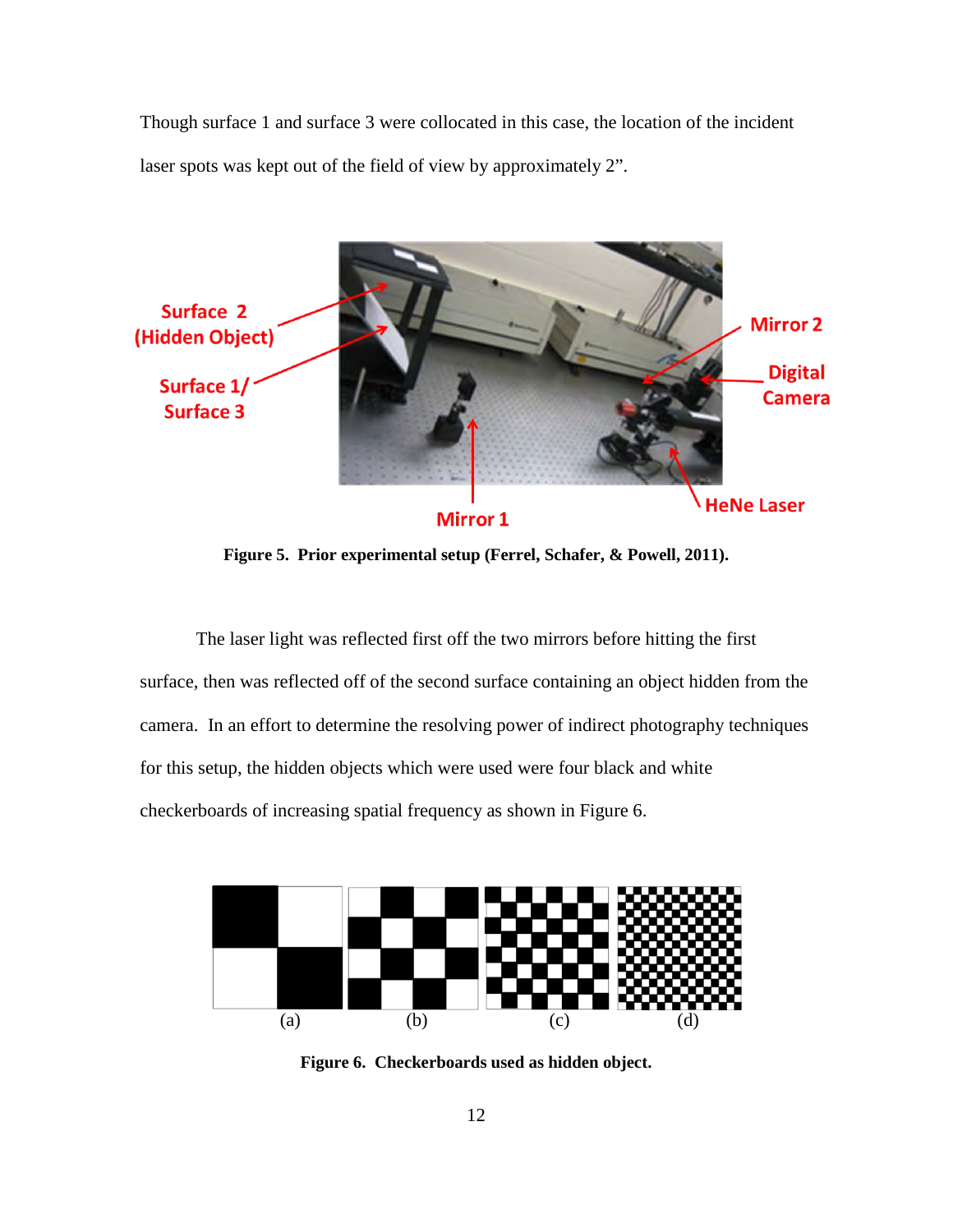From this hidden object, the light was then reflected once more off of surface 3. The camera finally collected the light reflected from surface 3 which was within its field of view. An example of such a photograph is shown in Figure 7.



**Figure 7. Example of camera image for experimental setup.** 

This process was repeated a total of 252 times, varying the position of the laser spot slightly. 61 laser spots were located along the bottom of the FOV, with an additional 63 on each side, and 65 on the top, all spaced approximately equally along these spaces. Each laser spot presented a slightly different illumination of the object, and thus, a slightly different image to the camera. Combining the images from all these trials as previously described in Figure 3 yielded the intensity matrix used in this case.

Unfortunately, no recognizable images could be recovered from the experimental data regardless of the spatial frequency of the hidden object or the method used for matrix inversion. One representative example of this is shown in Figure 8 for an attempt to resolve a 2x2 checkerboard at 8x8 resolution using the Moore-Penrose pseudoinverse.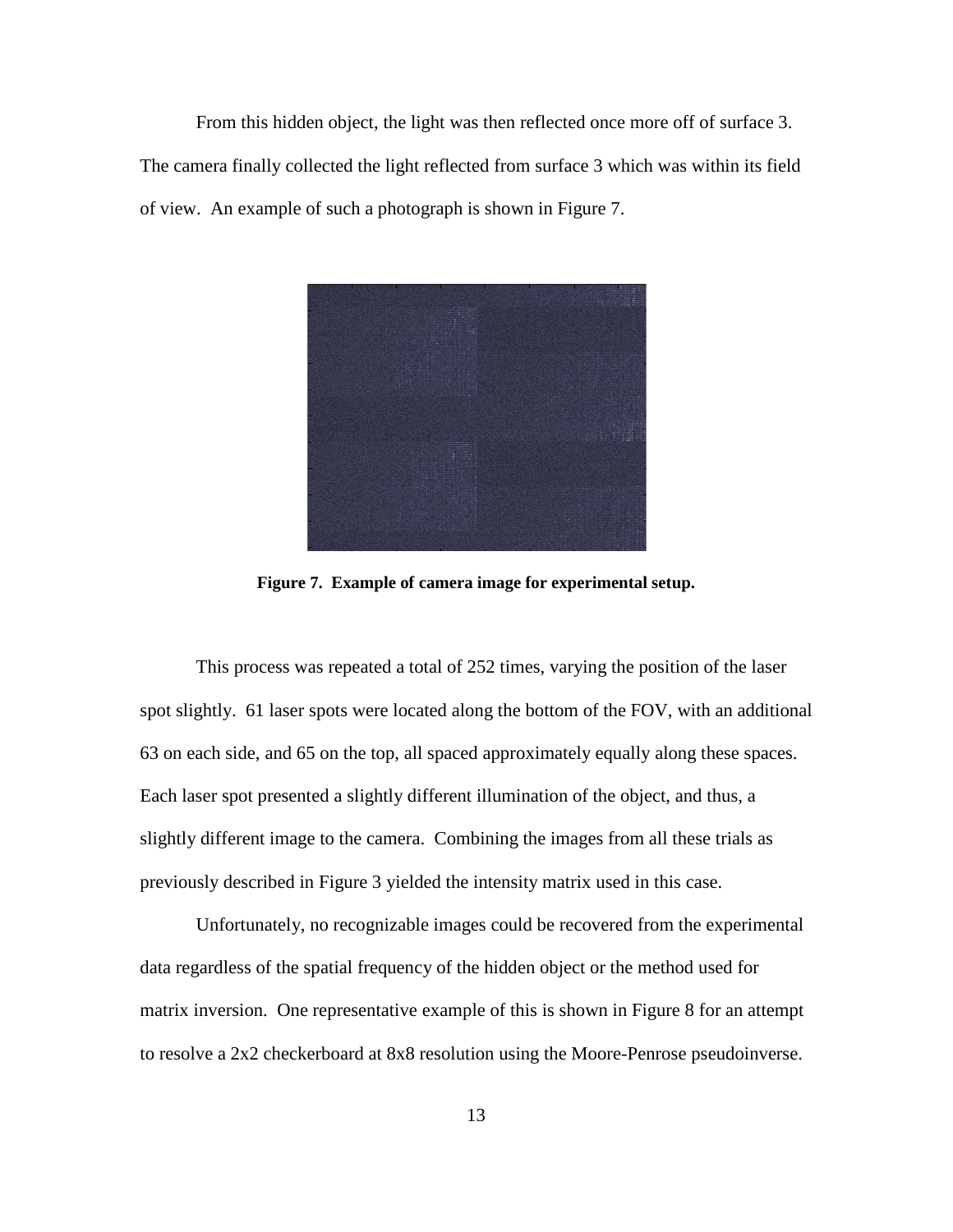

**Figure 8. Difference between ideal image (left) and recovered image (right) in experimental results using the Moore-Penrose pseudoinverse.** 

While the matrix inversion resulted in some data being irretrievably lost, the main difficulties were a result of backscatter from the incident laser light. This was a result of the very low intensities of the multiply reflected light which actually contains the object information. While the light spots were outside the camera FOV, some light was reflected back off surface 1 into the internal workings of the camera. While this light was not directly imaged onto the CCD in the camera, scatter off the lens and internal workings of the camera was of equal or greater magnitude than the light containing object information and was processed into the images.

#### **2.2.3 Linear Algebra**

Given an *mxn* matrix *A*, with  $m \neq n$ , there is no generalized inverse  $A^{-1}$  such that  $AA^{-1} = I_m$  and  $A^{-1}A = I_n$ , where  $I_m$  and  $I_m$  are the identity matrices. For the cases that the square matrices  $A^T A$  and  $A A^T$  are invertible there does exist a left inverse  $A_{left}^{-1}$  =  $(A^T A)^{-1} A^T$  for matrices with  $m > n$  and a right inverse  $A^{-1}_{right} = A^T (A A^T)^{-1}$  for matrices with  $m < n$ . Because these are limited to cases where the matrix is not rank deficient, the Moore-Penrose pseudoinverse,  $A^{\dagger}$ , was developed, which always exists,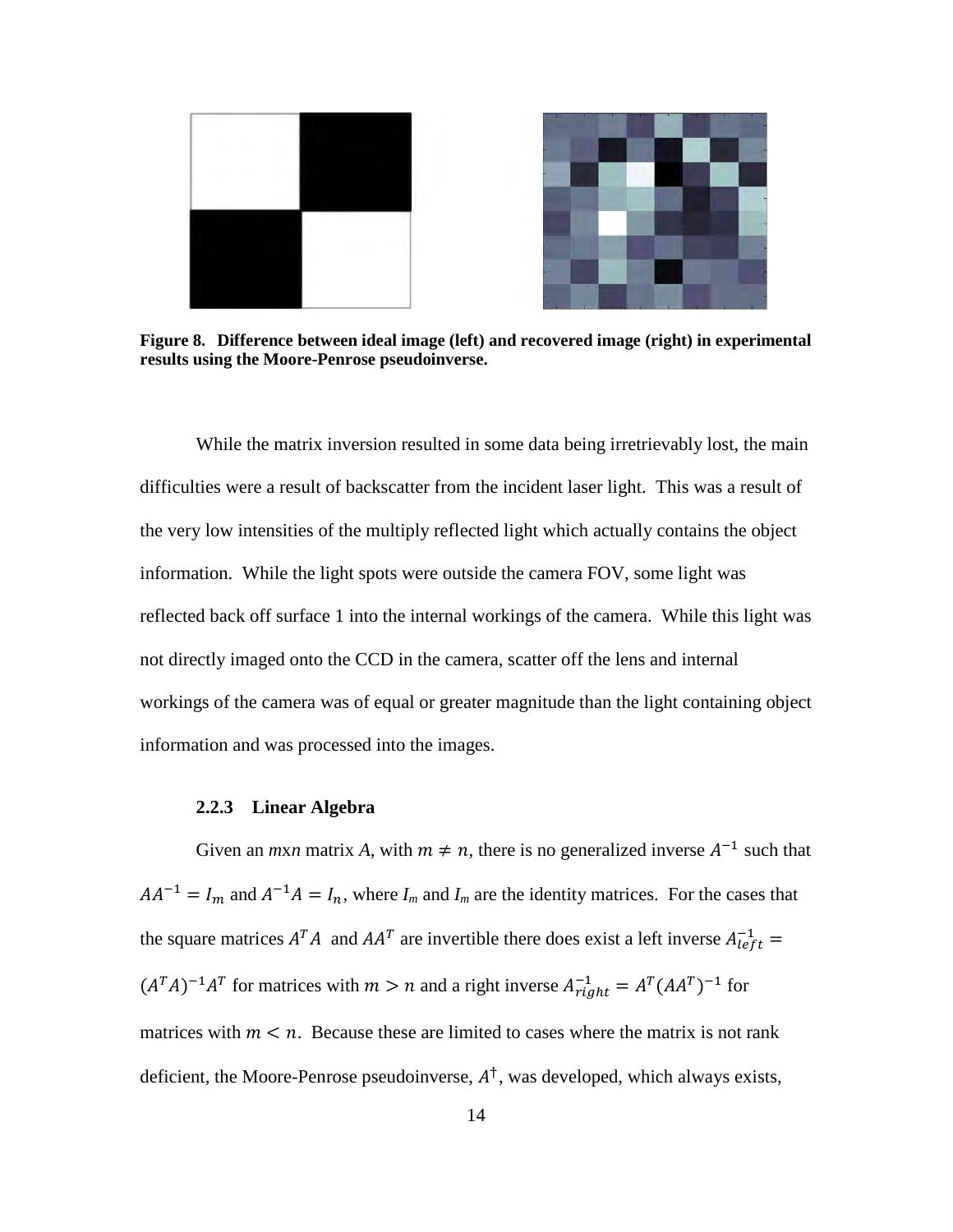coincides with left, right and general inverses when they exist, and has the following properties (Penrose, 1955):

• 
$$
AA^{\dagger}A = A
$$
  
\n•  $A^{\dagger}AA^{\dagger} = A^{\dagger}$   
\n•  $(A^{\dagger}A)^* = A^{\dagger}A$   
\n•  $(A^{\dagger}A)^* = A^{\dagger}A$  (2.2)

This is particularly useful for cases where the same algorithm needs to be applied regardless of the dimensions of a given matrix. Another method of matrix inversion involves using the matrix right divide, mrdivide, command in Matlab, which solves the matrix equation  $A = XB$  for X with as few non-zero elements as possible (Leon, 2005).

#### **2.3 Summary**

There has been very limited research in the field of indirect photography, and this research has occurred only recently. Additionally, while the work performed here does build upon previous advancements in understanding Helmholtz reciprocity, dual photography, indirect photography, and linear algebra, it nonetheless differs substantially from past efforts in these fields.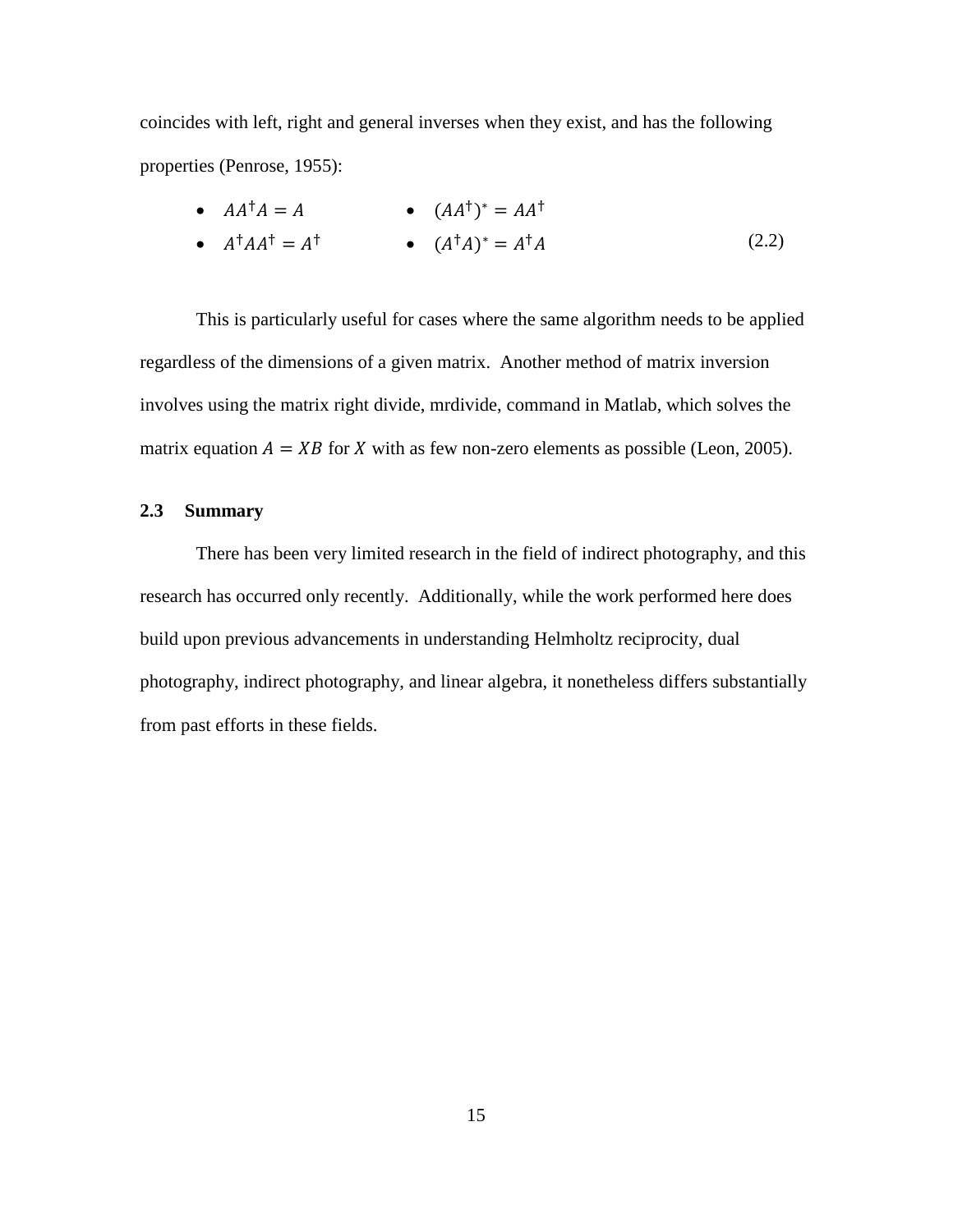#### **3. Methodology**

#### **3.1 Chapter Overview**

This experiment was conducted in simulation using Matlab. This research was modeled after the experimental trial using fixed camera FOV on surface 1 as discussed in Chapter 2. (Ferrel, Schafer, & Powell, 2011). This involved creating a simulation with surfaces 1/3 and 2 in a specific configuration, and testing the effects on the returned indirect image which resulted from varying the number, location and layout of laser spots on surface 1.

#### **3.2 Theory**

The radiometric equation for radiance, from which all other radiometric quantities can be derived, is given by the spectral flux radiated per projected unit area of the source per detector solid angle, or

$$
L_e = \frac{\partial^2 \phi_e}{\partial A_s \cos \theta_s \partial \Omega_d} (W \, \text{cm}^{-2} \text{sr}^{-1}) \tag{3.1}
$$

where  $\partial \phi_e$  is the differential flux,  $\partial A_s cos\theta_s$  is the differential projected area of the source, and  $\partial \Omega_d$  the differential solid angle subtended by the detector. Rearranging terms in this equation and performing various operations give the other radiometric quantities, including flux, intensity, exitance, and irradiance (Dereniak & Boreman, 1996).

Given this, if the initial irradiance is known, so long as the geometry terms and BRDFs are understood, the reflected radiance and subsequent irradiance onto other surfaces may both be found after arbitrarily many reflections. Indirect photography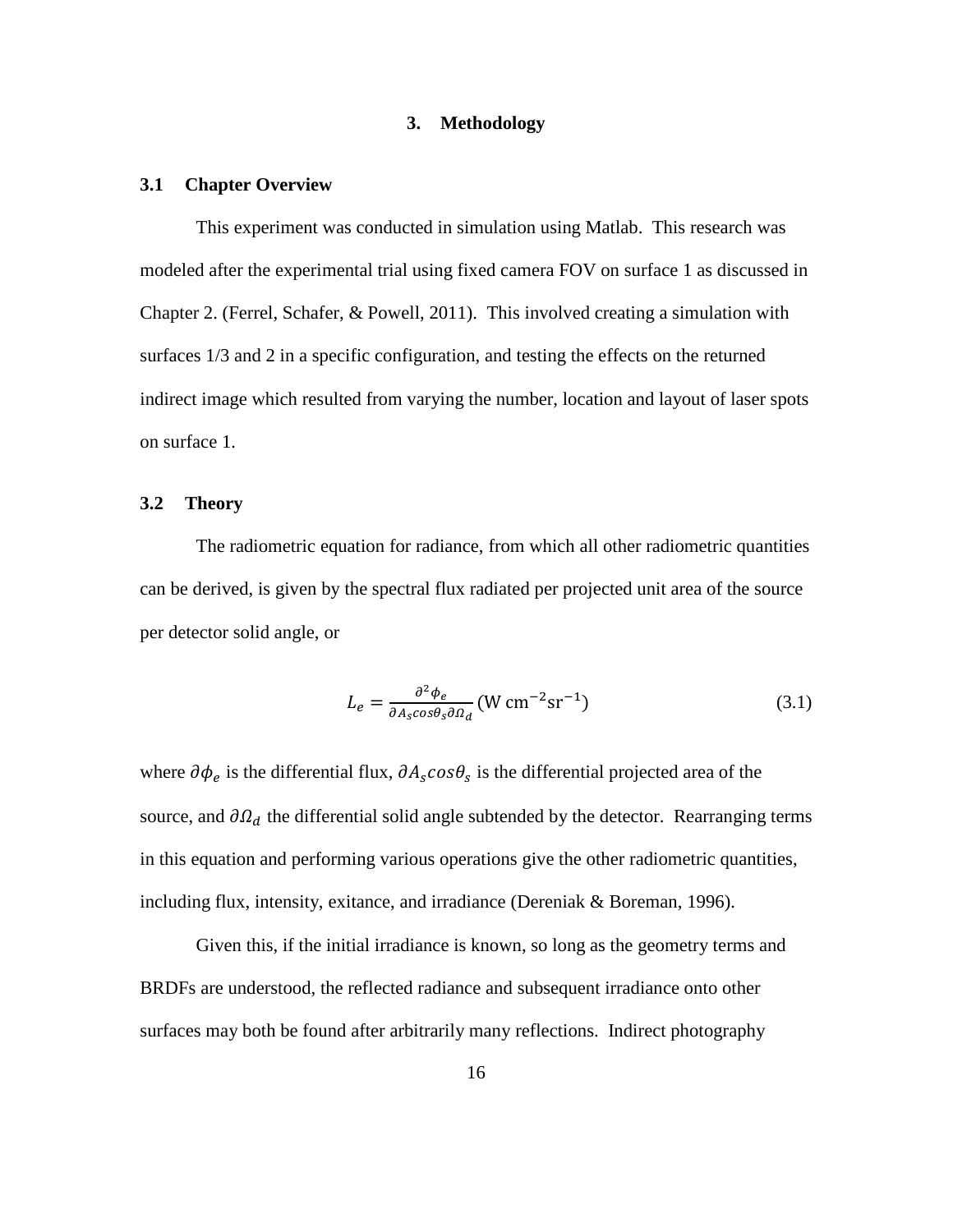involves three occasions in which surfaces are impacted by light. The setup studied here is shown in Figure 9.



**Figure 9. The spatial coordinate system with respect to the three reflecting surfaces.**

The coordinates  $(x_l, y_l)$  correspond to the positions of the initial laser spots on surface 1. Coordinates  $(x_2, y_2, z_2)$  refer to a grid of locations on the hidden object found on surface 2, while  $(x_3, y_3)$  describe the grid of locations on the surface 3 (which in this case is the same as surface 1) within the camera's field of view. In all cases, the Cartesian origin was chosen to be the lower left corner of surface 1.

The proportion of flux which reaches surface 2 from surface 1 depends on the BRDF of surface 1 with respect to surface 2 (Driggers, Cox, & Edwards, 1999) and is proportional to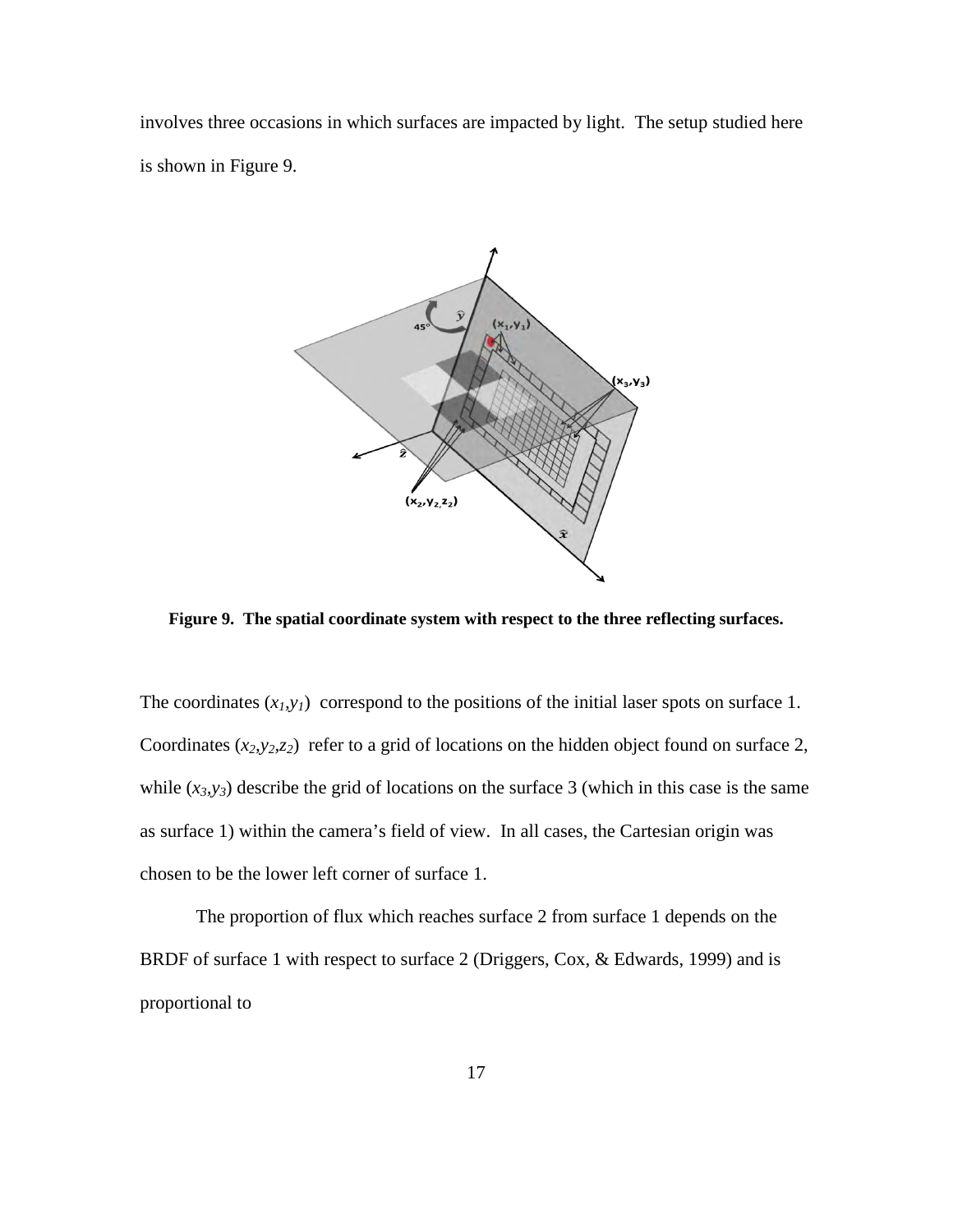$$
\left[\frac{\cos\theta_{d12}\cos\theta_{s12}}{R_{12}^2}\right] \bigodot \left[BRDF_{12}(\theta_{i1}, \theta_{s12}, \Delta\phi_{12})\right]
$$
(3.2)

where  $\theta_{d12}$  is the zenith angle between a point on surface 1 (S1) and a point on surface 2 (S2) with respect to the normal of S2.  $\theta_{s12}$  is the zenith angle between a point on surface 1 (S1) and a point on surface 2 (S2) with respect to the normal of S1.  $R_{12}$  is the distance between these two points.  $[BRDF_{12}(\theta_{i1}, \theta_{s12}, \Delta\phi_{12})]$  is the matrix of BRDFs of points on S1 to points on S2, which depends on the incident angle  $\theta_{i1}$ , the zenith angle between the source and a point on S1 with respect to the normal of S1,  $\theta_{s12}$  and  $\Delta\phi_{12}$ , the azimuthal angle between the projection of the source ray onto S1 and the projection onto S1 of the ray between points on S1 and S2.  $\odot$  is the Hadamard product, commonly known as point-wise matrix multiplication (Hogban, Brualdi, Greenbaum, & Matthias, 2003).

Similarly, the proportion of flux which reaches surface 3 and then the camera from surface 2 is given by

$$
\left[\frac{\cos\theta_{d23}\cos\theta_{s23}}{R_{23}^2}\right] \bigodot \left[BRDF_{23cam}(\theta_{d23}, \theta_{s3cam}, \Delta\phi_{3cam})\right]
$$
\n
$$
\bigodot \left[BRDF_{123}(\theta_{d12}, \theta_{s23}, \Delta\phi_{23})\right]
$$
\n(3.3)

with similar notation as Equation (3.2). Here, the subscripts on BRDF indicate position on the surface that is the source of the irradiance, the reflecting surface being considered, and position on surface collecting the reflected radiance, respectively. It should be noted that in both these equations, cos  $\theta_{d23}$ , cos  $\theta_{s23}$  and  $R_{23}$  are dependent upon the exact location of the resolution element on surface 2 and camera FOV pixel on the surface 3,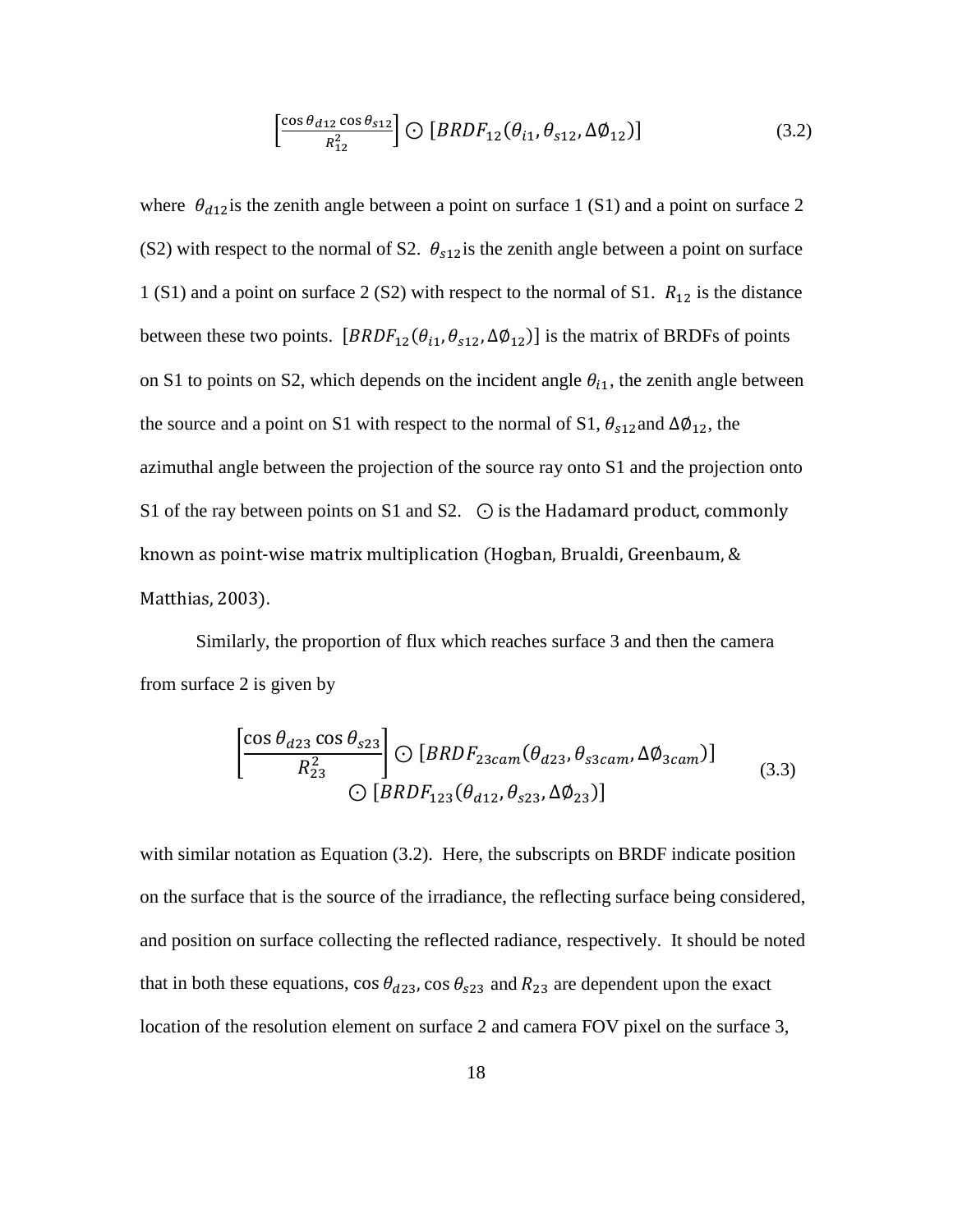and thus take different values for every camera pixel and every resolution element of the hidden object. Similarly,  $\cos \theta_{d12}$ ,  $\cos \theta_{s12}$  and  $R_{12}$  take unique values for every laser spot position and every resolution element of the hidden object.

This allows this total series of laser spot movement for the system of experiments shown in Figure 9 to be represented by the following matrix system:

$$
[\Phi_{cam}] = \Phi_{laser} A_{s2} A_{lens} \Omega_{FOV}
$$
  

$$
\left\{ [BRDF_{23cam}] \bigcirc [BRDF_{123}] \bigcirc [cos \theta_{d23}] \bigcirc [cos \theta_{s23}] \bigcirc \left[\frac{1}{R_{23}^2}\right] \right\}
$$
  

$$
*\left\{ \left[\frac{1}{R_{12}^2}\right] \bigcirc [BRDF_{12}] \bigcirc [cos \theta_{d12}] \bigcirc [cos \theta_{s12}] \right\}
$$
  
(3.4)

where  $[\Phi_{cam}]$  is a matrix the flux measured by the camera for any pixel at S3 for any laser spot position on S1,  $\Phi_{laser}$  is the laser flux,  $A_{s2}$  is the resolution area defined on S2,  $A_{lens}$  is the area of the camera lens,  $\Omega_{FOV}$  is the solid angle FOV of each camera pixel, and ∗ denotes the Kroenecker product, which is a general matrix multiplication (Hogban, Brualdi, Greenbaum, & Matthias, 2003).  $\Phi_{laser}$ ,  $A_{s2}$ ,  $A_{lens}$ , and  $\Omega_{FOV}$  are considered constants in these experiments. Since the absolute magnitude of  $[\Phi_{cam}]$  is unimportant, these four can be considered to just scale  $[\Phi_{cam}]$  and therefore removed from the equation.

In order to further simplify Equation (3.4), the assumption is made that the surfaces 1 and 3, upon which the laser light will be incident, are approximately Lambertian and therefore perfectly diffuse. While this is not exactly the case, this approximation will allow  $BRDF_{23 can}$  and  $BRDF_{12}$  to be approximated as constants.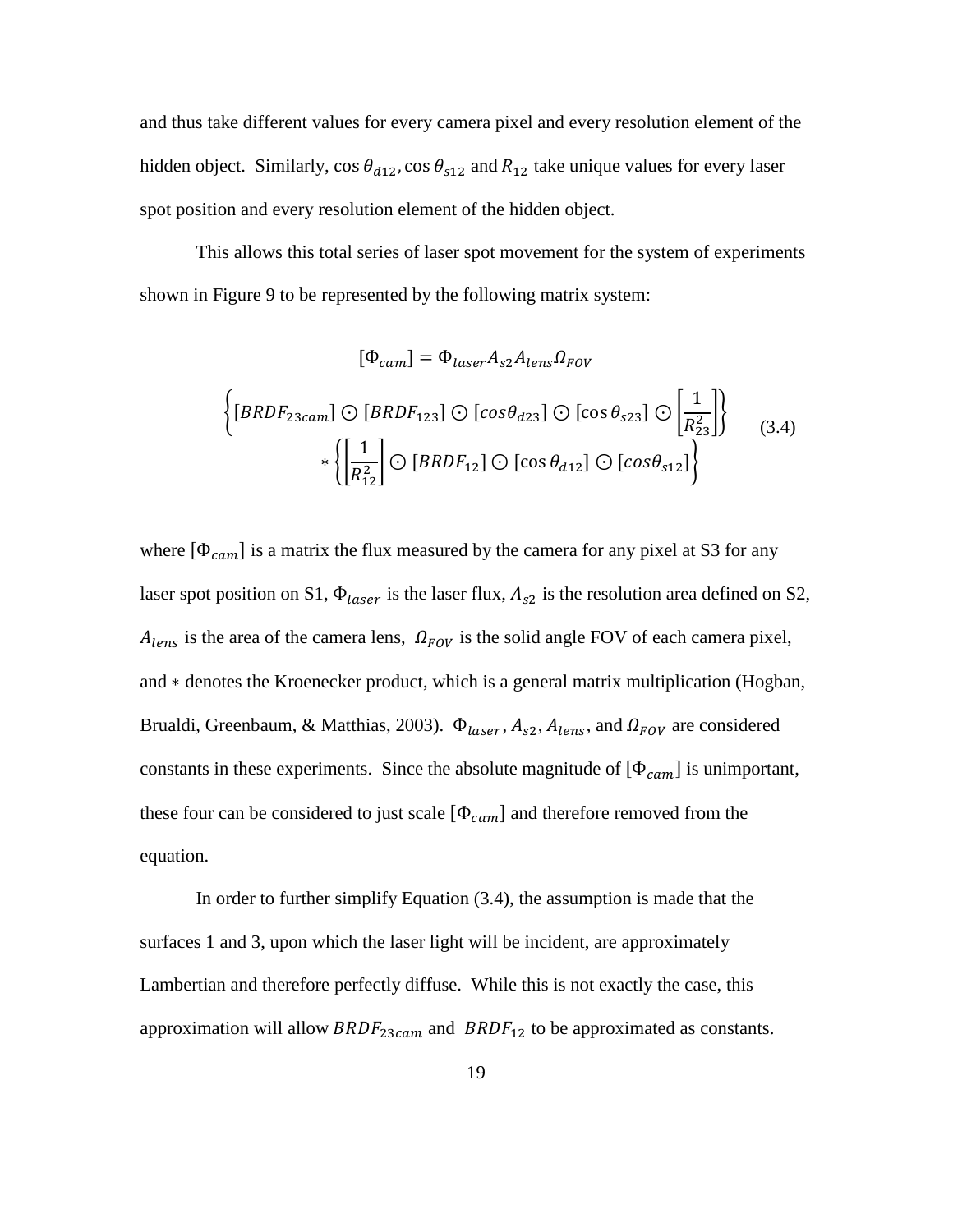Additionally  $BRDF_{123}$  is a three dimensional matrix because it accounts for the laser spot positions on S1, the resolution elements on S2, and the individual pixel locations of the camera's FOV on S3. Since solution of Equation (3.4) only allows for a two dimensional matrix  $BRDF_{123}$ , the assumption must be made that the BRDF at any position on S1 for any reflectance angle to S3 is the same regardless of the incident angle from S1. This is a good assumption for a Lambertian surface. Because of this, the only non-constant terms remaining in this matrix equation are those geometry terms which depend on the separations and angles between various points, as well as  $BRDF<sub>123</sub>$ , which represents the object. Therefore, Equation (3.4) simplifies to

$$
[\Phi_{cam}] \propto \{[BRDF_{123}] \odot [G_{23}]\} * [G_{12}] \tag{3.5}
$$

where  $[G_{23}]$  represents the geometric terms between the resolution points on surface 2 and the pixels of the camera FOV on surface 3, and is given by

$$
[G_{23}] = [cos\theta_{d23}] \bigcirc [cos\theta_{s23}] \bigcirc \left[\frac{1}{R_{23}^2}\right]
$$
 (3.6)

with all matrices of dimension *p*x*r* where *p* is the number of camera pixels and *r* the number of resolution elements. Similarly,  $[G_{12}]$  represents the geometric relationship between the laser spots on surface 1 and the resolution points on surface 2, and is given by

$$
[G_{12}] = [cos\theta_{d12}] \bigcirc [cos\theta_{s12}] \bigcirc \left[\frac{1}{R_{12}^2}\right].
$$
 (3.7)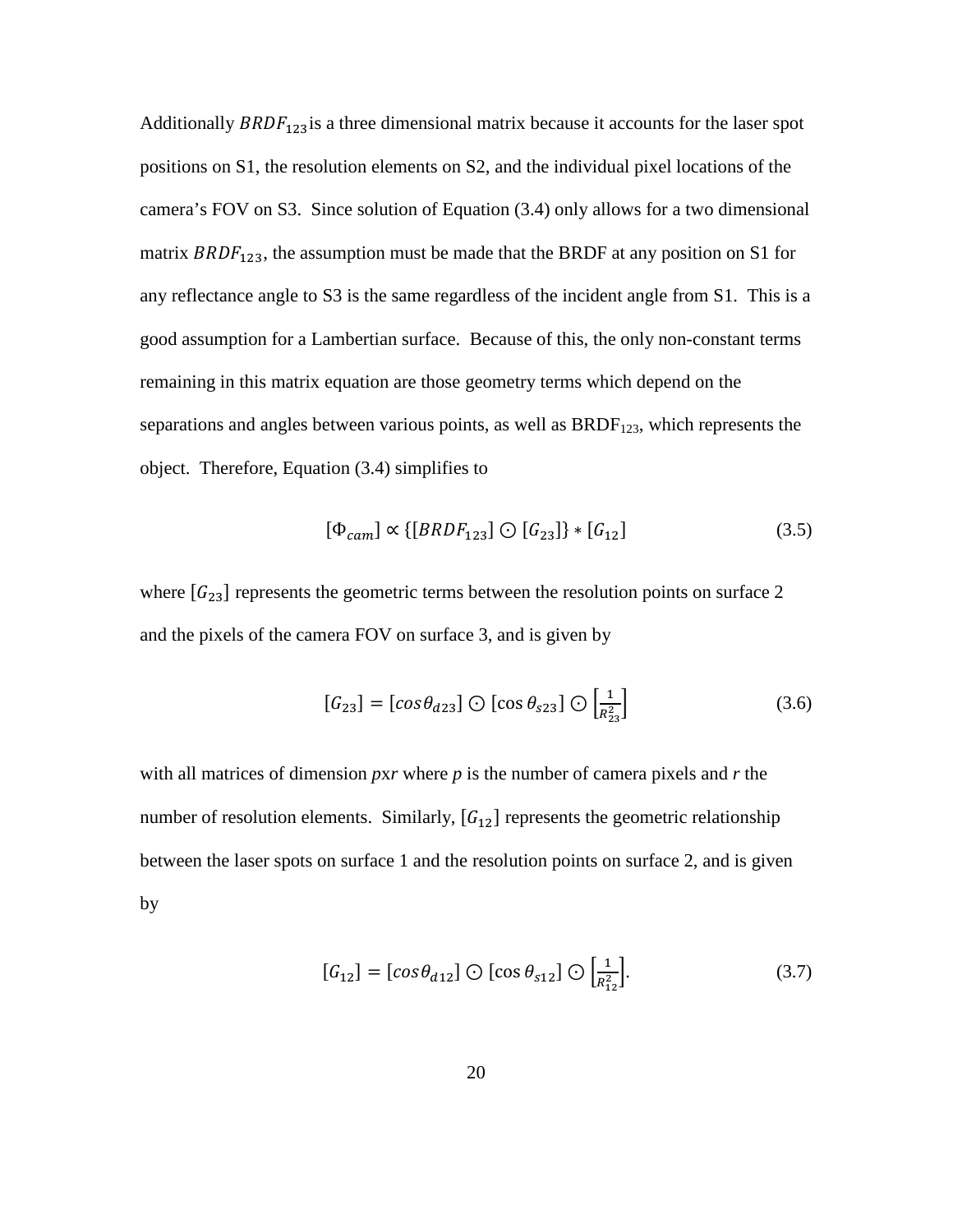with all matrices of dimension *r*x*l* where *r* is again the number of resolution elements and *l* corresponds to the number of laser spots used. These dimensions cause the recorded flux matrix  $[\Phi_{cam}]$  to have dimensions *pxl*, which matches the method shown in Figure 3 for creating this matrix. While some of these geometric terms are generally unknown, in this particular experiment it is possible to measure them as a result of knowing locations of all points of interest. As a result, the BRDF of the unseen object can theoretically be determined using matrix manipulation. This requires first that an inverse be found for  $[G_{12}]$ , so that  $[\Phi_{cam}]$  can be multiplied by it to give

$$
[\Phi_{cam}] * [G_{12}]^{-1} \propto [BRDF_{123}] \odot [G_{23}] \tag{3.8}
$$

Following this,  $[G_{23}]$  is easily accounted for by simply taking the entry-wise reciprocal and multiplying both sides by that matrix. Since this step does not introduce additional uncertainty, the majority of the mathematical research done in this case centers on the inversion of  $[G_{12}]$ .

#### **3.3 Simulated Setup**

The simulation was modeled after the setup used by Ferrel, Schafer and Powell described in Chapter 2 and with schamtic shown in Figure 9 (Ferrel, Schafer, & Powell, 2011). In this case, the angle between surface 1/3 and surface 2 is 45 degrees, with surface 1/3 having a total length of 15.5" and a width of 11.5". The hidden object was placed on surface 2, with the rear-most portion of the image 5.87" from the position where surface 2 intersects surface 1. The camera FOV remained in the same position regardless of location of the laser spot. Though the camera itself had a rectangular FOV,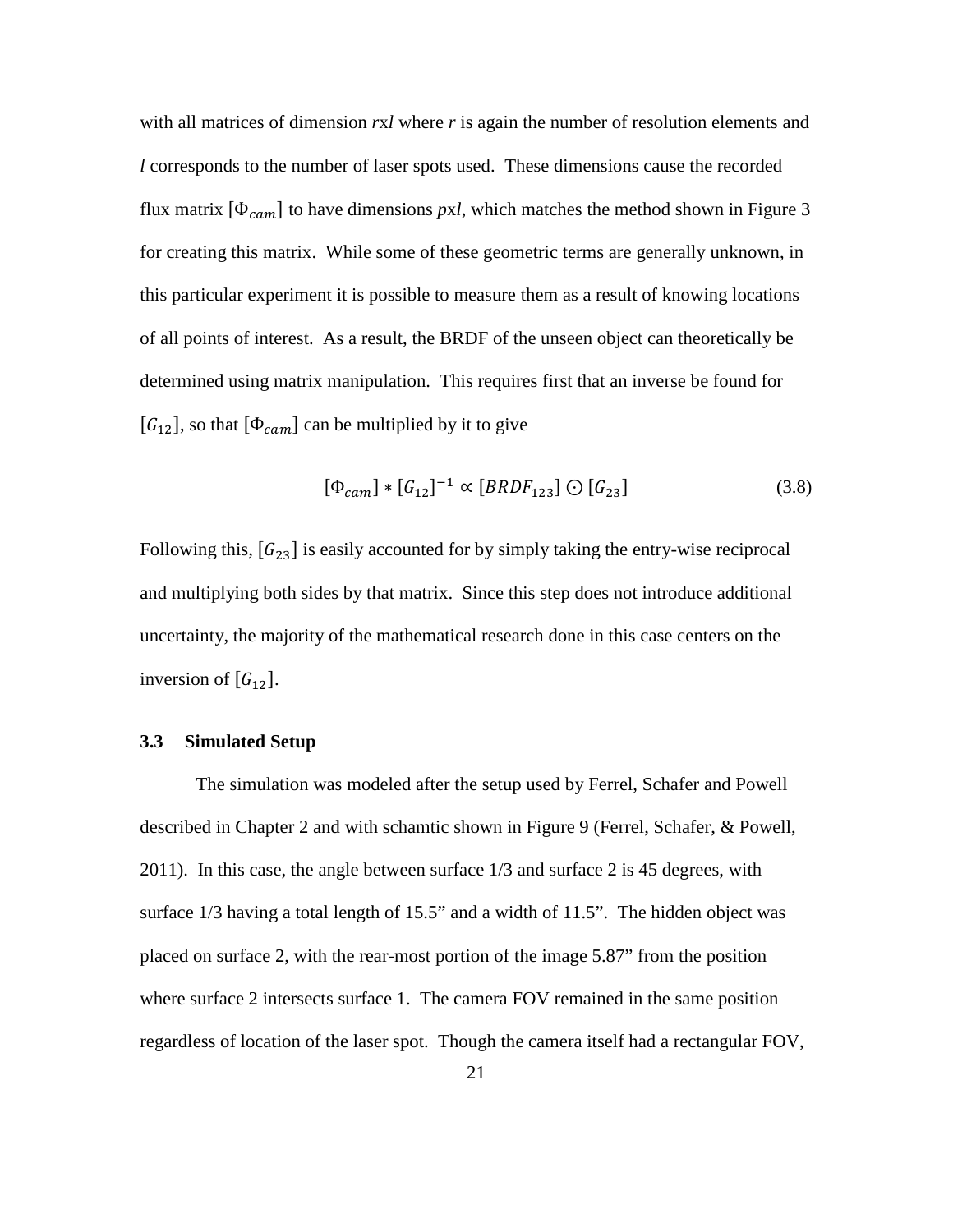due to the angle of surface 1/3, the FOV measured 4" in both the x-direction (up the board) and the y-direction (across the board), with the lower-left corner of the FOV located at coordinates corresponding to 3.25" in the x-direction and 2.75" in the ydirection.

In an effort to determine the resolving power of indirect photography techniques for this setup, the hidden objects which were used were the same four black and white checkerboards of increasing spatial frequency shown in Figure 6. Each of these checkerboards was of size 2"x2", with the rear-most portion of the checkerboard 5.87" directly above S1 and the front of the checkerboard 9.87" above S1. The Matlab code used to model these positions, as well as the position of the laser spots, can be found in Appendix A.

Because these trials were accomplished in simulation, rather than being able to simply photograph the resulting intensity on surface 3, the matrix equation found in Equation (3.5) was used to determine the intensity that would be photographed by a camera in the ideal case. This implies that there are no aberrations or any other factors which disturb the transport of light except for the non-specular reflection at the three surfaces. While this is not entirely realistic, it is useful in evaluating the fundamental capabilities and limitations of matrix-based formulations of indirect photography.

The quality of the resulting indirect images is quantified by the modified Modulation Transfer Function (MTF) introduced by LtCol Hoelscher as:

$$
MTF = \frac{White-Black}{White+Black}
$$
\n(3.9)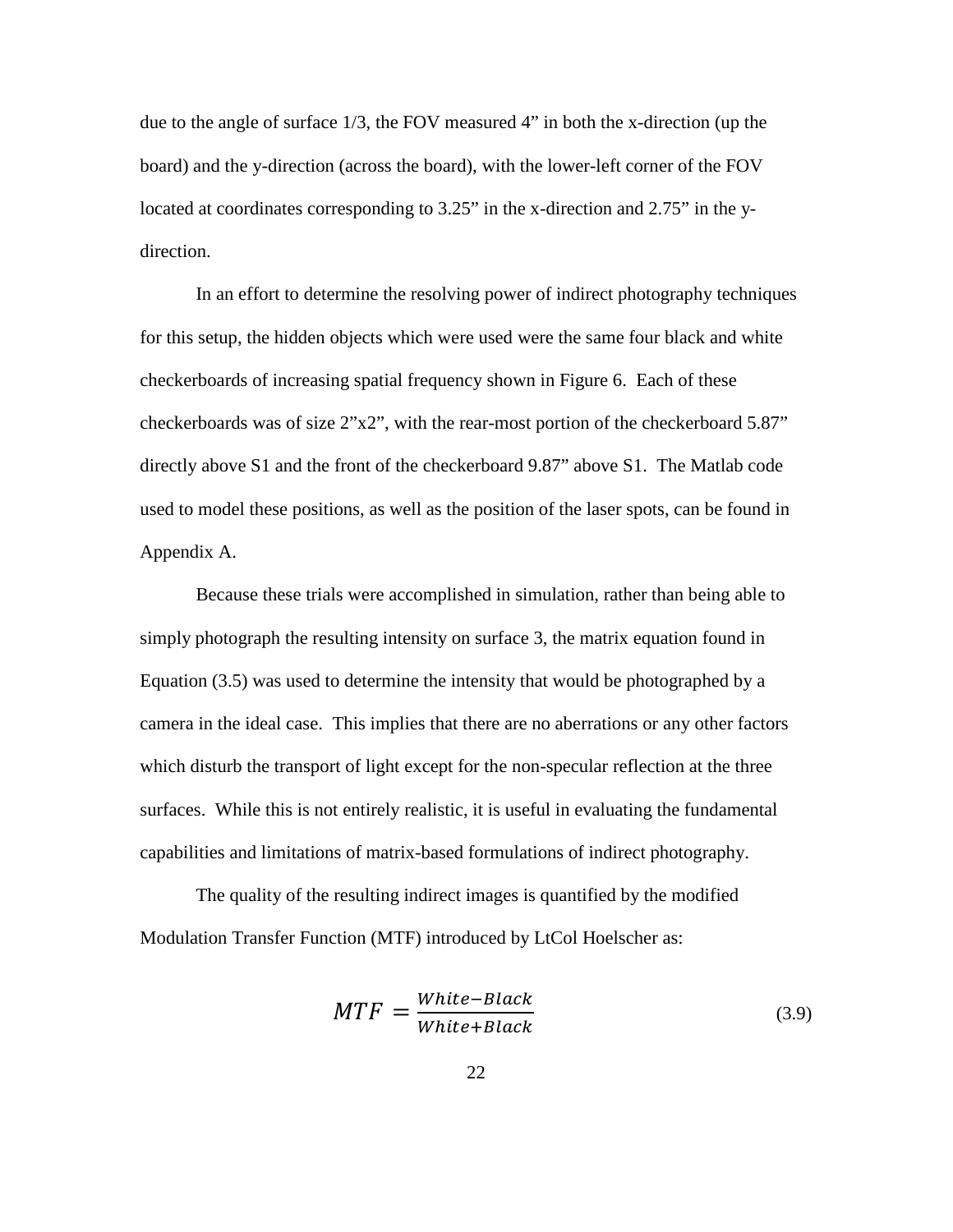where *White* is the average reflectance of all pixels in a recovered indirect image which correspond to the white pixels of the object and *Black* is the average reflectance of all pixels in a recovered indirect image which correspond to the black pixels of the object (Hoelscher, 2011). An MTF of -1.0 would be the exact opposite image of the object, an MTF of 0.0 would show no resolution of the objects spatial features and an MTF of 1.0 would be a perfect image of the object. MTF values less than -1.0 or greater than 1.0 can only occur mathematically in the case that some pixels take negative reflectance values, which is not physical.

This evaluation via MTF occurred for four different variables modified in Matlab code. These were (1) changing how the pseudoinverse of a matrix is calculated, (2) changing the number of laser spots on surface 1, (3) changing the distance that the laser spots are from the camera field of view on surface 1/3 and (4) changing how the laser spots are arranged at that distance. An example of two different laser spot layouts is shown in Figure 10.



**Figure 10. Different laser spot layouts.**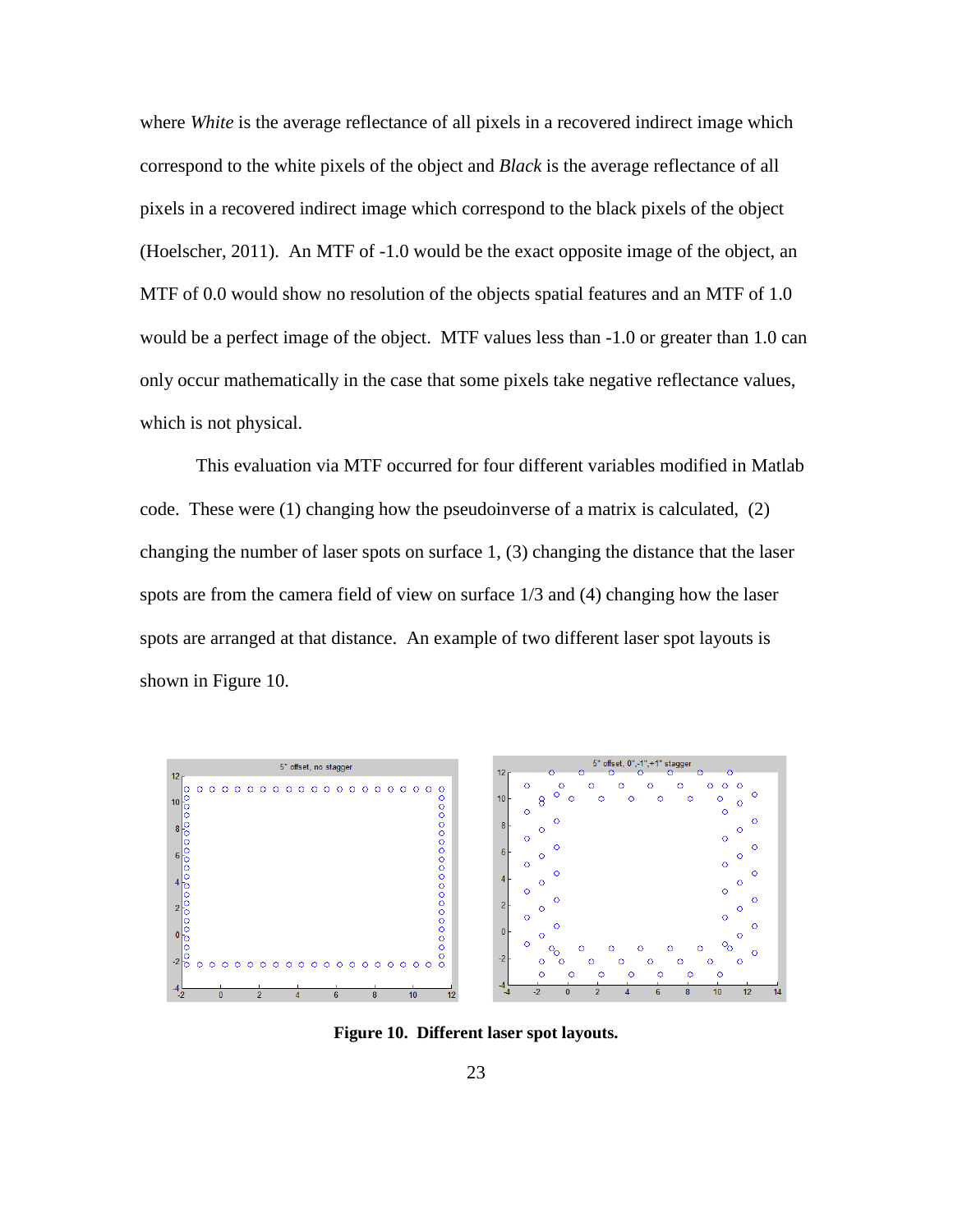Additionally some analysis was made of the effect of small errors in the data recorded by the camera, by purposely introducing a random normal percent error with varying standard deviation to the correctly derived intensity. All of these variables were not changed simultaneously in an effort to determine an overall best-case scenario as the currently available computing power made it infeasible to consider every possible permutation of these. Instead, each is considered individually in the hopes of unearthing general trends.

While a variety of different Matlab code was used in changing these different variables, one representative example is included in Appendix A.

#### **3.4 Chapter Summary**

The experiment described in Chapter 2 and the simulated portion of this research both use the same geometry, setup and equations, have different purposes. The experiment was designed to both test the real-world application of matrix-based techniques of indirect photography and expose any fundamental issues with the design of the experiment. Its immediate limitation, described in Chapter 2, prompted this research to be conducted via simulation, which allows for more trials as well as serves to remove extraneous variables which might make it more difficult to gain an understanding of the fundamental concepts involved in using matrices to perform indirect photography.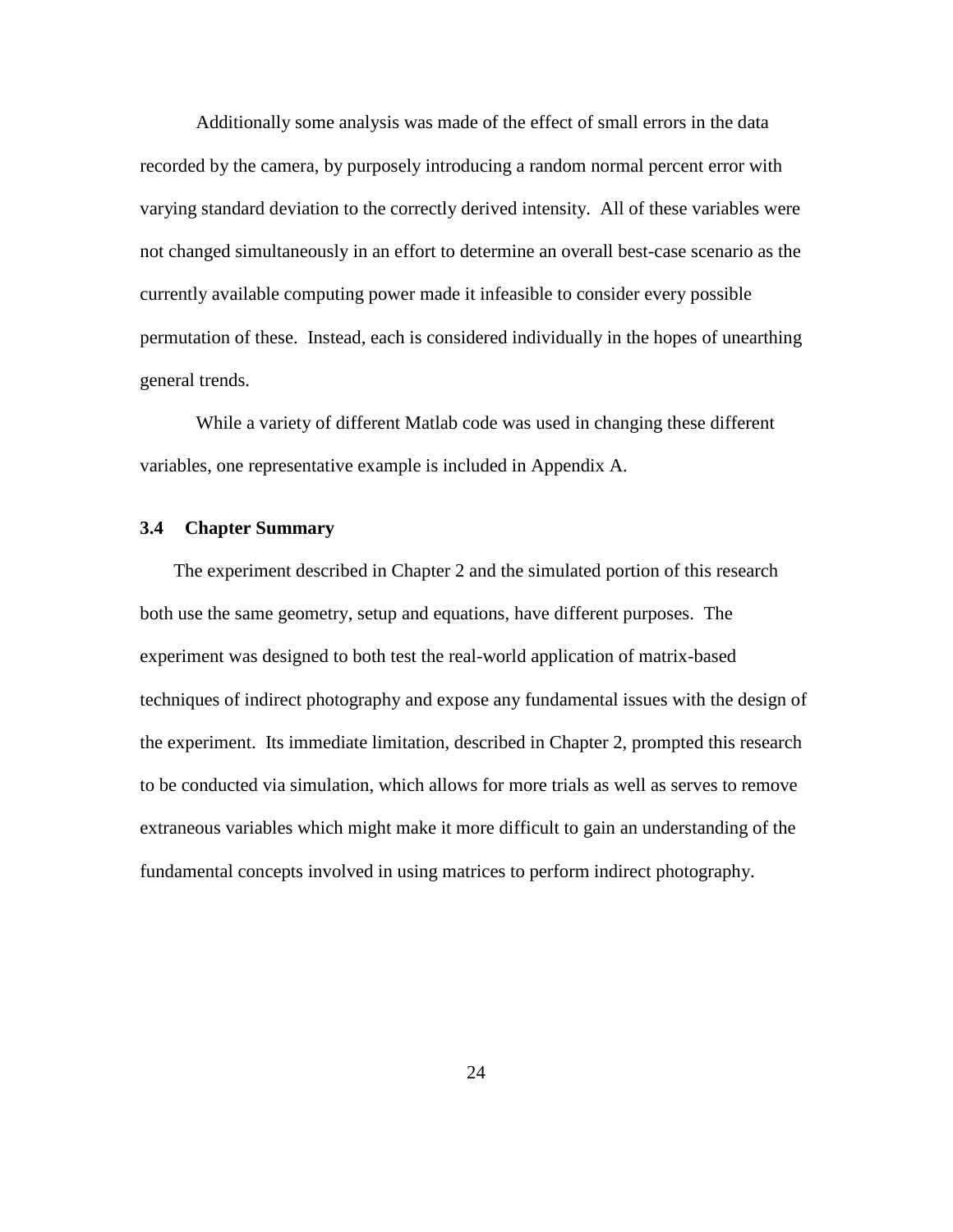#### **4. Analysis and Results**

#### **4.1 Chapter Overview**

In simulation, a matrix-based technique for indirect imaging was shown to recover recognizable images. The quality of these images varied greatly depending on the desired resolution and the various controllable aspects of the setup, such as method of matrix inversion, and number of laser spots and the location/layout of laser spots on surface 1. General trends were found as to which setups would be the most effective, and multiple efforts were made to find an indicator, such as condition number or eigenvalue of the  $[G_{12}]$  matrix, which would show which setup is most effective without requiring multiple simulation runs. All possible attempts at this showed no correlation to the effectiveness in resolving the image. Nonetheless, these general trends give some insight as to methods of improving images acquired via indirect photography.

#### **4.2 Results of Simulation Scenarios**

A number of variables, all of which are under user control, were considered in trying to maximize the modified MTF, as defined by Equation (3.9), of the acquired image. These included the method of matrix inversion, as well as the number and positions of the laser spots on surface 1. Additionally, simulation was performed to determine the effect of small errors in flux as measured by the camera. Because of computing power, these variables could not be considered jointly, but each is considered individually and yields usable information and a general trend.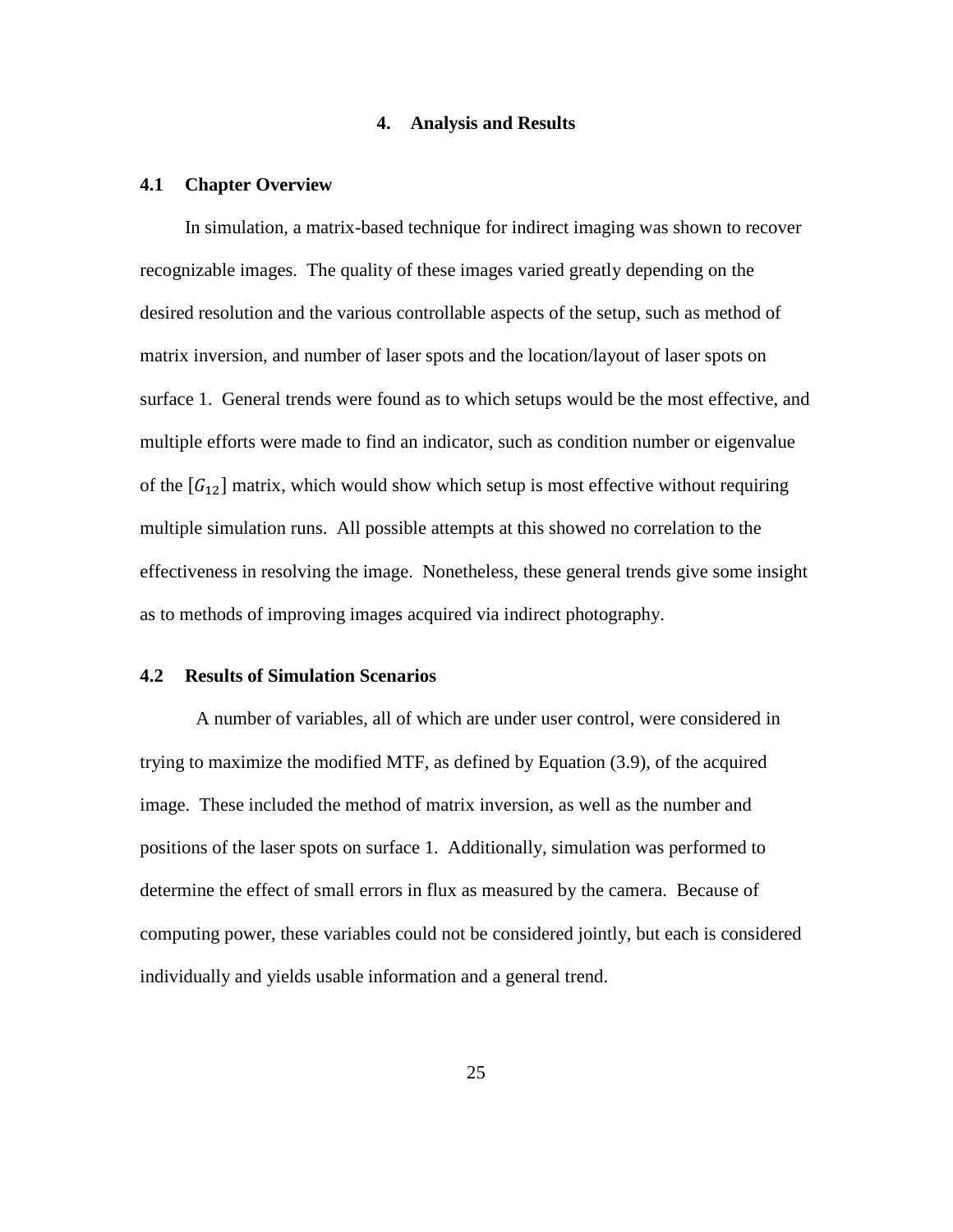#### **4.2.1 Testing Method of Matrix Inversion**

There are two different ways to solve the matrix equation  $A = XB$  when B is a non-square matrix. This does not include using the right inverse  $B_{right}^{-1} = B^{T} (BB^{T})^{-1}$ . Since the Moore-Penrose pseudoinverse is equal to the right matrix inverse when the right inverse exists, testing using the Moore-Penrose pseudoinverse makes testing indirect image quality using the right matrix inverse unnecessary. Using the Moore-Penrose pseudoinverse minimizes the Euclidean norm for  $A - XB$ , whereas using the mrdivide Matlab command solves with as sparse a matrix as possible. The more effective method is not initially obvious, especially when only considering the modified MTF, where 1.0 is ideal. Table 1 compares the modified MTF accomplished by each of these methods for resolution of a 2x2 checkerboard with 64 resolution elements using an increasing number of laser spots.

| # of laser spots | <b>Moore-Penrose</b> | mrdivide |
|------------------|----------------------|----------|
| 80               | 0.9714               | 0.9208   |
| 400              | 0.9772               | 0.9822   |
| 4000             | 0.9578               | 0.9705   |

**Table 1. Modified MTF of 2x2 checkerboard with 64 resolution elements by method**

By this comparison, the two methods seem to be similarly effective. However, in viewing the images returned by each of these methods, shown in Figure 14, it is obvious that the mrdivide images do not correspond to the MTF values assigned to them.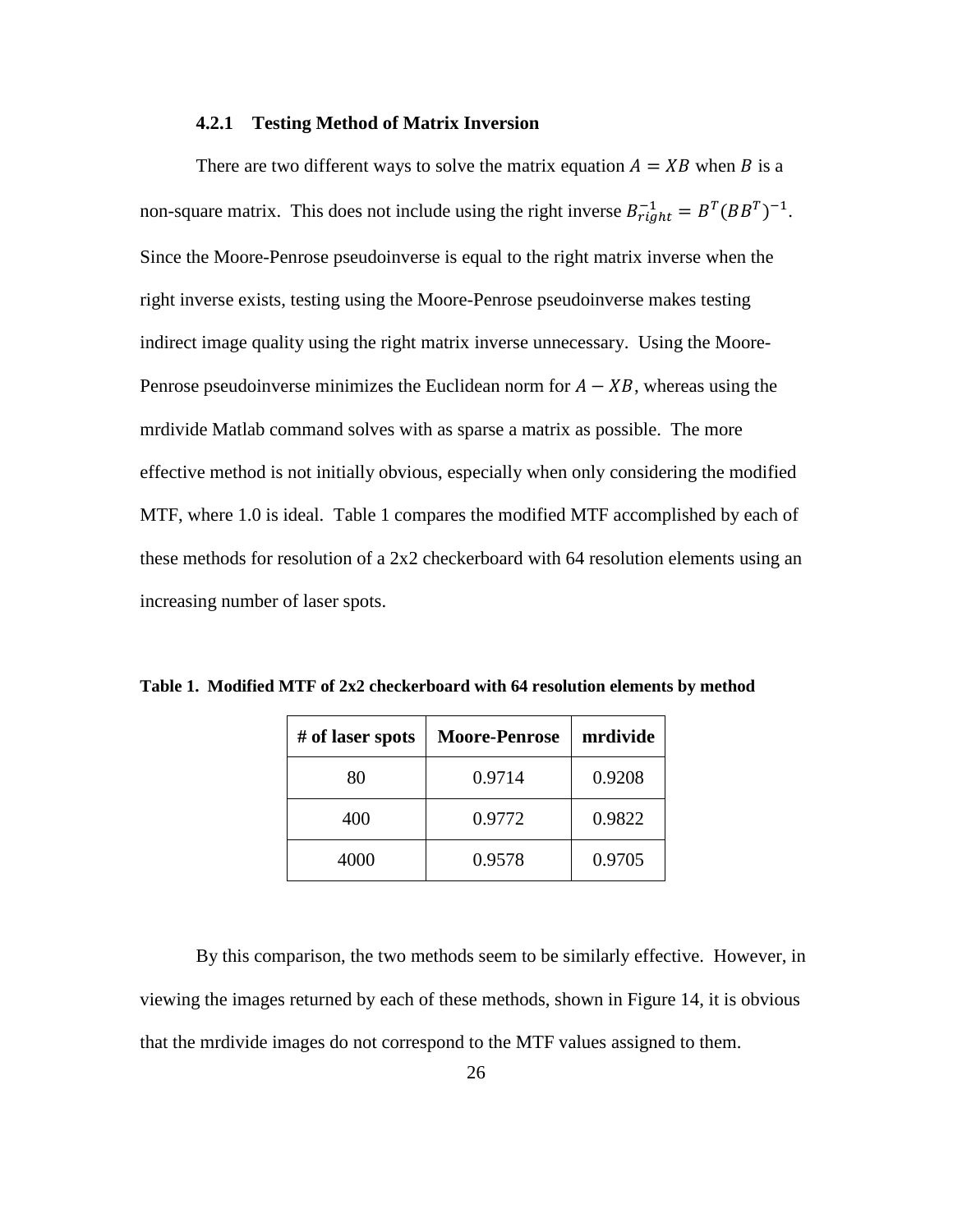













**Figure 11. Comparison of indirect images returned for 2x2 checkerboard objects via Moore-Penrose pseudoinverse and mrdivide.** 

## **Using 80 laser spots**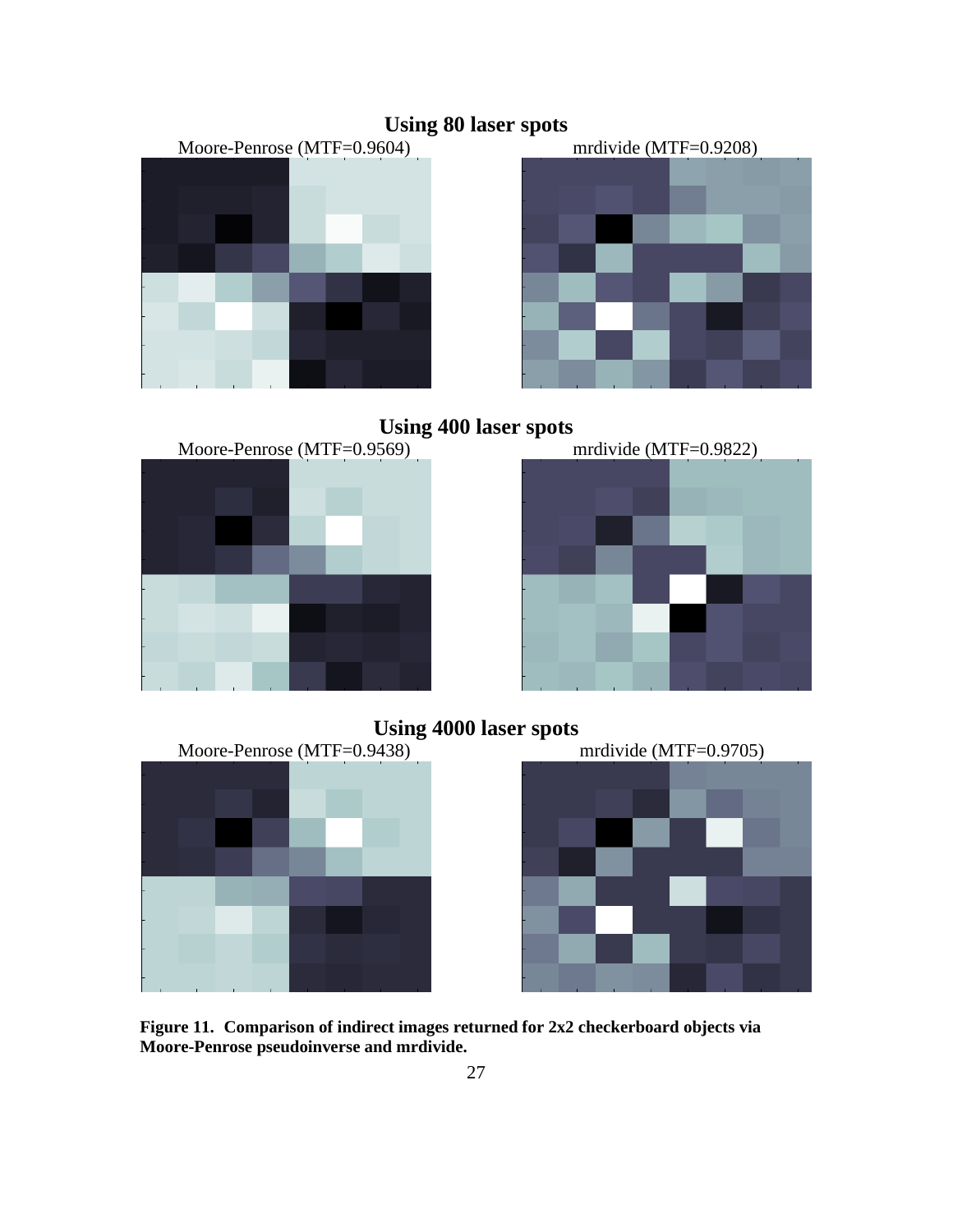This disparity between image quality and assigned MTF value is a result of mrdivide returning negative reflectance values, which are non-physical (Meyer-Spradow & Loviscach, 2003). The Moore-Penrose pseudoinverse does not yield negative values as solution to this matrix system and is the preferred method for accurately resolving the image, regardless of the spatial frequency of the object or desired resolution of the resulting indirect image. For this reason, all remaining tests are done with matrix inversion accomplished via the Moore-Penrose pseudoinverse.

#### **4.2.2 Testing Differing Number of Laser Spots**

One of the other variables which can be adjusted from the position of the operator at the collocated camera and laser is the number of laser spots used for illumination, which corresponds to the number of experiments performed in order to obtain an indirect image. Because each laser spot used increases the number of trials and therefore the dimensions of several matrices involved in the calculation, it is advisable to use as few laser spots as possible to resolve a clear image. The ideal number of laser spots depends both on the spatial frequency of the object, as well as the desired resolution, as can be seen in Figures 12-14, where all trials were performed with the laser spots equally spaced in a 6"x6" square pattern centered on the point on S1 directly beneath the center of the hidden object. The 16x16 objects are not included since they cannot be recognizably resolved regardless of laser spot setup. In viewing these images, it must be noted that these results are specific to the geometry used in these simulated trials and that the ideal number of laser spots will likely vary with the setup.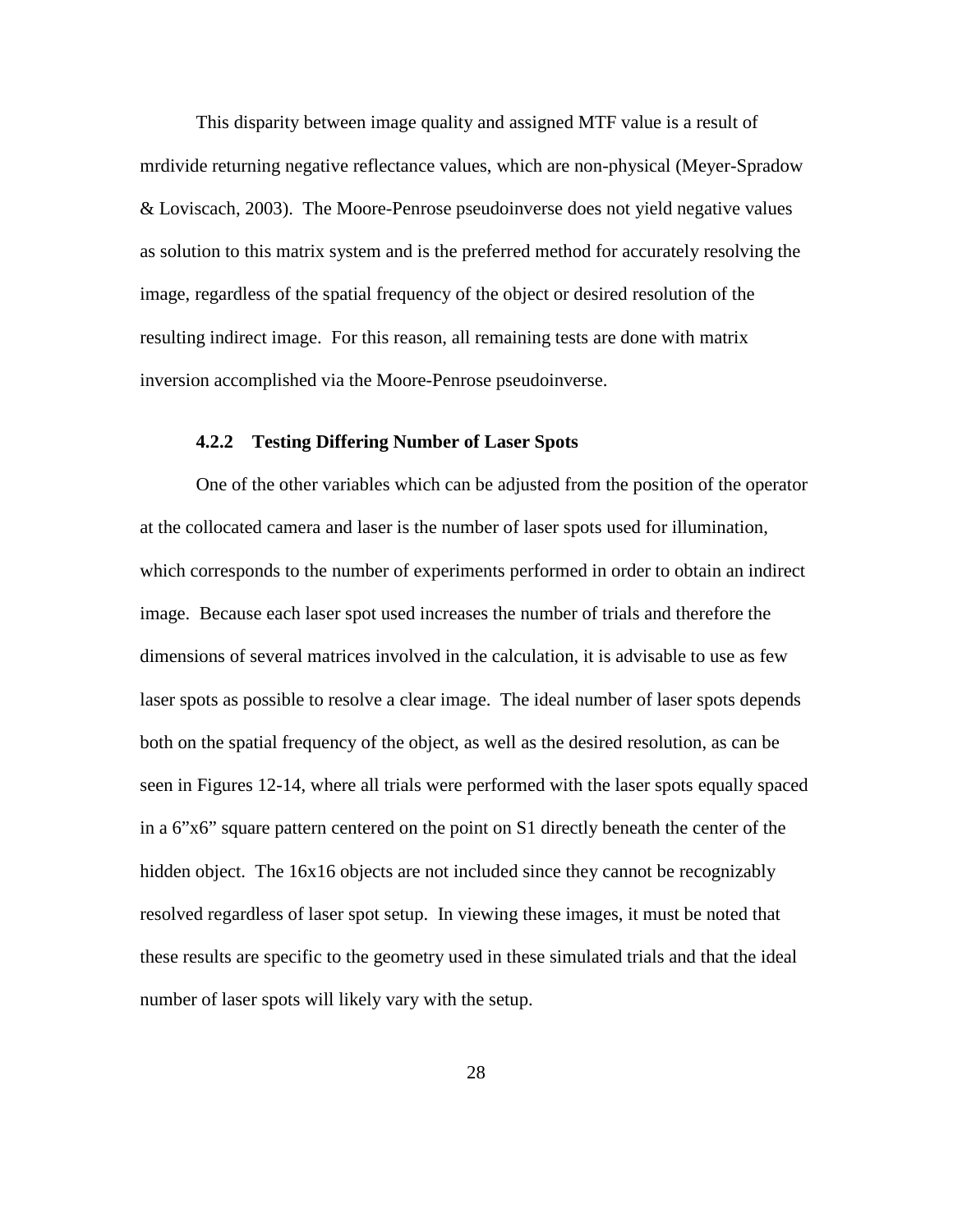

**Figure 12. Modified MTF as a function of number of laser spots for 2x2 objects at different resolutions: (a) 4x4, (b) 8x8, (c) 16x16, (d) 24x24, (e) 32x32 and (f) 64x64.**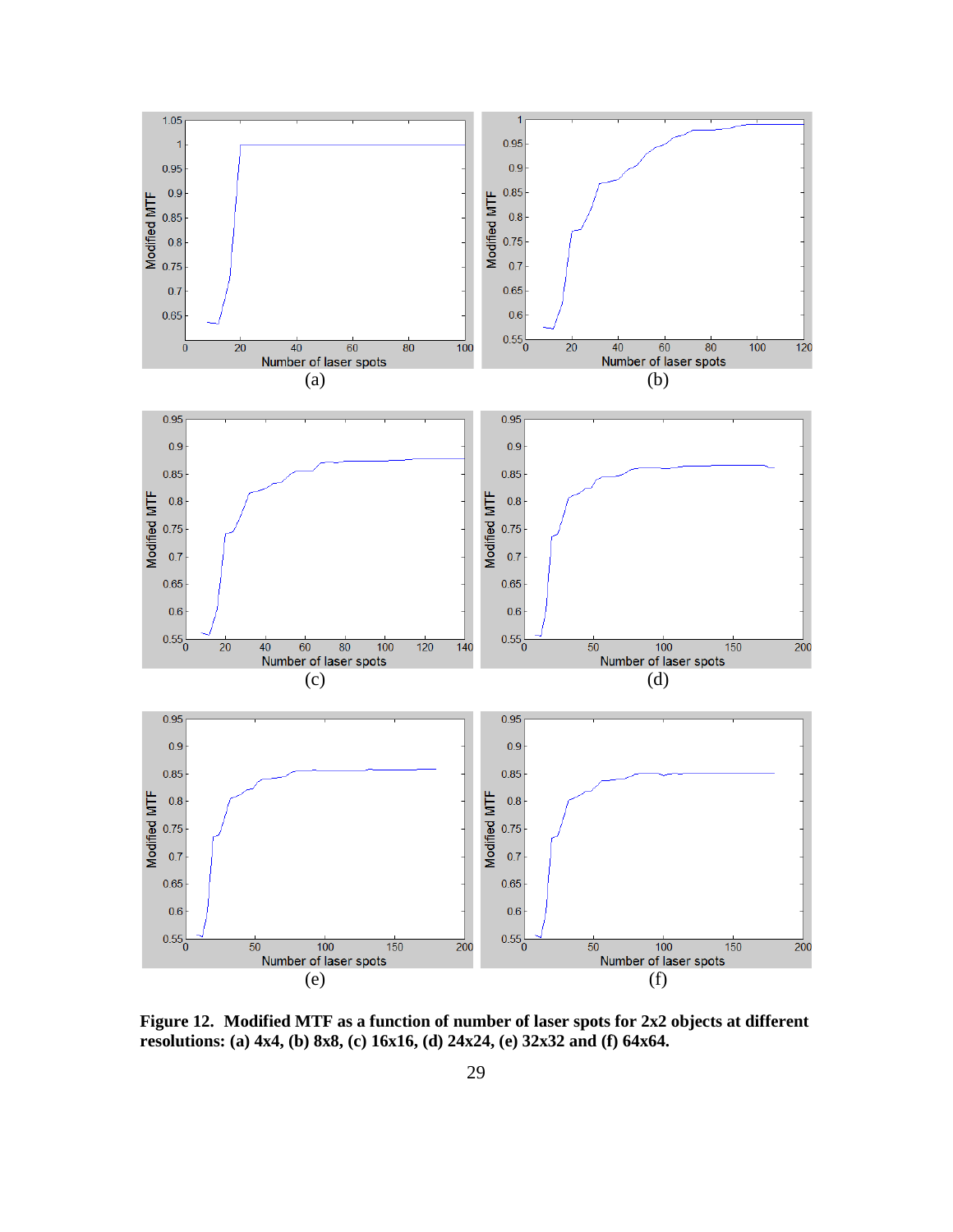

**Figure 13. Modified MTF as a function of number of laser spots for 4x4 objects at different resolutions: (a) 4x4, (b) 8x8, (c) 16x16, (d) 24x24, (e) 32x32 and (f) 64x64.**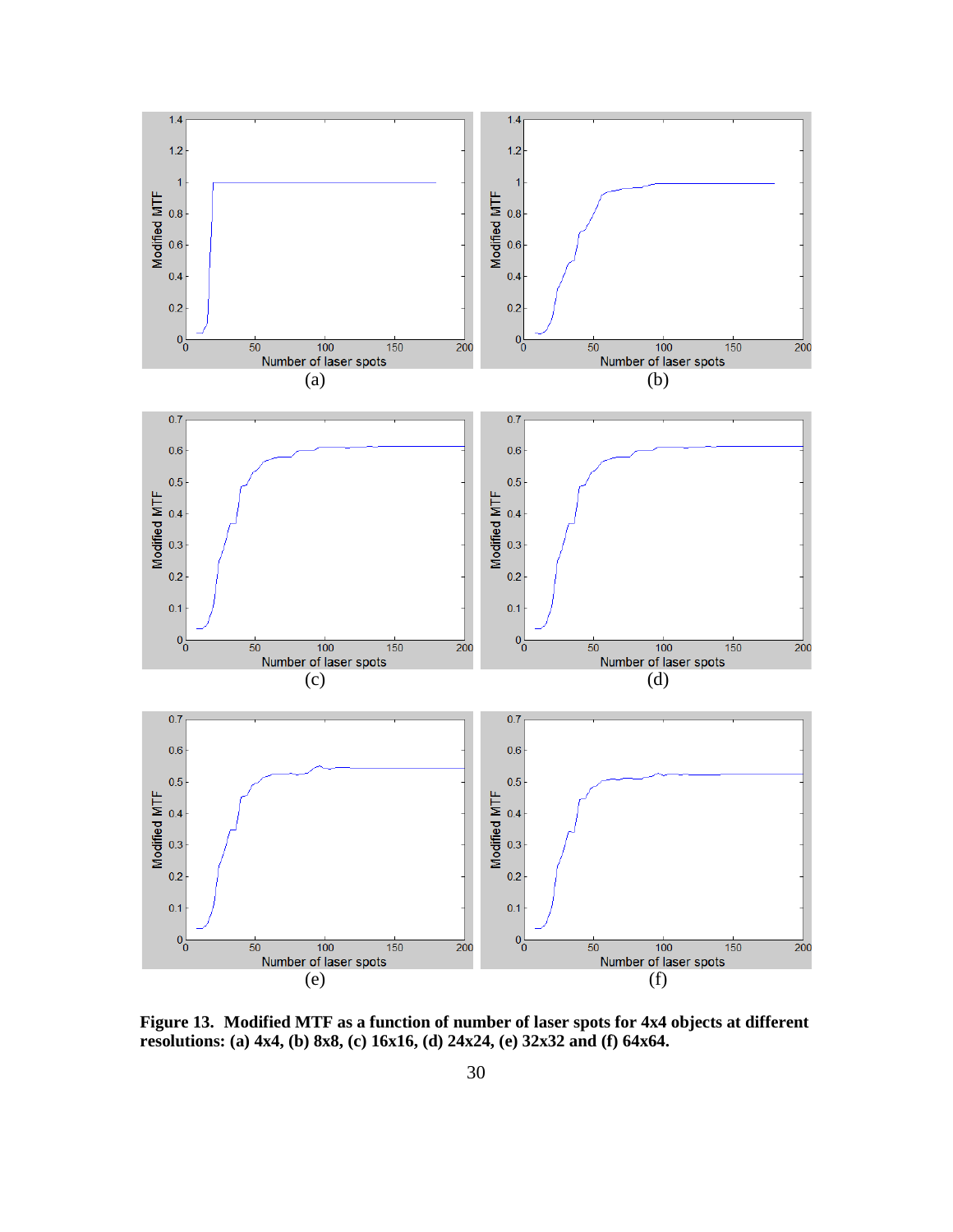

**Figure 14. Modified MTF as a function of number of laser spots for 8x8 objects at different resolutions.** 

Generally, however, it may be noted that modified MTF increases with the number of laser spots before leveling off, and that a higher desired resolution will require the use of more laser spots in order to achieve a similar quality of indirect image. It may also be noted that, for each spatial frequency checkerboard, the value of the modified MTF tends to level off, regardless of the desired resolution. This may be indicative of the laser spots being so near one another as to no longer give substantially different angles of illumination on the object and information.

Because this portion of the experiment was conducted entirely in simulation, the only cause of recovered images differing from the actual object is the data lost due to the necessary inversion of a geometrical matrix to solve for the indirect image of the object. Since this matrix's dimensions and values change as the number and layout of the laser spots change, ideally some characteristic of this matrix should change in relation to the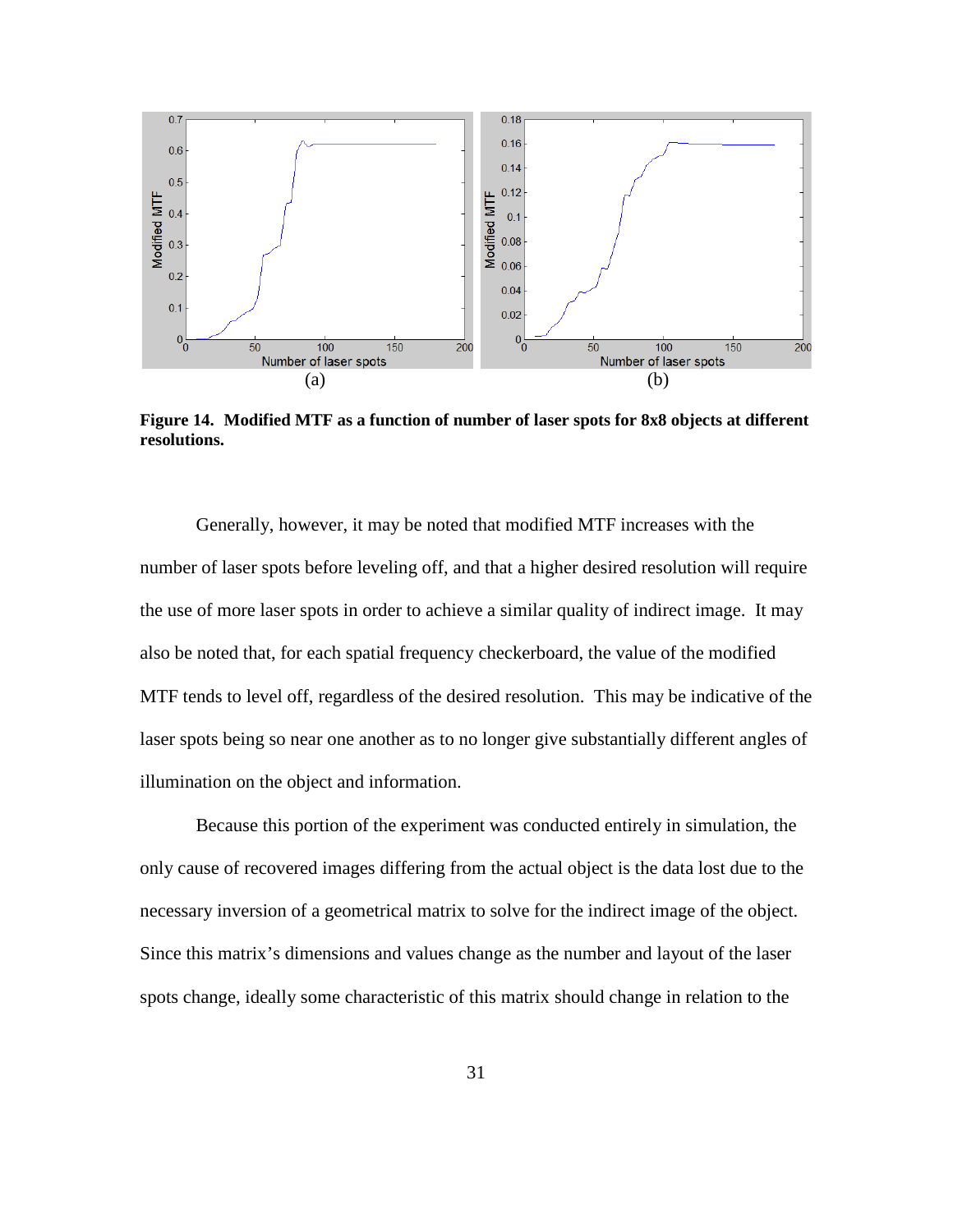MTF of the recovered images, enabling this characteristic to serve as an indicator to select the best setup of laser spots.

The condition number of a matrix is defined as the ratio of the maximum and minimum eigenvalues of a matrix (Erceg, Soma, Baum, & Paulraj, 2002) and is equal to the norm of a matrix multiplied by the norm of the matrix inverse, or pseudoinverse in this case. Though condition number of this matrix, which is independent of the object, was tested as a possible indicator of ideal setup, there was no discernible pattern to the condition number, as shown in Figure 15. Condition number also serves as a measure of sensitivity of the solution, or how error in output (in this case, the image of the object) increases as a function of error in input (in this case, the data measured by the camera). Inversion by a matrix with a condition number of 1 does not increase the error, whereas a matrix with a larger condition number will require more initial accuracy. A large condition number also indicates that the matrix is less invertible. Given the very large condition numbers seen in Figure 15, particularly at higher resolutions, this is a serious concern and is addressed in section 4.3.5.

 Another possible indicator would be to consider only the smallest eigenvalue of  $[G_{12}][G_{12}]'$ , which is a square matrix regardless of the dimension of  $[G_{12}]$ . Matrices are non-invertible if and only if they have a zero eigenvalue (Johnson, 1970). Considering this, a near zero eigenvalue might indicate that the matrix is near singular. As can be seen in Figure 16, this also fails to correspond to changes in modified MTF.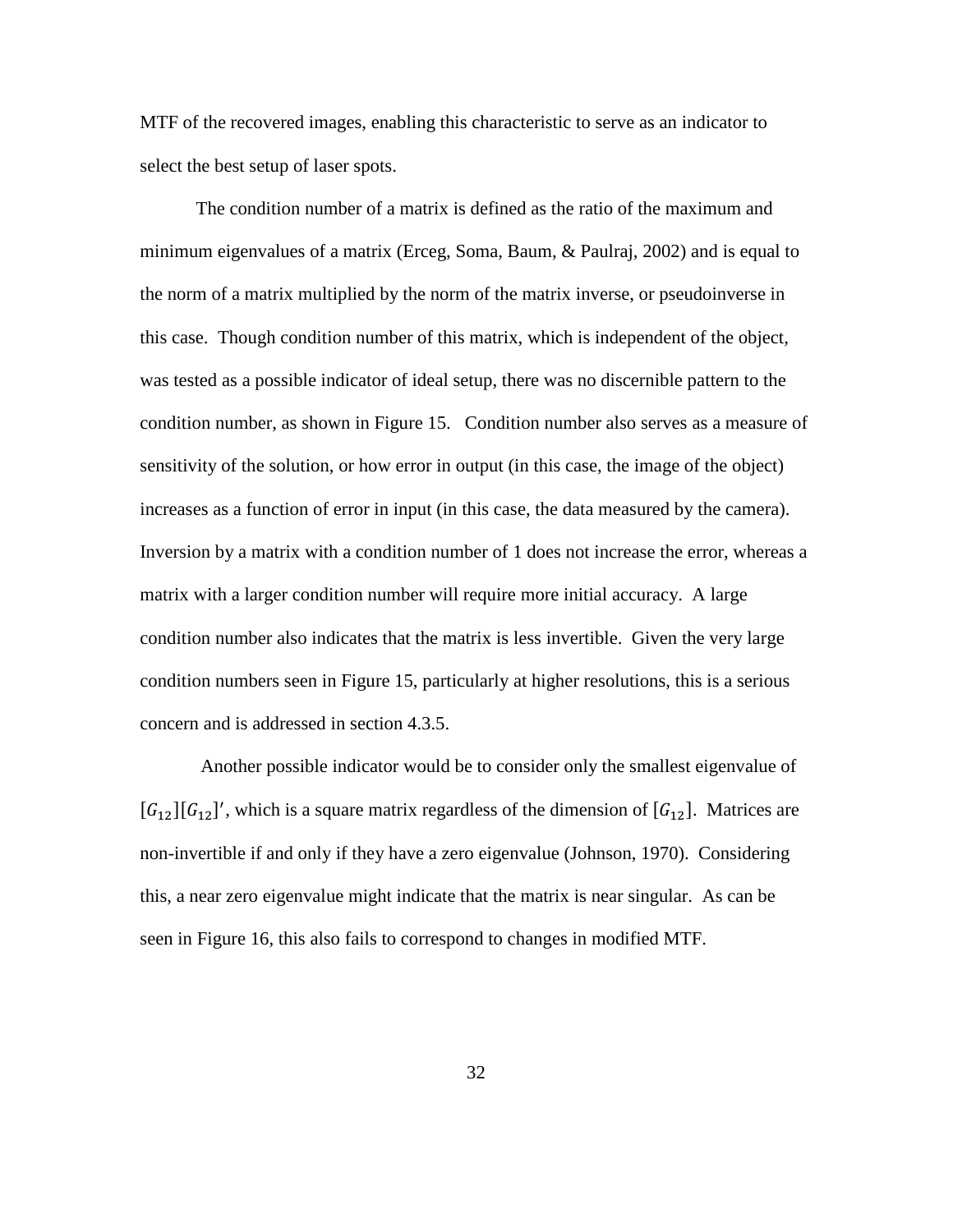

**Figure 15. Condition number as a function of number of laser spots for (a) 2x2, (b) 4x4, (c) 8x8 and (d) 16x16 resolutions.** 

Neither the condition number nor the minimum eigenvalue of this matrix correspond to the changes in modified MTF. While there may be some other value derived from this matrix to indicate the ideal number of laser spots, it has not been found. As a result determining the ideal number of laser spots for a specific geometry requires an exhaustive simulation prior to beginning the physical setup.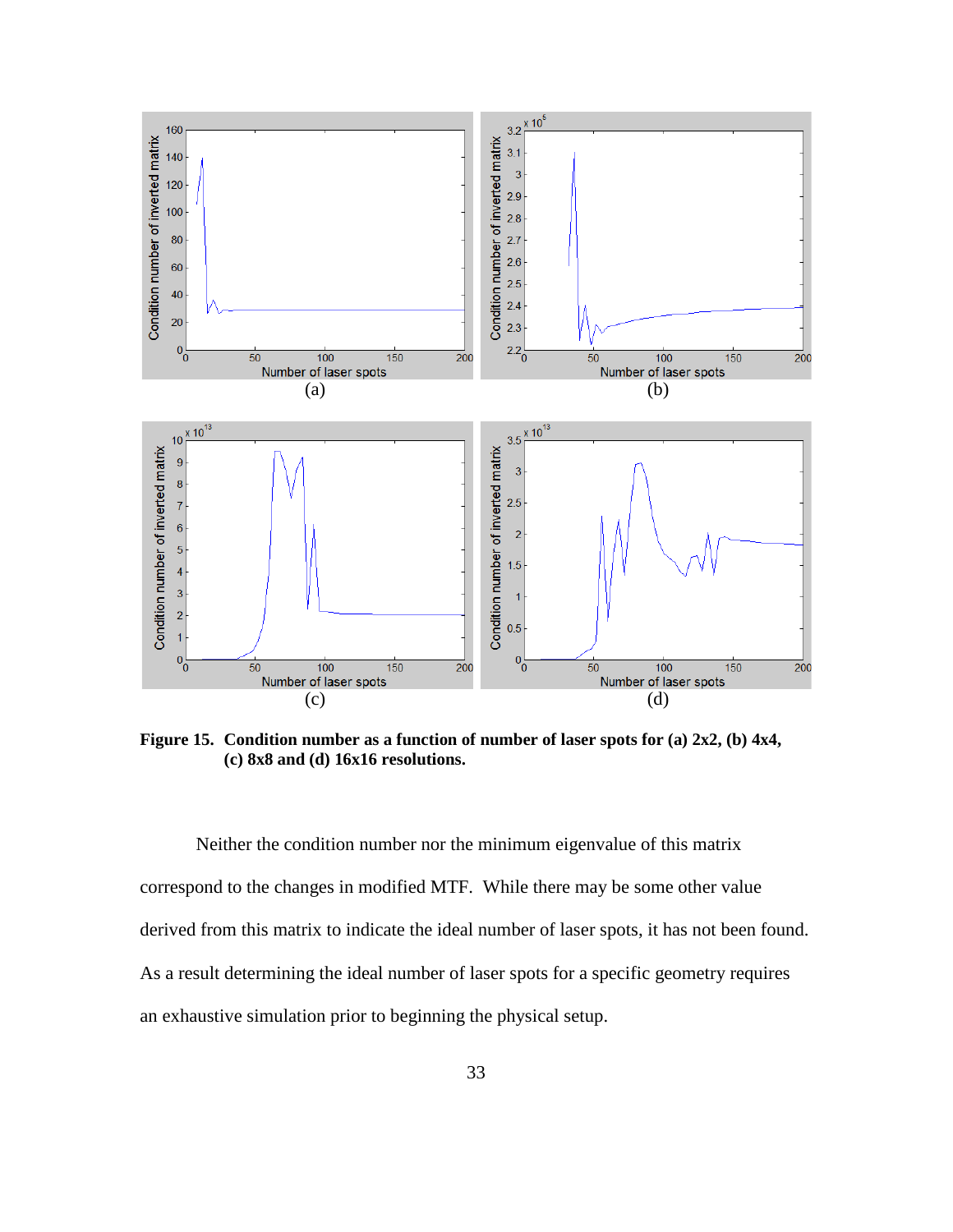

**Figure 16. Minimum eigenvalue as a function of number of laser spots for (a) 2x2, (b) 4x4, (c) 8x8 and (d) 16x16 resolution.** 

#### **4.2.3 Testing Laser Spots at Differing Distances from Object**

Another factor which can be varied is the dimensions of the square pattern of laser spots centered at a point on S1 directly beneath the hidden object, hereafter denoted as C. The ideal location is not with the sides of this square as close to  $C$  as possible. As these laser spots move further from C, it initially causes successive laser spot location to result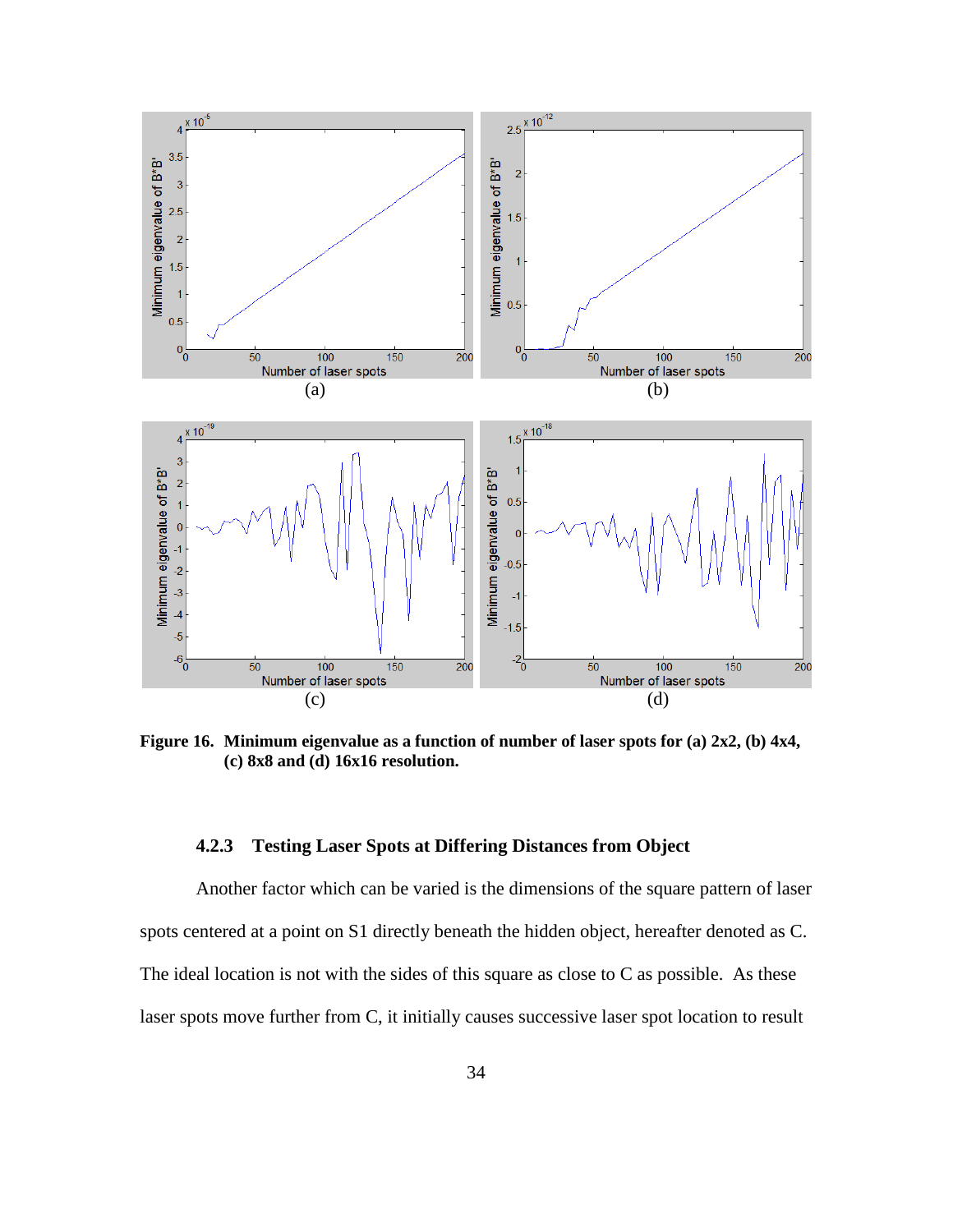in a greater change in geometry between the laser spot location and object location, thereby contributing values to the  $[G_{12}]$  matrix which makes it less singular. Simulation was used to determine at which perpendicular distances from this center point C the modified MTF was maximized, with examples shown in Figures 17 and 18.



**Figure 17. Modified MTF as a function of laser spot distance from C for an 8x8 object at 8x8 resolution with 100 laser spots.** 

One possible reason for the general trend shown in Figure 17 again involves the invertibility of the matrix involved in these calculations. When the same number of laser spots is put into a smaller perimeter as occurs when the dimensions of a rectangle are decreased, they become closer to one another. Since each column of this matrix represents the geometric relationship of a single laser spot on surface 1 to all points on surface 2, the matrix can become nearly singular if the laser spots are not separated by an appropriate distance.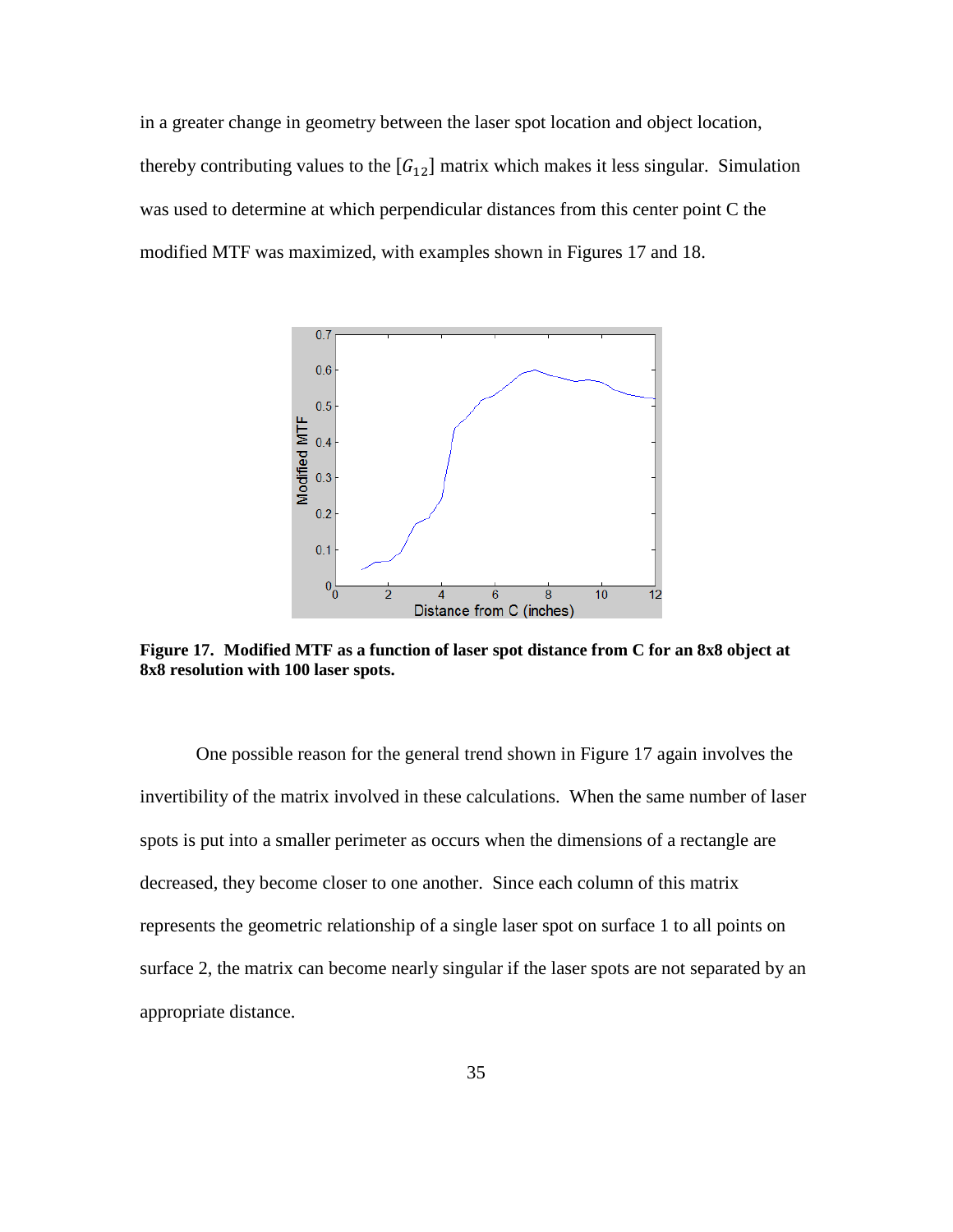

**Figure 18. Recovered images for 8x8 object at 8x8 resolution with 100 laser spots at varying distances from C.**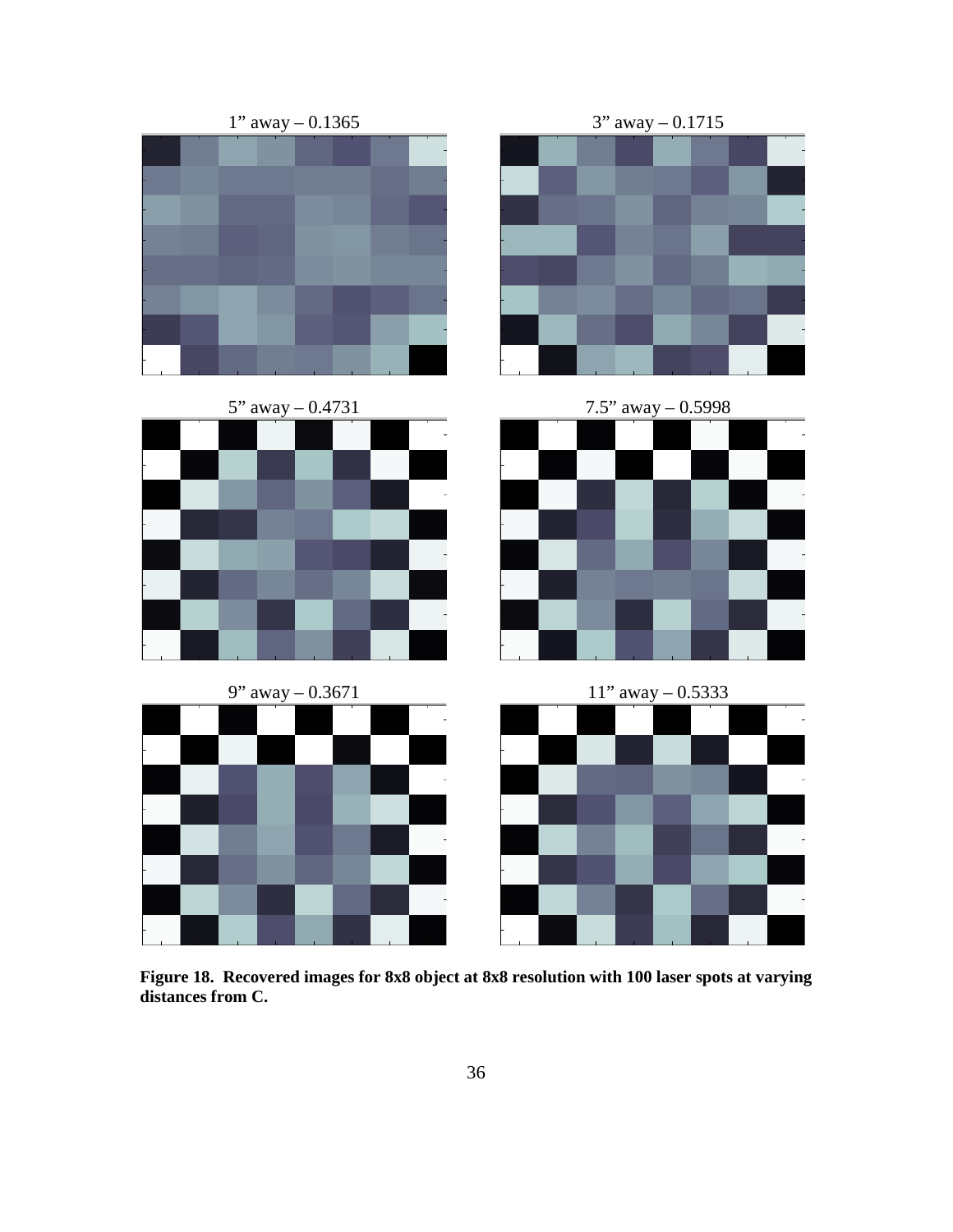This is of particular interest when considering the horizontal lines of laser spots across surface 1. A cross-sectional view of the experimental setup is shown in Figure 19, which allows for the calculation of the basic relationship between these lines of laser spots and the various x-direction lines of the hidden object.



**Figure 19. Cross-section of setup used in experimental and simulated trials.** 

The law of sines gives

$$
\frac{\sin\left(\alpha\right)}{\mathrm{d}} = \frac{\sin\left(\beta\right)}{15.5 - \left(\mathrm{C_y} + \Delta y\right)}\tag{4.3.3.1}
$$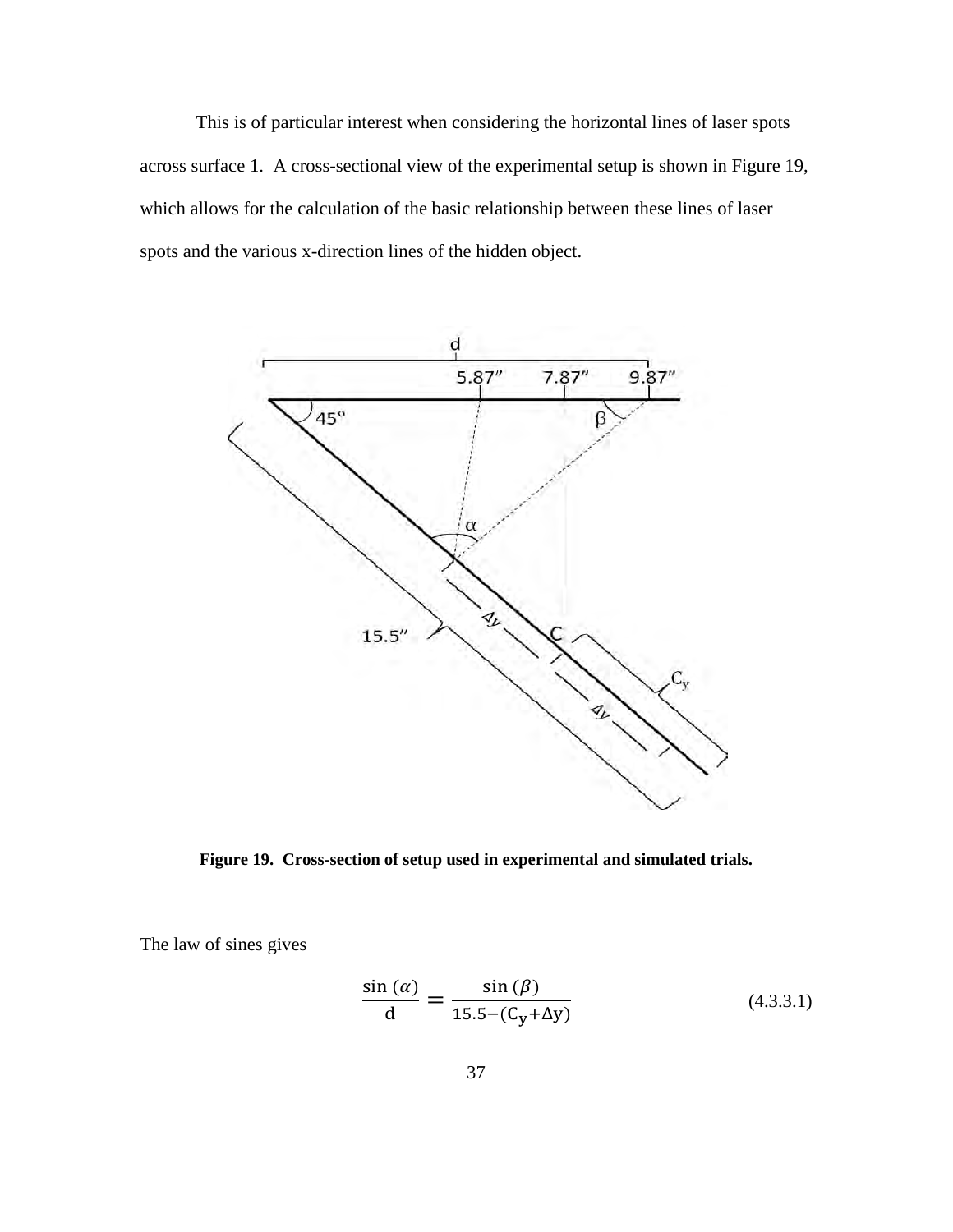where  $C_y$  is the y-coordinate of the point C, here 4.375", and d and  $\Delta y$  are as shown in Figure 19. Given that  $\beta = 135^\circ - \alpha$ ,  $\alpha$  can be defined in terms of  $C_v$ ,  $\Delta y$  and d with

$$
\alpha = \arccot \Big(\sqrt{2} \frac{15.5 - (C_y + \Delta y)}{d} - 1\Big). \tag{4.3.3.2}
$$

The angle from the lower horizontal line of spots is given by the same expression except with  $C_y + \Delta y$  replaced by  $C_y - \Delta y$ .

From Figure 17, the max modified MTF with a rectangular layout for an 8x8 object with 8x8 desired resolution occurs when the laser spots are 7.5" from C. By using Equation (4.3.3.2) to solve for  $\alpha$ , it is possible to solve for simplified versions of  $\theta_{s12}$ ,  $\theta_{d12}$  and  $R_{12}$  for the flattened cross-section, denoted as  $\theta_{s12}$ ,  $\theta_{d12}$  and  $r_{12}$ . Letting  $K = \cos\theta_{s12} \cos\theta_{d12} / r_{12}^2$ , the geometric term in this flattened cross-section, allows for comparison of this quantity between different laser spot positions, as seen in Tables 2, 3 and 4.

**Table 2. between horizontal lines of laserspots and rows of hidden object with laser spots in square pattern with edges 7.5" from C.** 

|                                | Row of Hidden Object<br>(Row 1 is rear-most row, Row 8 is front-most) |        |        |        |        |        |        |        |       |  |
|--------------------------------|-----------------------------------------------------------------------|--------|--------|--------|--------|--------|--------|--------|-------|--|
|                                |                                                                       | 2      |        | 4      |        | 6      | 7      | 8      | Ratio |  |
| K for lower<br>line of spots   | 0.0011                                                                | 0.0013 | 0.0015 | 0.0017 | 0.0019 | 0.0021 | 0.0024 | 0.0026 | 2.262 |  |
| $K$ for upper<br>line of spots | 0.0301                                                                | 0.0227 | 0.0173 | 0.0134 | 0.0105 | 0.0084 | 0.0068 | 0.0055 | 5.474 |  |
| Ratio                          | 26.29                                                                 | 17.21  | 11.51  | 7.87   | 5.50   | 3.93   | 2.86   | 2.12   |       |  |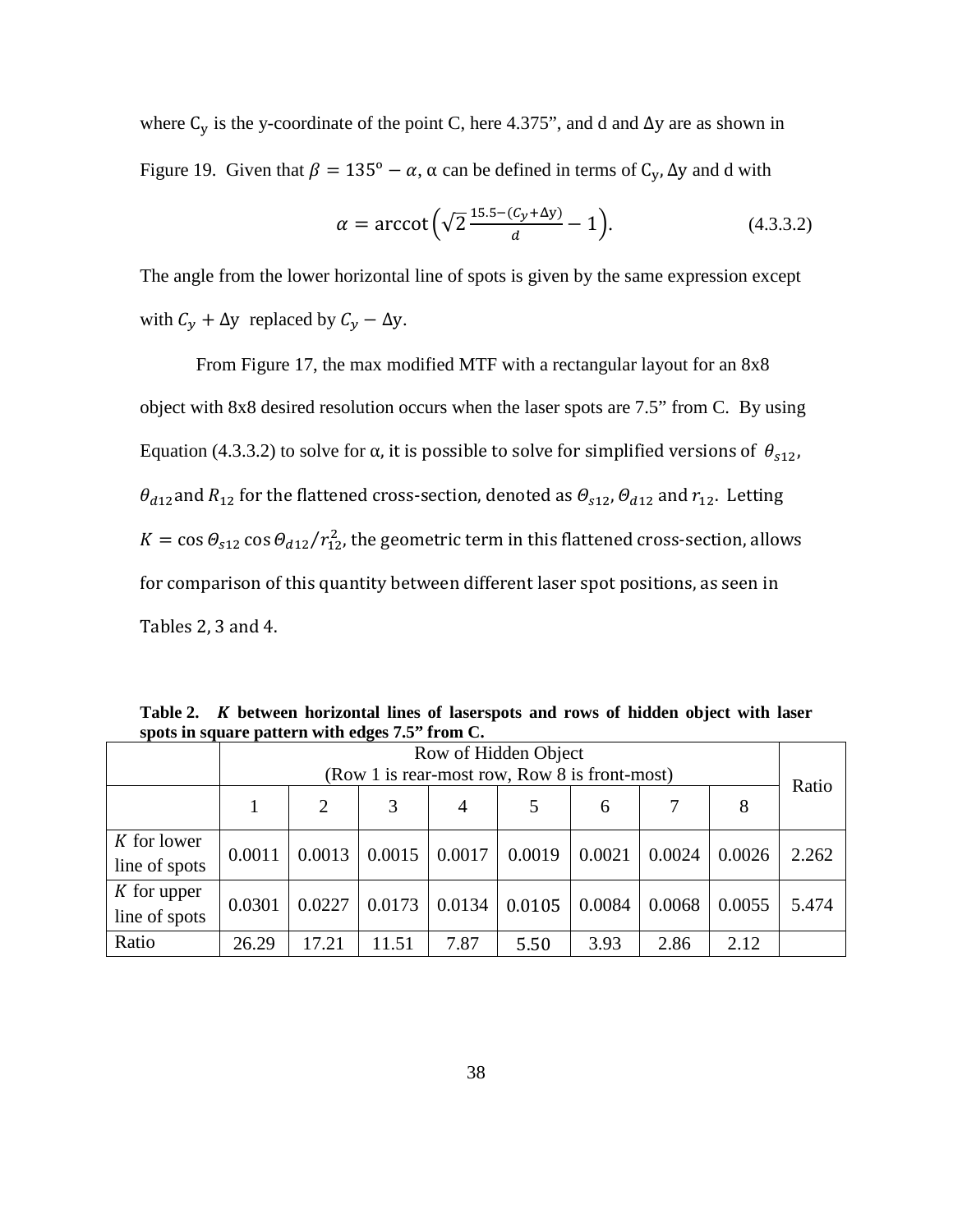|                                | Row of Hidden Object<br>(Row 1 is rear-most row, Row 8 is front-most) |        |        |        |        |        |        |        |       |
|--------------------------------|-----------------------------------------------------------------------|--------|--------|--------|--------|--------|--------|--------|-------|
|                                |                                                                       |        |        |        |        |        |        |        | Ratio |
|                                |                                                                       | 2      | 3      | 4      |        | 6      | 7      | 8      |       |
| K for lower<br>line of spots   | 0.0059                                                                | 0.0067 | 0.0075 | 0.0084 | 0.0091 | 0.0097 | 0.0101 | 0.0104 | 1.787 |
| $K$ for upper<br>line of spots | 0.0113                                                                | 0.0126 | 0.0137 | 0.0146 | 0.0151 | 0.0153 | 0.0152 | 0.0148 | 1.354 |
| Ratio                          | 1.93                                                                  | 1.88   | 1.82   | 1.75   | 1.67   | 1.58   | 1.50   | 1.41   |       |

**Table 3. between horizontal lines of laserspots and rows of hidden object with laser spots in square pattern with edges 1" from C.** 

Table 4. *K* between horizontal lines of laserspots and rows of hidden object with laser **spots in square pattern with edges 11" from C.** 

|                                | Row of Hidden Object<br>(Row 1 is rear-most row, Row 8 is front-most) |                                     |        |        |        |        |        |        |       |  |
|--------------------------------|-----------------------------------------------------------------------|-------------------------------------|--------|--------|--------|--------|--------|--------|-------|--|
|                                |                                                                       | Ratio<br>8<br>7<br>2<br>3<br>4<br>6 |        |        |        |        |        |        |       |  |
| K for lower<br>line of spots   | 0.0006                                                                | 0.0007                              | 0.0008 | 0.0009 | 0.0010 | 0.0011 | 0.0012 | 0.0013 | 2.240 |  |
| $K$ for upper<br>line of spots | 0.0003                                                                | 0.0002                              | 0.0002 | 0.0001 | 0.0001 | 0.0001 | 0.0001 | 0.0001 | 3.968 |  |
| Ratio                          | 2.08                                                                  | 3.02                                | 4.29   | 5.95   | 8.10   | 10.83  | 14.25  | 18.48  |       |  |

As can be seen from the ratios in the far right column, which relate the largest and smallest values of *K* for a given line of laser spots, the variation in flux returned from different rows of the object is greatest when the line of laser spots is located 7.5" from the center point C. Additionally, for this setup, the lower and upper horizontal lines of laser spots also shows greater differences at 7.5" than the other distances considered. These traits combine to give the matrix more variation, which makes it less singular and more invertible, resulting in improved image quality.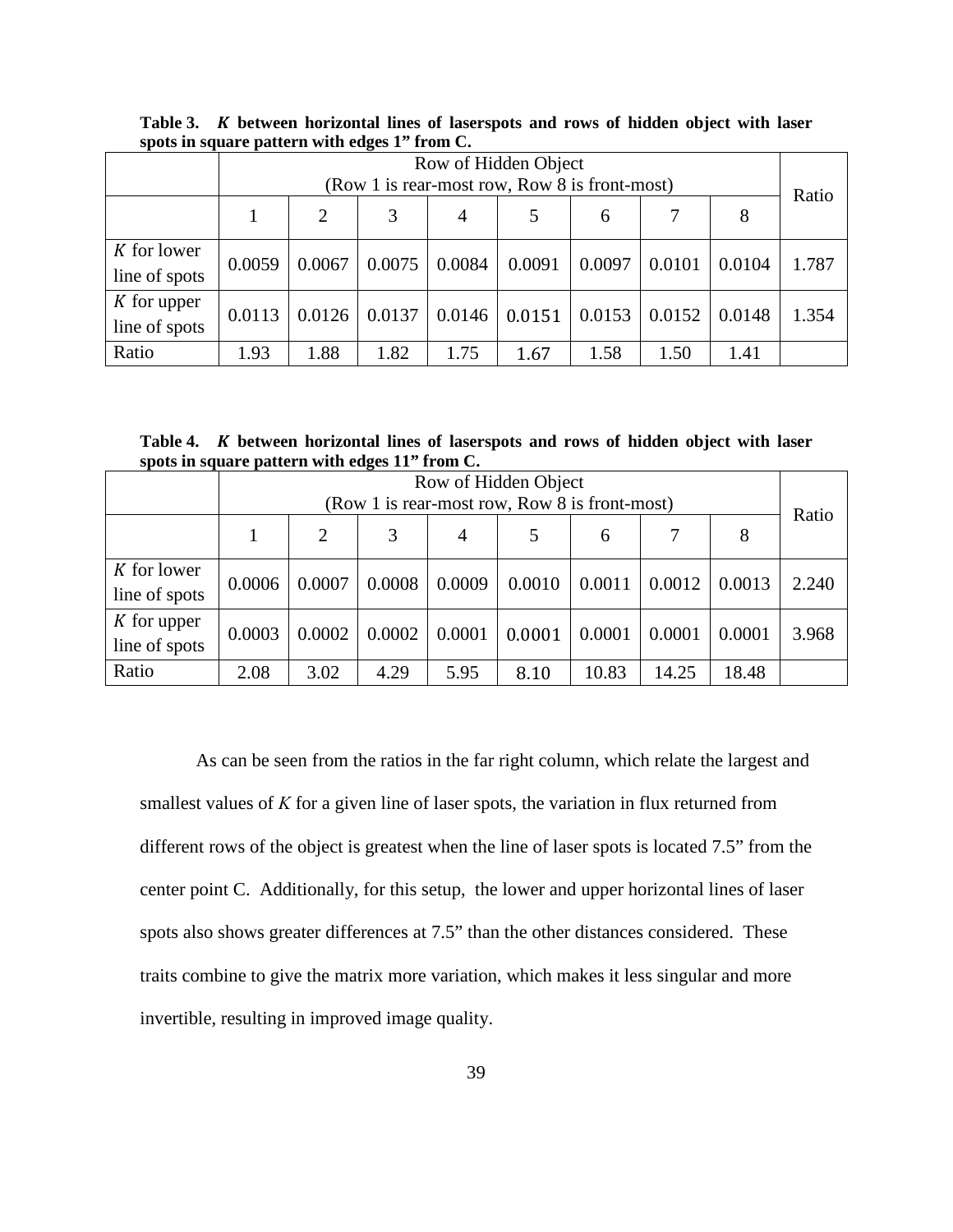#### **4.2.4 Testing Differing Layout of Laser Spots**

None of the previous examples were able to achieve a modified MTF of greater than 0.6 and had large areas in the middle of the image which were not well resolved. One of the controllable variables which makes the biggest difference in eventual image quality is the layout of the laser spots. As an example, in Figure 18, the image acquired using lines of laser spots 5" from point C had a modified MTF value of 0.4731. Merely by adding a slight stagger to the position of these spots, while keeping the number and general position the same, the MTF can be increased to 1.00, as shown in Figures 20 and 21. The red dots in Figure 20 (right) correspond to the experiment without stagger and to the red line in Figure 20 (left), while blue corresponds to the experiment with stagger.

![](_page_51_Figure_2.jpeg)

**Figure 20. (Left) Modified MTF as a function of distance from C for two different patterns of laser spots; (Right) Laser spot patterns used.** 

Marked improvements such as this are accomplished in nearly every case by staggering the laser spots as shown in Figure 20. The top of Figure 21 shows the contour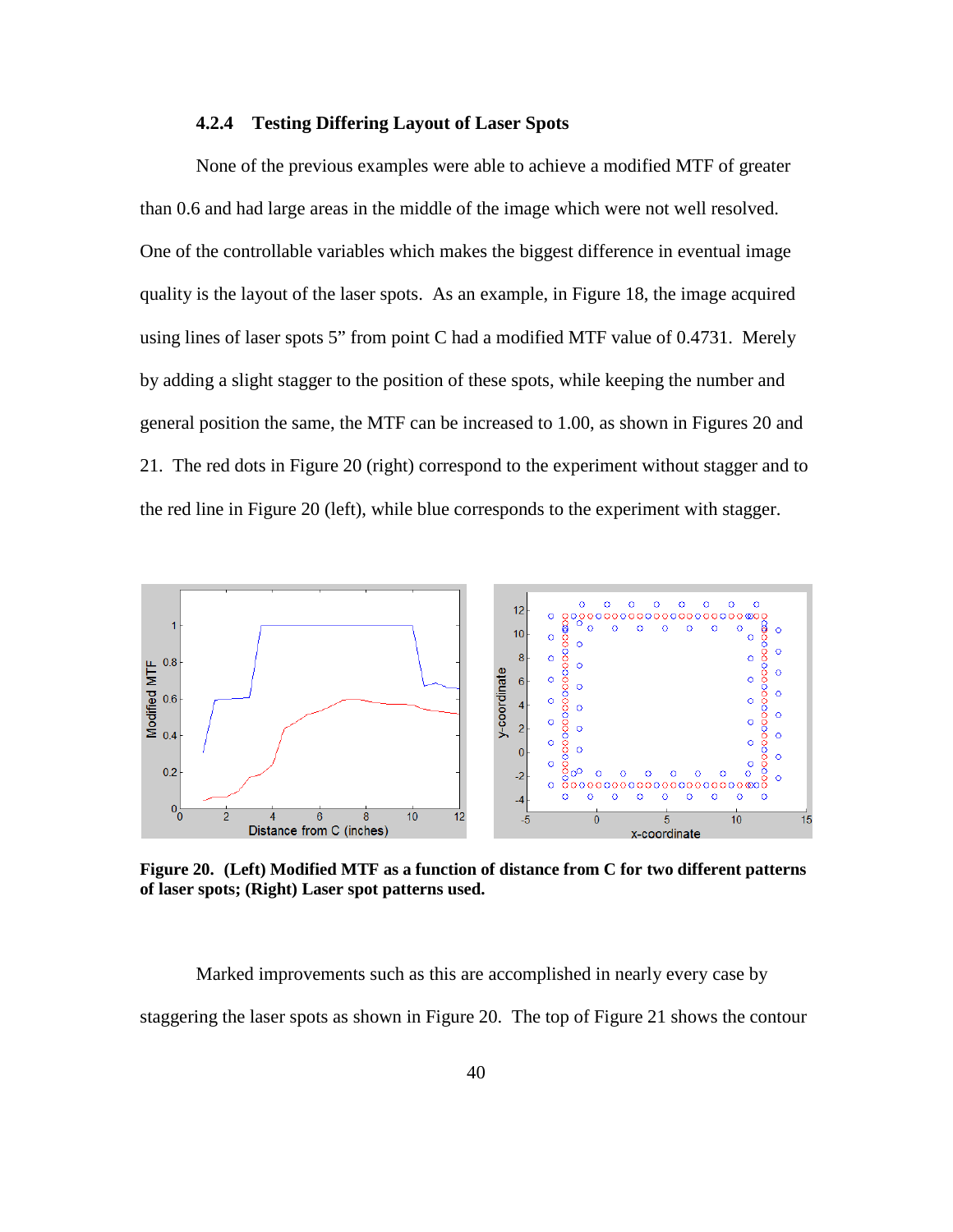maps of  $[G_{12}]$ , the matrix requiring inversion, for an 8x8 object with 8x8 resolution, with the resulting indirect images placed underneath. The images on the left are accomplished without stagger and correspond to the red portions of Figure 20, while those on the right make use of staggered laser spot location and correspond to the blue portions of Figure 20. Similar to the image improving as the laser spots initially move away from the field of view on surface 1/3 it is possible this is a result of the matrix simply becoming less singular due to increased variation in the position of the laser spots. This theory is supported by the top images in Figure 21, but further study is still needed on this matter.

![](_page_52_Figure_1.jpeg)

**Figure 21.** (Top) Contour map of matrix  $[G_{12}]$  and (bottom) resulting images. Left is **without stagger, right is with stagger of laser spot layout.**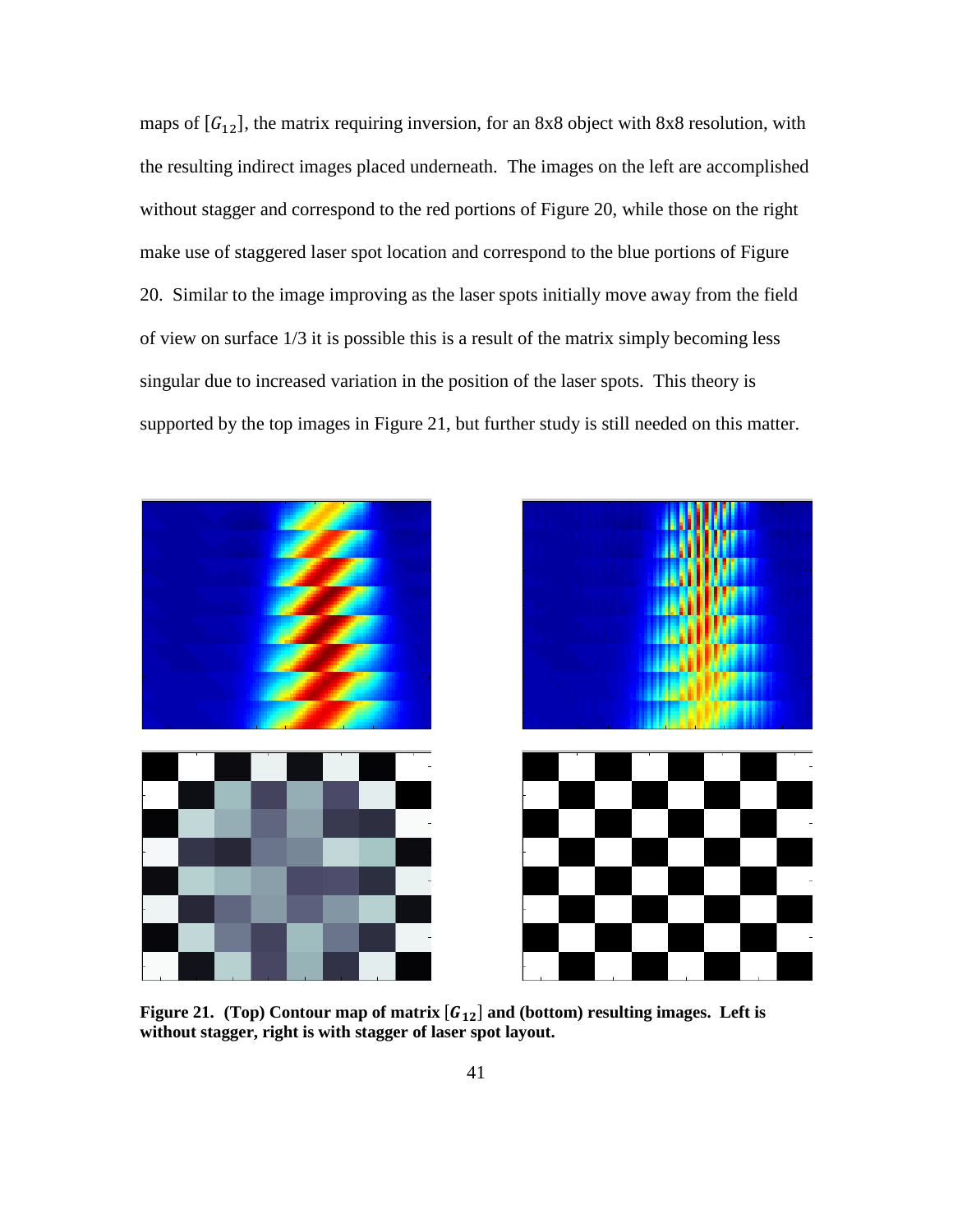#### **4.2.5 Effect of Small Error in Measurement**

By adjusting the placement, pattern and number of spots, it is theoretically possible to get a perfect copy of the object as an indirect image, as shown in simulation. It is important, however, to note that real-world conditions are not ideal, and there will likely be some systemic error in those cases. The extremely large condition numbers of matrices to be inverted make this a particularly important case to consider. Large condition numbers for the matrix X means that when solving  $AX = B$  for A, even small errors in *B* result in large errors in *A* (Zielke, 1983)*.*

To determine the effect that detection noise or other systematic uncertainties can have on a matrix approach to indirect photography, Figure 22 shows the modified MTF of the recovered indirect image at various resolutions, and Figures 23 and 24 show the recovered image, after a random normally distributed percent error with varying standard deviations has been individually introduced to each pixel in the photographed intensity.

![](_page_53_Figure_3.jpeg)

**Figure 22. Modified MTF of 2x2 objects at varying resolution (Blue - 2x2, Green - 4x4, Red 8x8) with 120 staggered laser spots and lines 6" from C.**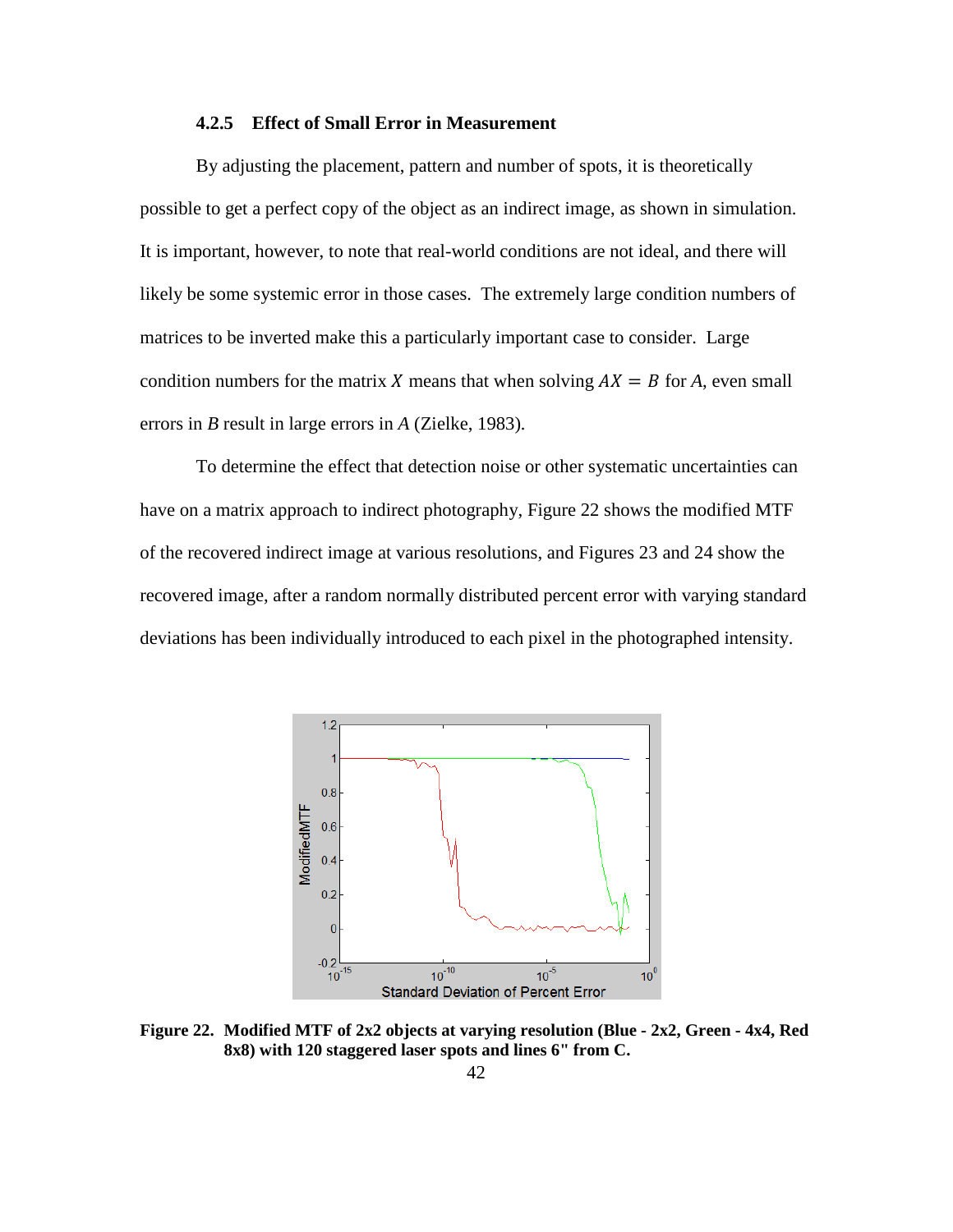![](_page_54_Figure_0.jpeg)

**Figure 23. Recovered indirect images for 2x2 object at 4x4 resolution with intensity added percent error with standard deviation of (a) 10, (b) 1, (c) 0.1, (d) 1e-2, (e) 1e-3 and (f) No error.**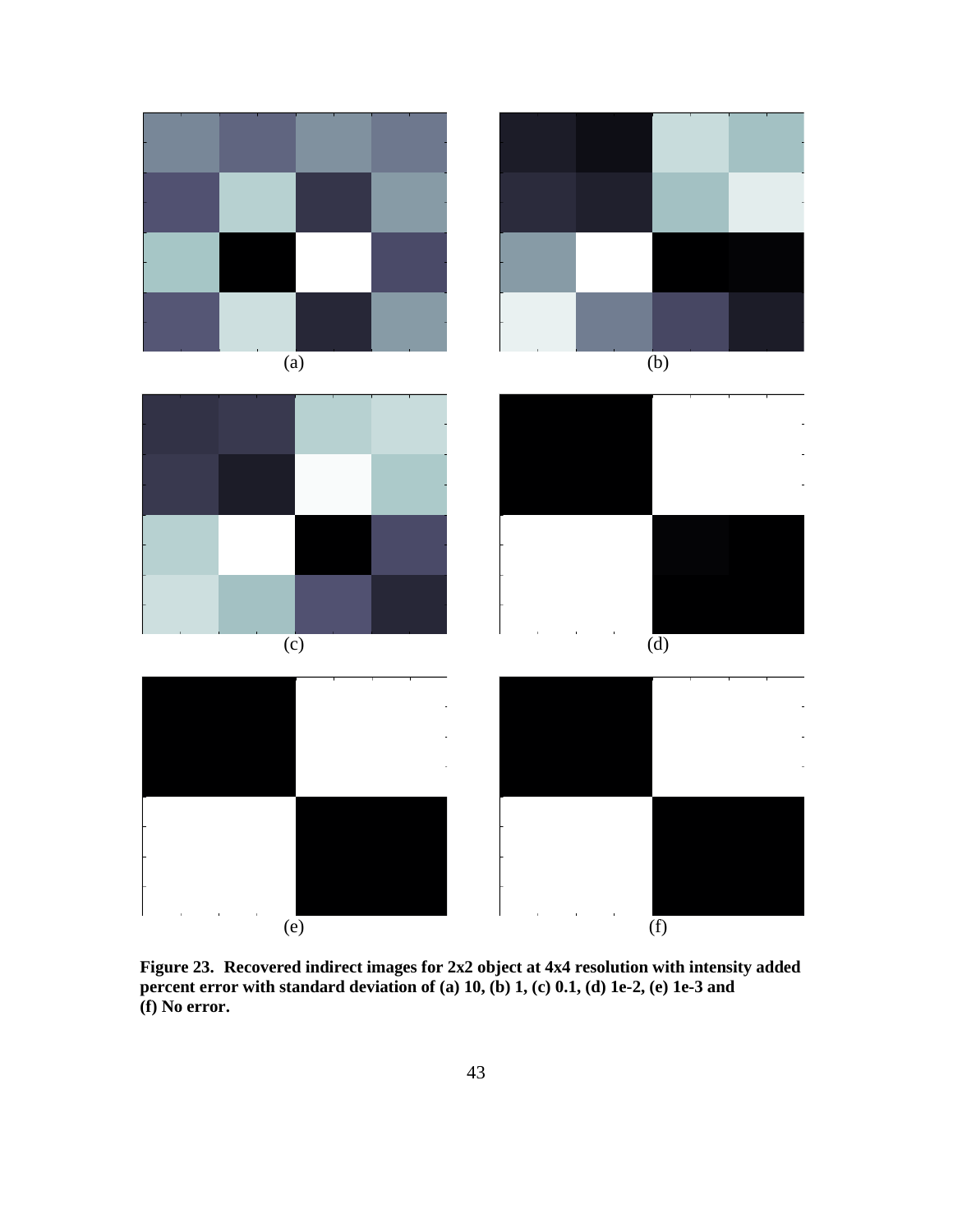![](_page_55_Figure_0.jpeg)

**Figure 24. Recovered indirect images for 2x2 object at 8x8 resolution with intensity added percent error with standard deviation of (a) 1, (b) 1e-2, (c) 1e-4, (d) 1e-6, (e) 1e-8 and (f) 1e-10.**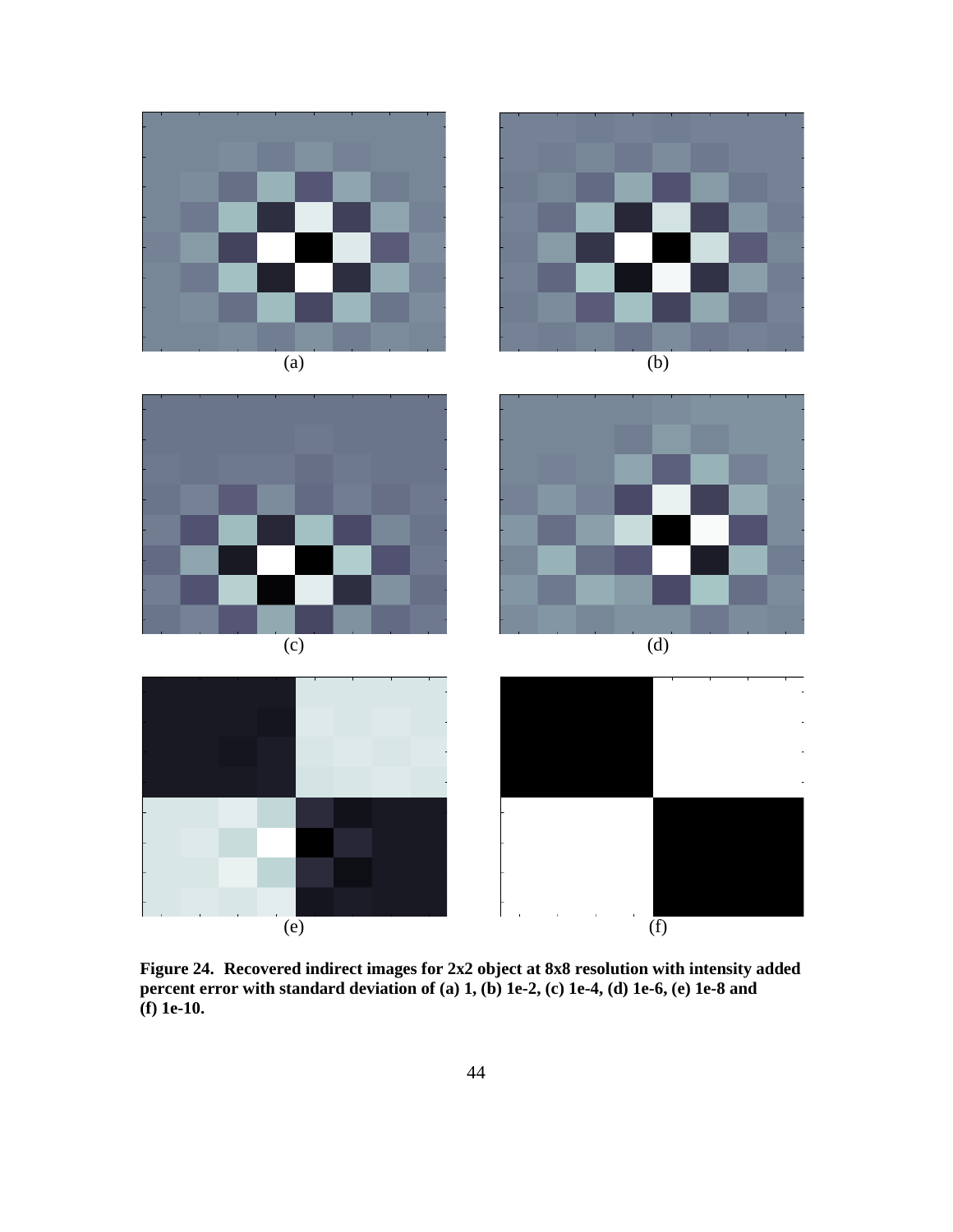The recovered indirect images with 2x2 resolution are not included since these tended to be very accurate regardless of the error in camera measurement. This is a result of the much lower condition numbers associated with the matrices used in resolving images at this resolution (see Figure 15). From this, it is clear that a higher desired resolution will require less error in the measurements recorded by the camera in order to maintain a recognizable image. Additionally, this issue can be somewhat diminished by minimizing the condition number of the matrix to be inverted. This can be accomplished by varying the number, position and layout of the laser spots, and can be quickly performed in simulation before beginning with an experimental setup.

#### **4.3 Investigative Questions Answered**

The primary purpose of this work was to determine if it is possible to perform indirect photography by using matrices. While this could not previously be verified experimentally due to flawed data, the simulated scenarios provide strong evidence that this can be mathematically accomplished. The question of the best mathematical method for this case was also resolved, in favor of using the Moore-Penrose pseudoinverse for the required matrix inversion.

Trends which determine the quality of the recovered image as a function of the number, location and pattern of the laser spots used to illuminate surface 1 were sought. While no indicator was found which corresponded to an ideal setup, it was discovered that a relatively small number of laser spots (less than 130) was required in most cases with this setup and that continuing to add more after approximately 120 never markedly improved the final result. While this will likely vary according to the experimental setup,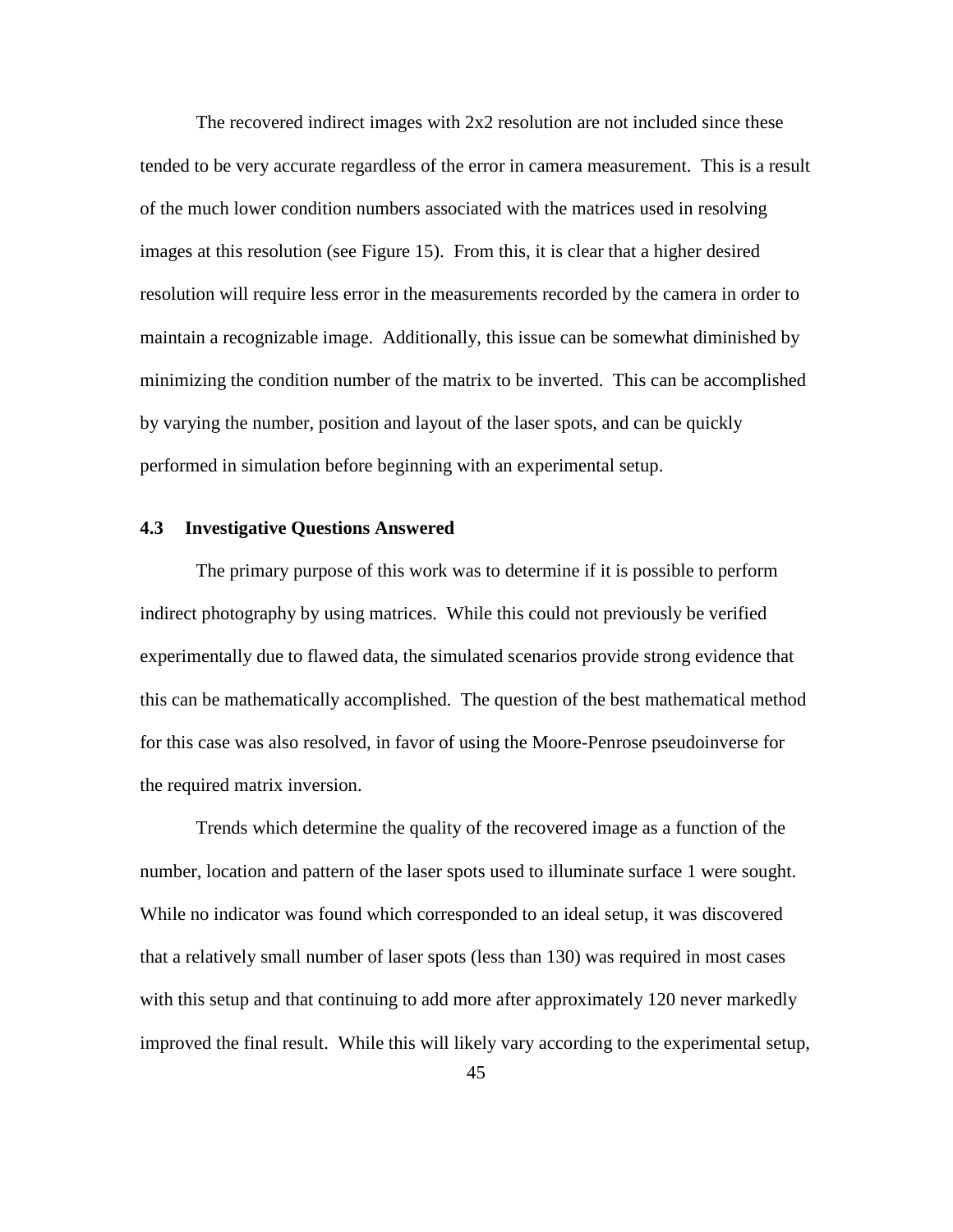this does indicate that increasing the number of laser spots does increase the recovered indirect image quality, but that this cannot be continued indefinitely. Additionally, the question of what other methods could be used to improve the image was answered by showing the increase in MTF associated with moving the laser spots further from the field of view on surface 1/3 and by adding some variation to the pattern of the laser spots. These results are tempered by the very high level of accuracy required by the camera in order to produce recognizable images.

#### **4.4 Summary**

 By adjusting a combination of variables, it is possible to resolve 2x2 checkerboards at nearly any resolution, 4x4 checkerboards at up to at least 32x32 resolution, and 8x8 checkerboards at 8x8 resolution in the given setup. As distances and angles between surfaces change, it is likely that these values will change. However the general trends will remain and the overall ability to indirectly image otherwise hidden objects using a matrix formulation appears to be mathematically feasible, though it requires very accurate equipment.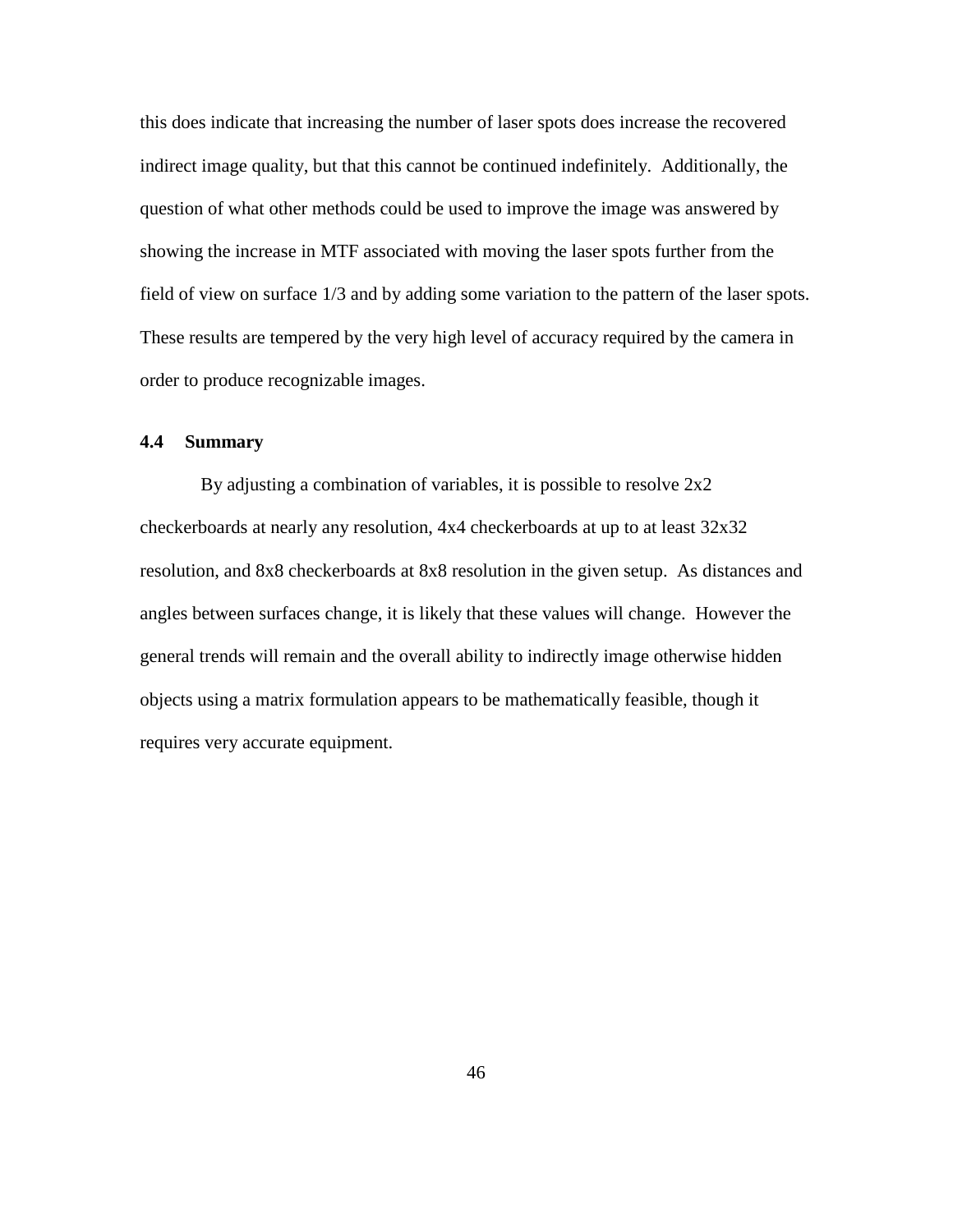#### **5. Conclusions and Recommendations**

#### **5.1 Chapter Overview**

This chapter contains the conclusions of this initial research into matrix-based indirect imaging techniques, as well as the significance of these results. While this research was accomplished with specific geometry and hidden objects, these conclusions include several trends which hold for matrix-based indirect imaging techniques in general. Also included is a brief overview of some of the research that has either been opened up by this work or remains to be done.

#### **5.2 Conclusions of Research**

This work has effectively demonstrated that an algorithm using the Moore-Penrose pseudoinverse for matrix inversion can be used to recover information about a hidden object using an indirect photography technique. Though this was accomplished with the assumption that the visible surface was Lambertian, this process will still work if this is not the case, so long as the BRDF of the surface is known. Additional conclusions which can be drawn include that the most important factor in this case was the pattern used to determine the coordinates where the laser spots were on the visible reflecting surface. Increasing the actual number of laser spots tended to cause a quick initial increase in resolved image quality, but it should be noted that continuing to add more did not have any positive influence after a certain point. As a result, other methods, such as varying the layout of these spots, must be pursued to increase image quality. This becomes particularly important when the data from the camera becomes noisy or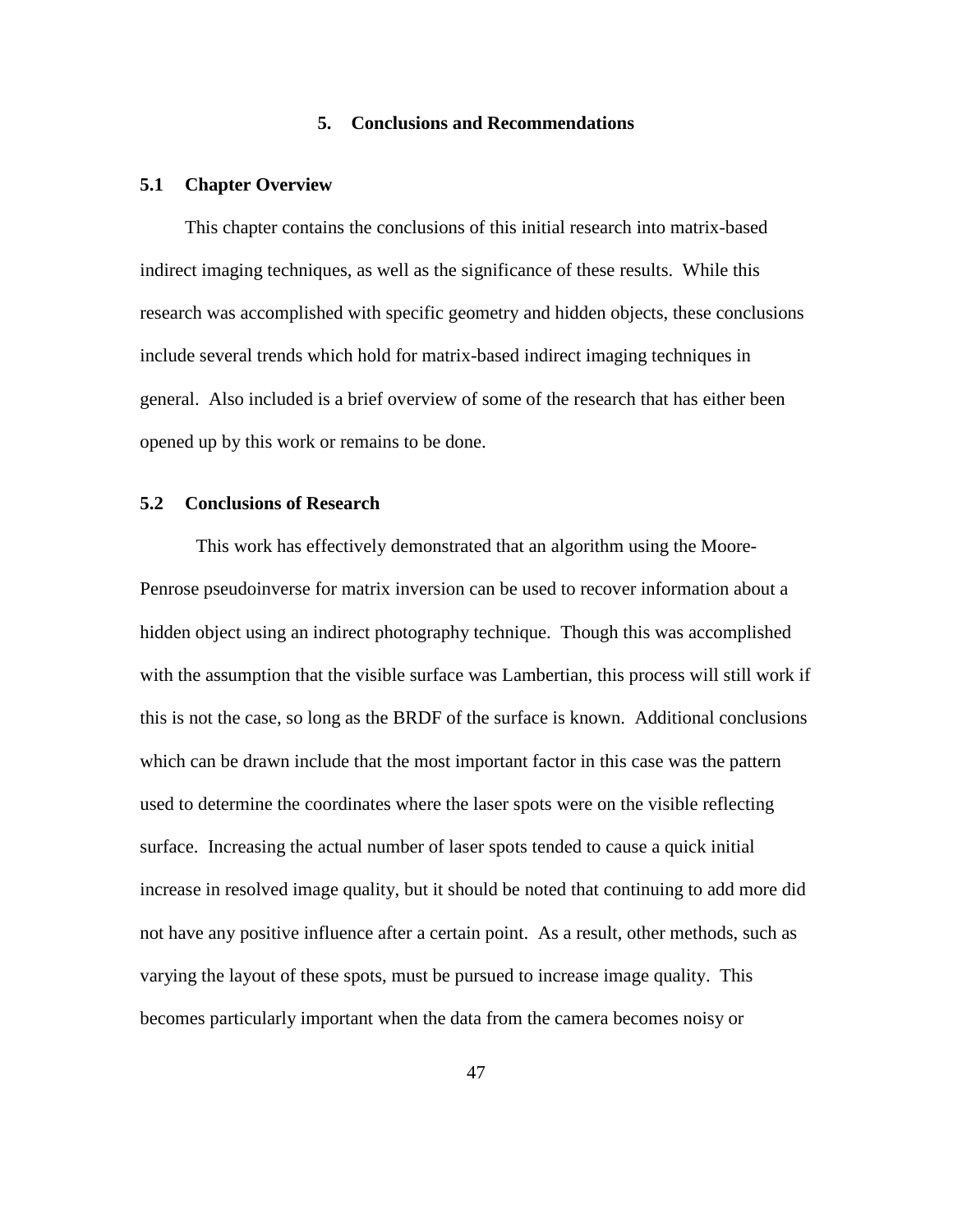uncertain, since it is then very important to minimize the condition number of the matrix to be inverted. It was also determined that while the modified MTF serves as an excellent indicator of this image quality, it is important to ensure that the values used in its calculation are physical, rather than an unphysical result of mathematical manipulation.

#### **5.3 Significance of Research**

While indirect photography has previously been introduced and demonstrated, this research provides an alternative method which can be pursued. Using matrices and a setup in which the position of the laser spot is free to move independently from the camera FOV also increases the general practicality of indirect photography by reducing the physical restraints on where it can be applied. A large unbroken, uniform surface for laser reflection and camera FOV is no longer required as was previously the case. This initial work with the matrix formulation of the transport involved in indirect photography also opens the path for further research into the general form of the matrices associated with other experimental setups, eventually allowing for indirect photography to be used in situations which do not have a known geometry. Indirect photography itself has a great deal of significance, particularly within the intelligence community and emergency services, as a means to identify and locate items of importance.

#### **5.4 Recommendations for Future Research**

There are several questions raised by this research, all of which are deserving of future research. One important question which remained unanswered is what indicators,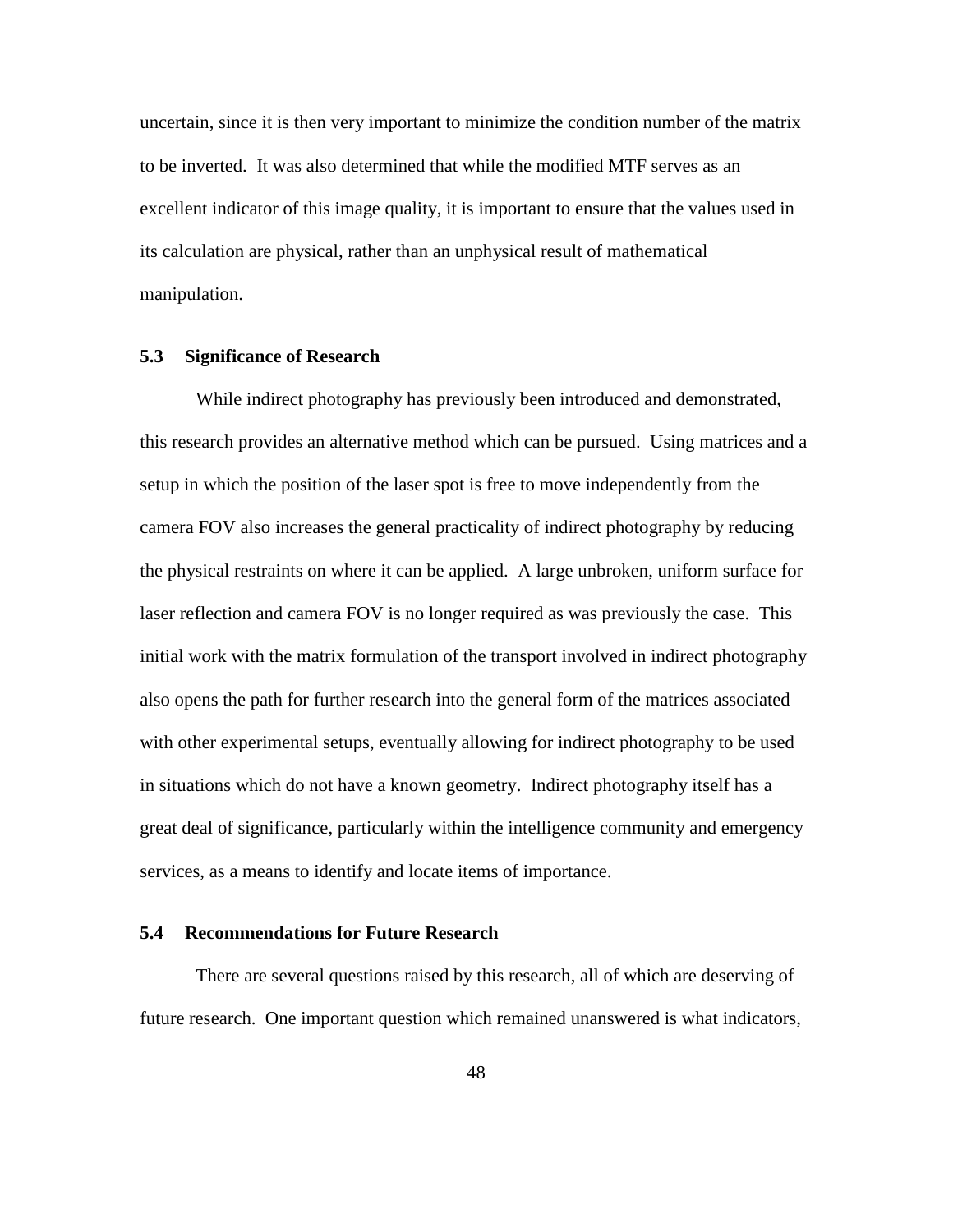if any, correspond to an idealized indirect photography setup. While this must be a function of the matrix which is inverted, this research was unable to find any quantity which appropriately described the invertibility of this non-square matrix. Finding such a value would greatly reduce the time needed for simulations and preparations once this process has reached a point where it can be applied for practical purposes.

In a similar vein, before indirect photography can be effectively used, it is important that further research be done into the general form of the matrices involved in indirect photography. There are several important facets to this. While matrices were considered for one particular setup in the course of this research, it will be essential to research how these matrices change as the geometry changes in order to create approximate matrices for use when the specific geometry is not known. In conjunction with this, it will also be important to understand which parts of the geometry are most important to accurately model or approximate, and how error in those values affects the overall result. Mathematical research should also be conducted into which factors can contribute to minimizing the condition number of the matrix resulting from the geometric relations between fixed points (resolution elements on S2) and user-defined locations (laser points on S1).

Finally, it should be noted how much of a difference the layout and pattern of the laser spots on surface 1 can make. In this paper, these were limited to rectangular patterns and rectangular patterns with small offsets. As there are infinitely many different possible variations of patterns which can be used, it is recommended that a method be researched to determine the best possible pattern for these laser spots. This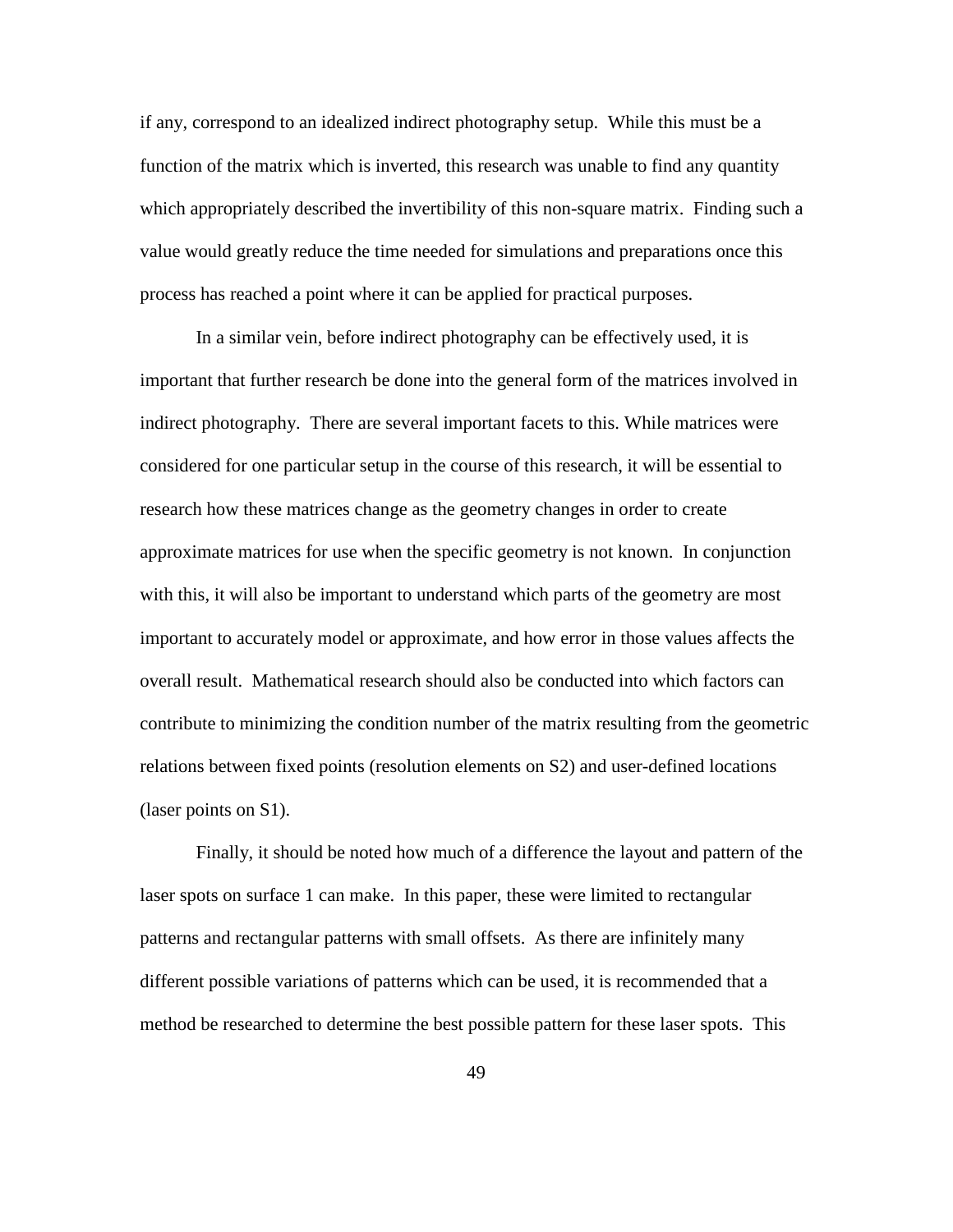will require that it first be determined why some patterns are able to achieve more impressive results than others, and then expand this to maximize that effect.

#### **5.5 Recommendations for Action**

Research into indirect photography remains in its infancy, and both the theory and application need to be further developed before it can be put into practical use. Another hindrance to currently applying these techniques is the current state of computing power. Until this increases, this can only be used for delayed information-gathering. At this time, the best course of action is for information regarding indirect photography to be disseminated to various academic institutions for further work and research, with a particular emphasis on physics, mathematics, and image processing.

#### **5.6 Summary**

Indirect photography is still in the early stages of development and much more research needs to be accomplished before it can be used in real world application. However, this document provides the basis for that research to be conducted using a matrix-based data reduction technique, beginning with a number of simplifying assumptions and slowly removing these until the technique of indirect photography becomes practical and useful.

50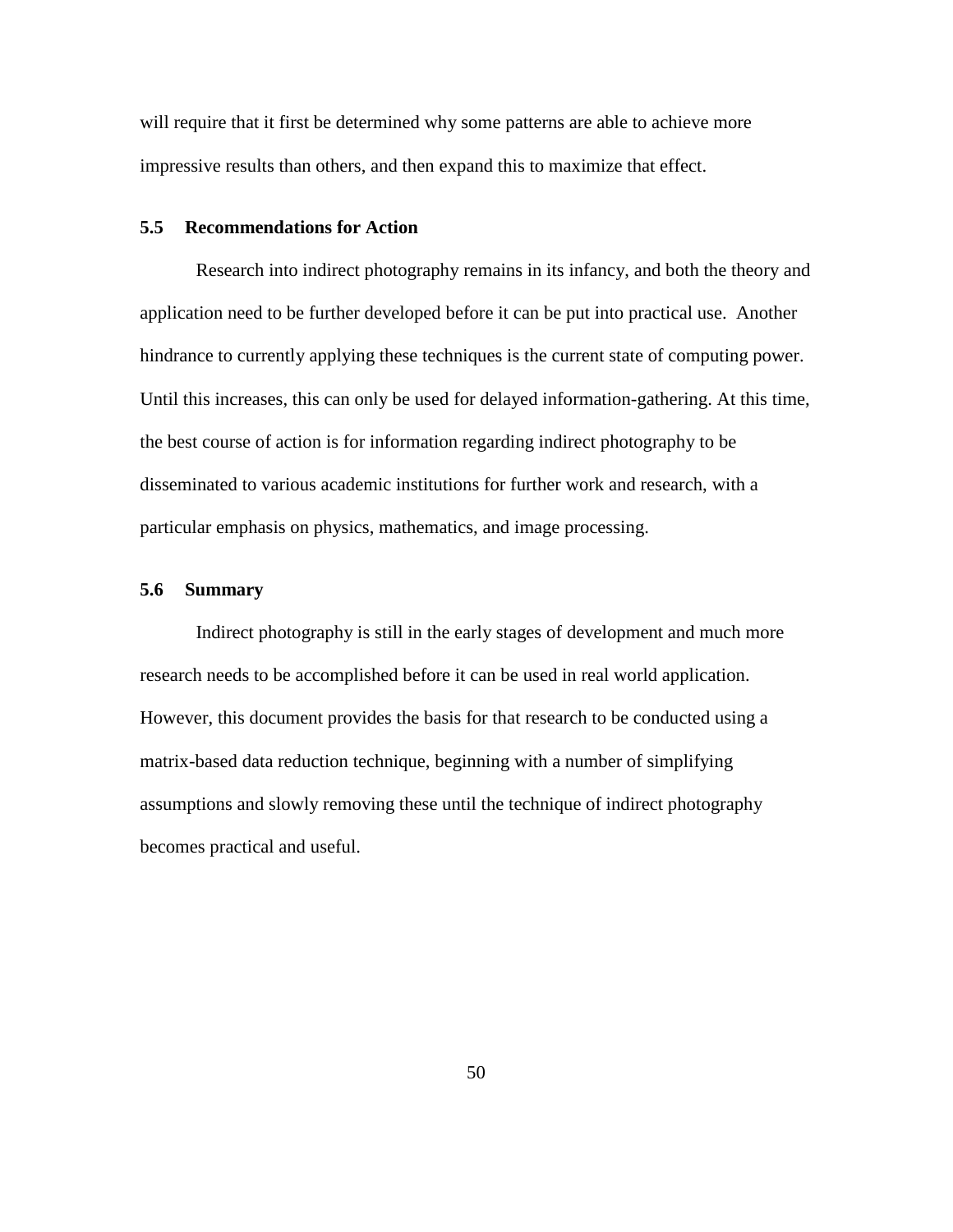#### **Appendix A – Representative Example of Simulation Code**

This code is a representative example of the simulation code used to test the effect of varying different parameters. In this case, the parameter which is varied is the number of laser spots. The user inputs the spatial frequency of the checkerboard, the number of pixels for each dimension of the camera, the desired resolution and the range of number of laser spots to consider. Additionally, within the code the offset from the center point C can be modified, as well as whether or not there is stagger. The output of this code gives the object, a vector containing the number of laserspots, and corresponding vectors with the modified MTF as well as the condition number, and minimum eigenvalue of the matrix  $[G_{12}]$ . Other similar code is used to vary the distance of laser spots lines from point C, the method of inversion, and the amount of error in the camera measurement. Because of the similarity, copies of this code are not included here.

```
function [Object LaserSpots MTF CNum MinEig]=InImSimB2(CheckSize, 
CamRow, CamCol, Resolution, MinSpots, MaxSpots)
%% Define Object BRDF
ObjectRows=CamRow*CamCol;
ObjectCols=(Resolution)^2;
Object(ObjectRows,ObjectCols)=0;
Restart=Resolution^2/CheckSize;
for i=1:ObjectCols
    if mod(floor(i/(Restart+.001)), 2) == 0; & \\in corresponds to
                                            odd 'row' of the object 
                                             checks
         if mod(floor(i/(Resolution/CheckSize+.001)),2)==1;
            Object(i,i)=1;
         end
     else
         if mod(floor((i)/(Resolution/CheckSize+.001)),2)==0;
            Object(i,i)=1;
         end
     end
end
```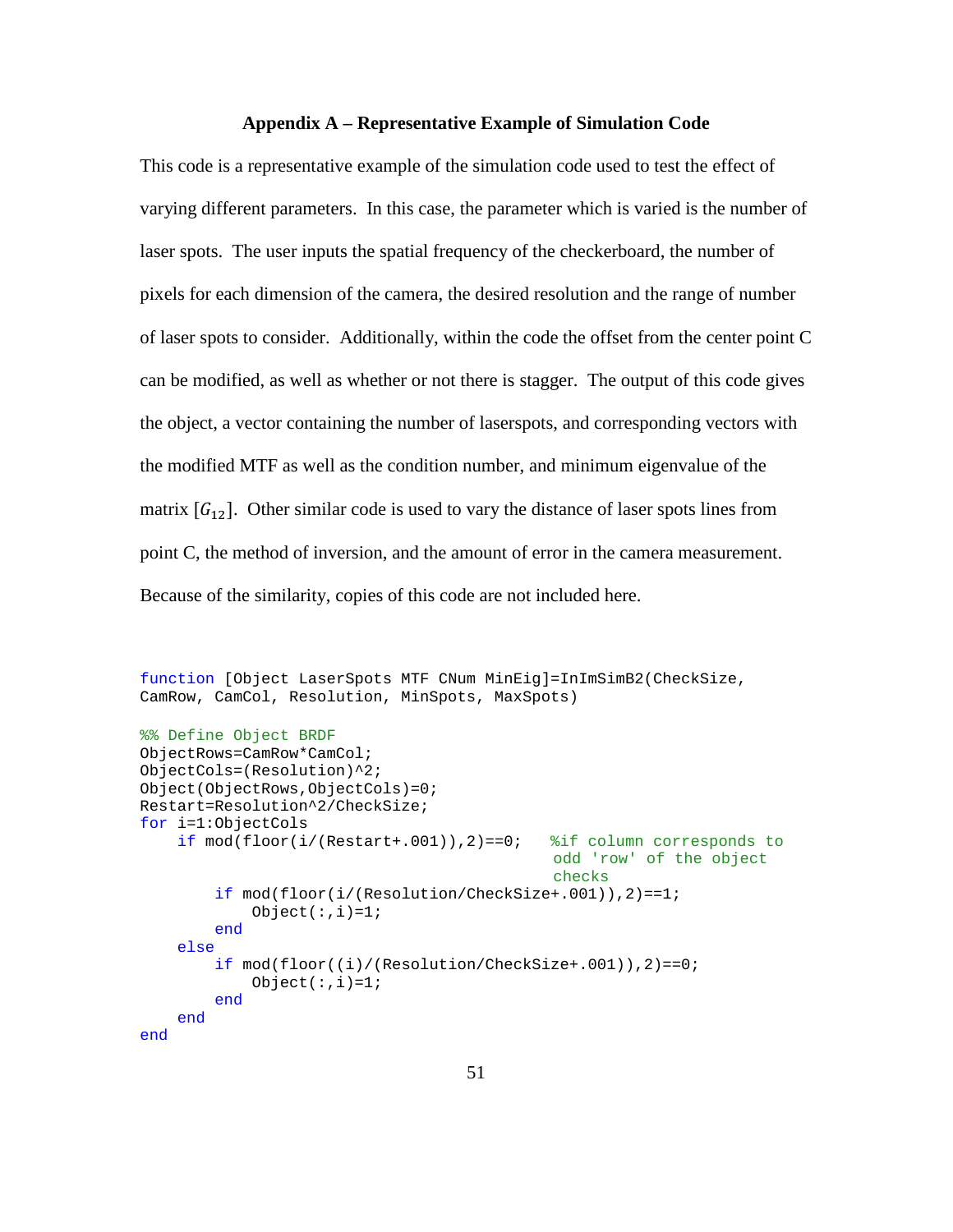```
ObjectAvg=mean(Object);
ObjView(Resolution,Resolution)=0; %Pre-allocate for speed
for i=1:(Resolution)
     for j=1:(Resolution)
         ObjView(i,j)=ObjectAvg((i-1)*(Resolution)+j);
     end
end
figure(1)
colormap(bone)
imagesc(ObjView)
%% Define S2 positions
L1y=15.5;x2min=3;
x2max=7;
x2step=(x2max-x2min)/(Resolution);
CenterX=5;
%d2 is measured from rear of surface2
d2min=5.86764;
d2max=9.86764;
d2step=(d2max-d2min)/(Resolution);
x2=((x2min+x2step/2):x2step:(x2max-x2step/2));
d2=(d2min+d2step/2):d2step:(d2max-d2step/2);
z2 = (d2)./sqrt(2);
y2=L1y-z2;
CenterY=L1y-7.86764*sqrt(2);
%% Define S3 positions
x3min=3.25;
x3max=6.5;x3max=(x3max-x3min)+x3min;
x3step=-(x3max-x3min)/(CamCol-1);
y3top=6;
y3bottom=2.75;
y3bottom=y3top-(y3top-y3bottom);
y3step=(y3top-y3bottom)/(CamRow-1);
x3=x3max:x3step:x3min;
y3=y3bottom:y3step:y3top;
%% Create D23 matrix
D23(length(x3)*length(y3),length(x2)*length(y2))=0; \text{Prealloc} for
                                                      speed
```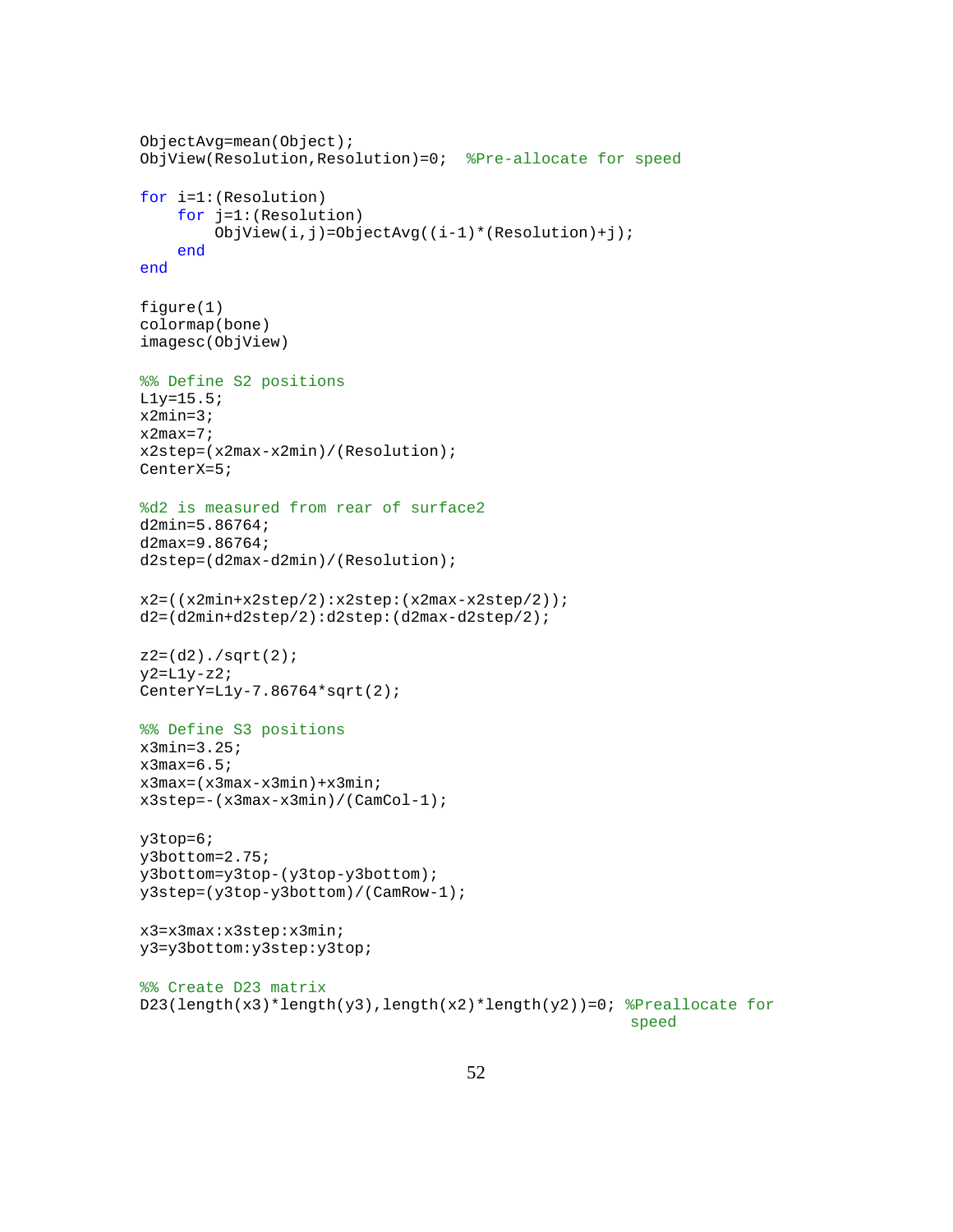```
for h=1:length(y2) for i=1:length(x2)
        for j=1: length(y3)
             for k=1:length(x3)
                  D23(k+(j-1)*length(x3),i+(h-1)*length(x2))=(z2(h)*sqrt(1/2)*(y3(j)-y2(h))^2+z2(h)^2)))/
                         (((x3(k)-x2(i))^2+(y3(j)-y2(h))^2+z2(h)^2)^(2))
             end
         end
     end
end
for b=1:MaxSpots-MinSpots+1;
     LaserSpots(b)=b+MinSpots-1;
x1min=CenterX-6;
x1max=CenterX+6;
x1step=(x1max-x1min)/(LaserSpots(b)-1);
x1vector=x1min:x1step:x1max;
y1min=CenterY-6;
y1max=CenterY+6;
y1step=(y1max-y1min)/(LaserSpots(b)-1);
y1vector=y1max:-y1step:y1min;
x1(4*LaserSpots)=0;y1(4*LaserSpots)=0;
for i=1:LaserSpots(b)
    if mod(i,3) == 0 Offset=0;
    elseif mod(i,3) == 1 Offset=-1;
     else
         Offset=1;
     end
    x1(i)=x1vector(i); x1(i+LaserSpots(b))=x1max+Offset;
    x1(i+2*LaserSports(b))=x1vector(LaserSports(b)+1-i); x1(i+3*LaserSpots(b))=x1min+Offset;
     y1(i)=y1min+Offset;
     y1(i+LaserSpots(b))=y1vector(LaserSpots(b)+1-i);
     y1(i+2*LaserSpots(b))=y1max+Offset;
     y1(i+3*LaserSpots(b))=y1vector(i);
end
figure(2)
plot(x1,y1);length(x1);
D12(length(x2)*length(y2),length(x1))=0; %Preallocate for speed
```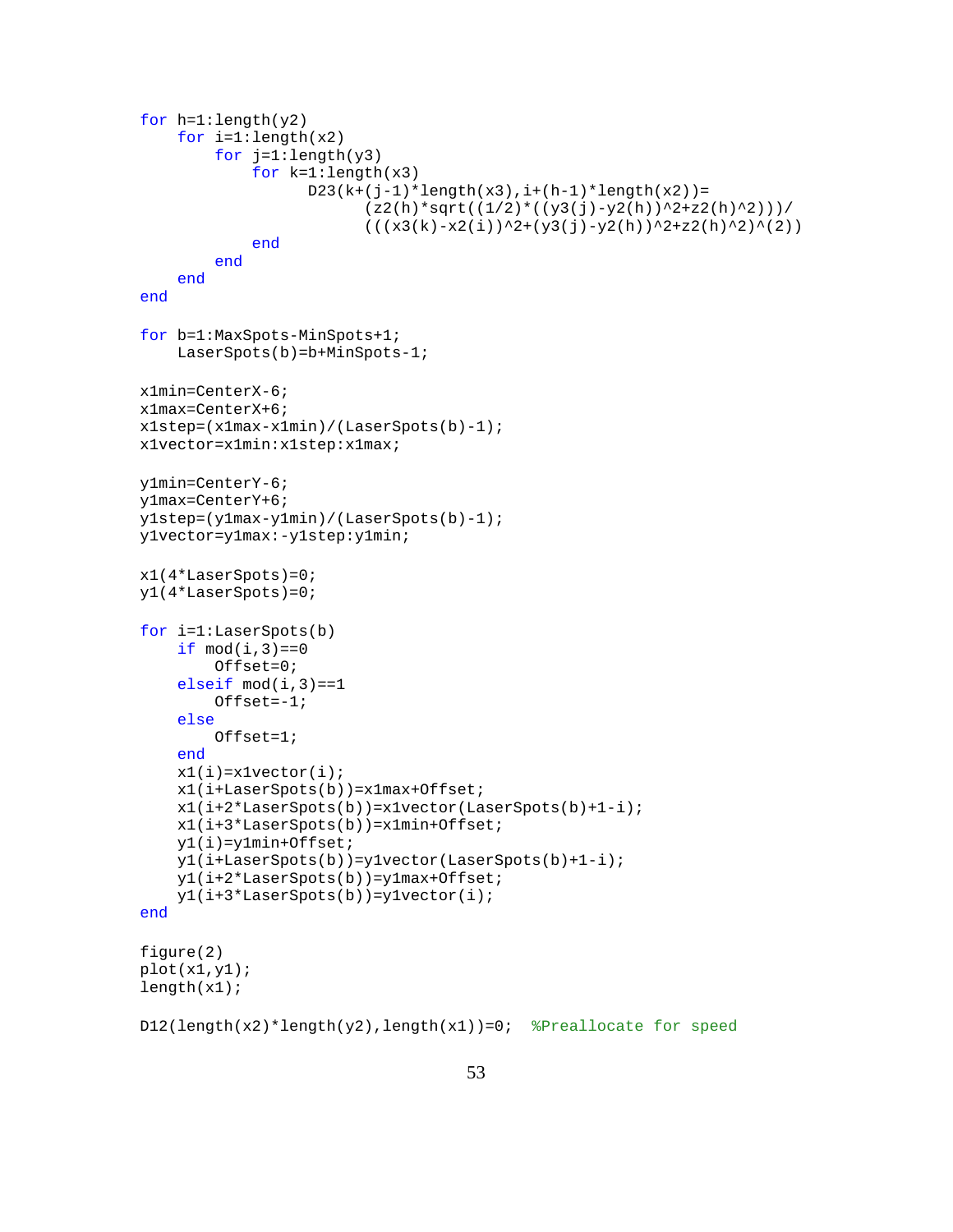```
for i=1:length(x1)
    for j=1: length(y2)
         for k=1:length(x2)
            Radius(k+(j-1)*length(x2), i)=sqrt((x1(i)-x2(k))^2+(y1(i)-y2(j))^2+z2(j)^2);\text{CosS}(k+(i-1)*length(x2), i)=z2(j)./Radius(k+(j-1)*length(x2),i);
            CosD(k+(j-1)*length(x2), i)=sqrt(1/2)*(y1(i)-y2(j)+z2(j)).Radius(k+(j-1) *length(x2), i);
            D12(k+(j-1)*length(x2), i) =\text{CosS}(k+(j-1)*length(x2),i).*CosD(k+(j-1)*length(x2),i)./(Radius(k+(j-1)*
                  length(x2), i).<sup>2</sup>);
            D12(k+(j-1)*length(x2), i) =(z2(j)*sqrt((1/2)*((y1(i)-y2(j))^2+z2(j)^2))((x1(i)-x2(k))^2+(y1(i)-y2(j))^2+z2(j)^2(2)); end
     end
end
%% Cleanup unneeded variables
clear ObjView ObjectAvg
clear Alpha Gamma1 Gamma2 GammaStepB GammaStepT GammaVB GammaVT
clear LGV LGVB LPV Phi1 Phi2 PhiStep PhiV
clear Sigma XOrigin YOrigin dm0 h i j k s v w L1y L2k d2min d2max
clear d2step x2min x2max x2step x3step y3step
clear x3 y3 CamCol CamRow
%% Calculate Intensity
Intensity=(Object.*D23)*D12;
%% Reverse Calculate BRDF of Object
BRDF=(pinv(D12')*Intensity')'./D23;
for i=1: length(BRDF(1,:))
     BRDFAvg(i)=sum(BRDF(:,i))/length(BRDF(:,1));
end
minBRDF=min(BRDFAvg);
maxBRDF=max(BRDFAvg);
BRDFAvg=(BRDFAvg-minBRDF)/(maxBRDF-minBRDF);
for i=1:length(x2)
     for j=1:length(d2)
        BRDFMat(i, j)=BRDFAvg((i-1)*length(d2)+j);
     end
end
%figure(3)
%colormap(bone)
```

```
54
```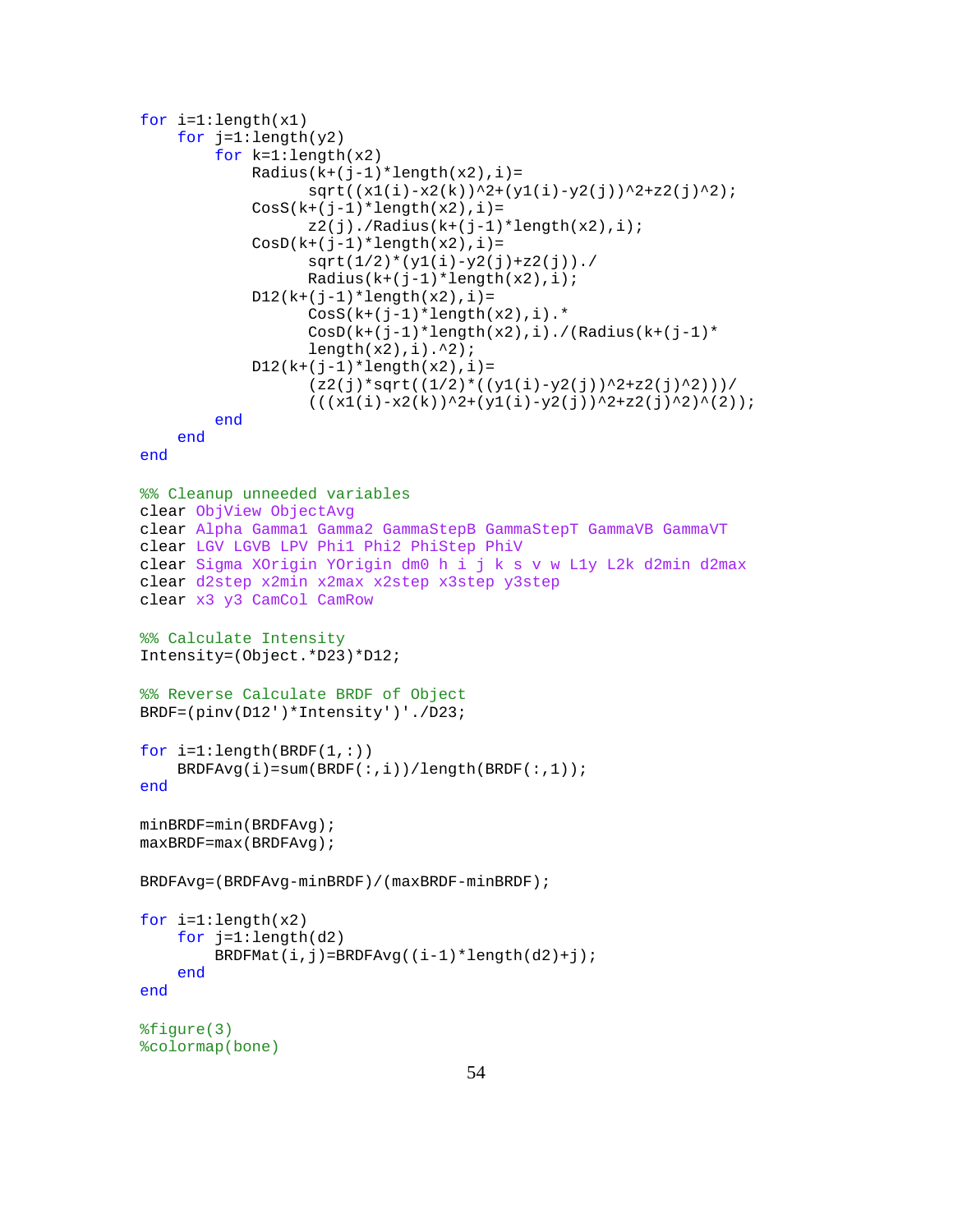```
%imagesc(BRDFMat)
```

```
DarkSum=0;
for i=1:ObjectCols
    if mod(floor(i/(Restart+.001)), 2) == 0; %if column corresponds to
                                             odd 'row' of the object 
                                             checks
         if mod(floor(i/(Resolution/CheckSize+.001)),2)==1;
             DarkSum=DarkSum+BRDFAvg(:,i);
         end
     else
         if mod(floor((i)/(Resolution/CheckSize+.001)),2)==0;
             DarkSum=DarkSum+BRDFAvg(:,i);
         end
     end
end
LightSum=sum(sum(BRDFMat))-DarkSum;
MTF(b)=(DarkSum-LightSum)/(sum(sum(BRDFMat)));
CNum(b) = norm(D12)*norm(pinv(D12));MinEig(b)=eigs(D12*D12',1,'sm');
clear Intensity BRDF D12 Radius CosS CosD
end
figure(1)
plot(LaserSpots*4,MTF)
set(gca,'fontsize',12)
xlabel('Number of laser spots','fontsize',15)
ylabel('Modified MTF','fontsize',15)
figure(2)
plot(LaserSpots*4,CNum)
set(gca,'fontsize',12)
ylabel('Condition number of inverted matrix','fontsize',15)
xlabel('Number of laser spots','fontsize',15)
figure(3)
plot(LaserSpots*4,MinEig)
set(gca,'fontsize',12)
ylabel('Minimum eigenvalue of B*B''','fontsize',15)
xlabel('Number of laser spots','fontsize',15)
```

```
end
```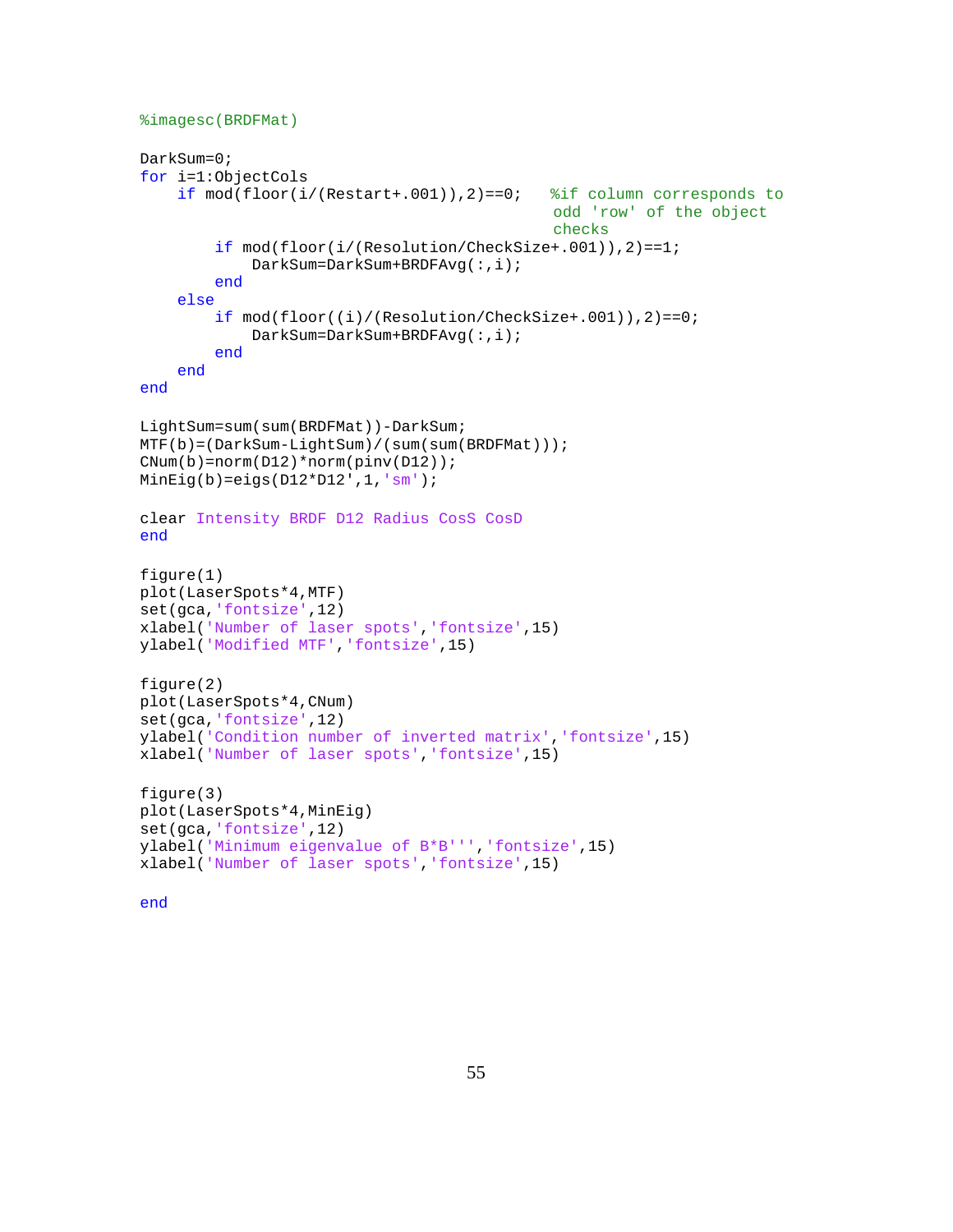#### **6. Bibliography**

- Dereniak, E., & Boreman, G. (1996). *Infrared Detectors and Systems.* New York, NY: John Wiley & Sons.
- Driggers, R., Cox, P., & Edwards, T. (1999). *Introduction to Infrared and Electro-Optical Systems.* Boston, MA: Artech House.
- Erceg, V., Soma, P., Baum, D., & Paulraj, A. (2002). Capacity obtained from multipleinput multiple-output channel measurements in fixed wireless environments at 2.5 GHz. *IEEE International Conference on Communications, 2002*, (pp. 396-400). New York.
- Ferrel, S., Schafer, J., & Powell, N. (2011). *Matrix Determination of BRDF of Hidden Object via Indirect Photography.* Unpublished. Air Force Institute of Technology. Dayton, OH.
- Hoelscher, M. G. (2011). *Restoration of Scene Information Reflected from Non-Specular Information.* WPAFB: Air Force Institute of Technology.
- Hoelscher, M. G., & Marciniak, M. A. (2010). Restoration of scene information reflected from a non-specular surface., *SPIE 7792.*
- Hogban, L., Brualdi, R., Greenbaum, A., & Matthias, R. (2003). *Handbook of Linear Algebra.* Boca Raton, FL: Chapman & Hack/CRC.
- Johnson, C. R. (1970). Positive definite matrices. *The American Mathematical Monthly , 77* (3), 259-264.
- Leon, S. J. (2005). *Handbook of Linear Algebra: MATLAB Article.* Coimbra, Portugal: University of Coimbra.
- Meyer-Spradow, J., & Loviscach, J. (2003). Evolutionary Design of BRDFs. *Proceedings of Eurographics 2003.*
- Penrose, R. (1955). A generalized inverse for matrices. *Mathematical Proceedings of the Cambridge Philosophical Society*, (pp. 406-413).
- Rayleigh, J. &. (1900). On the law of reciprocity in diffuse reflection. *Philosophical Magazine* , 324-325.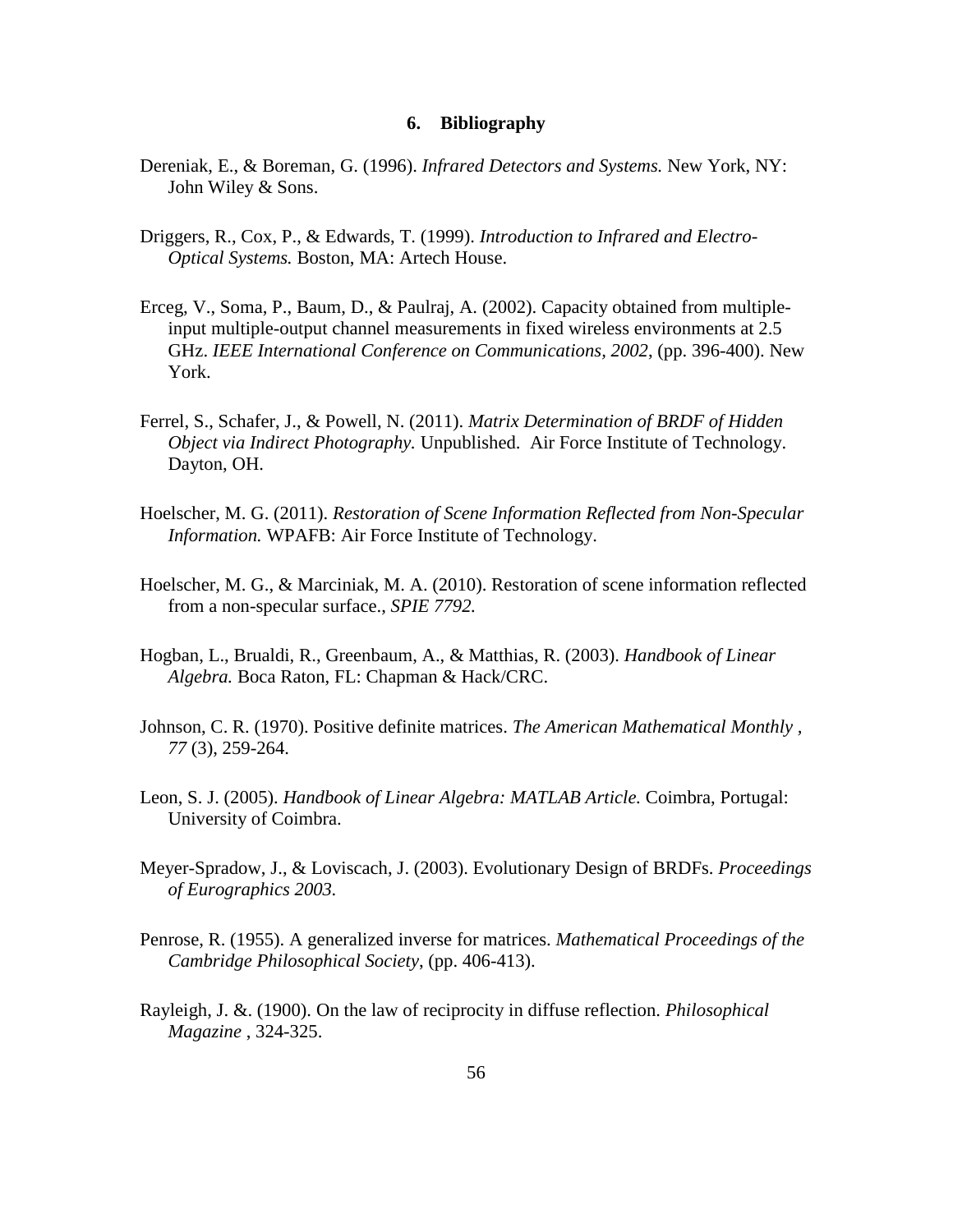- Sen, P., Chen, B., Garg, G., Marschner, S. R., Horowitz, M., Levoy, M., et al. (2005). Dual Photography. *ACM Siggraph 2005.*
- von Helmholtz, H., & Southall, J. (1862). *Helmholtz Treatise on Physiological Optics.* Dover.
- Zielke, G. (1983, November). Some remarks on matrix norms, condition numbers, and error estimates for linear equations. *Linear Algebra and its Applications , 110*, pp. 29- 41.